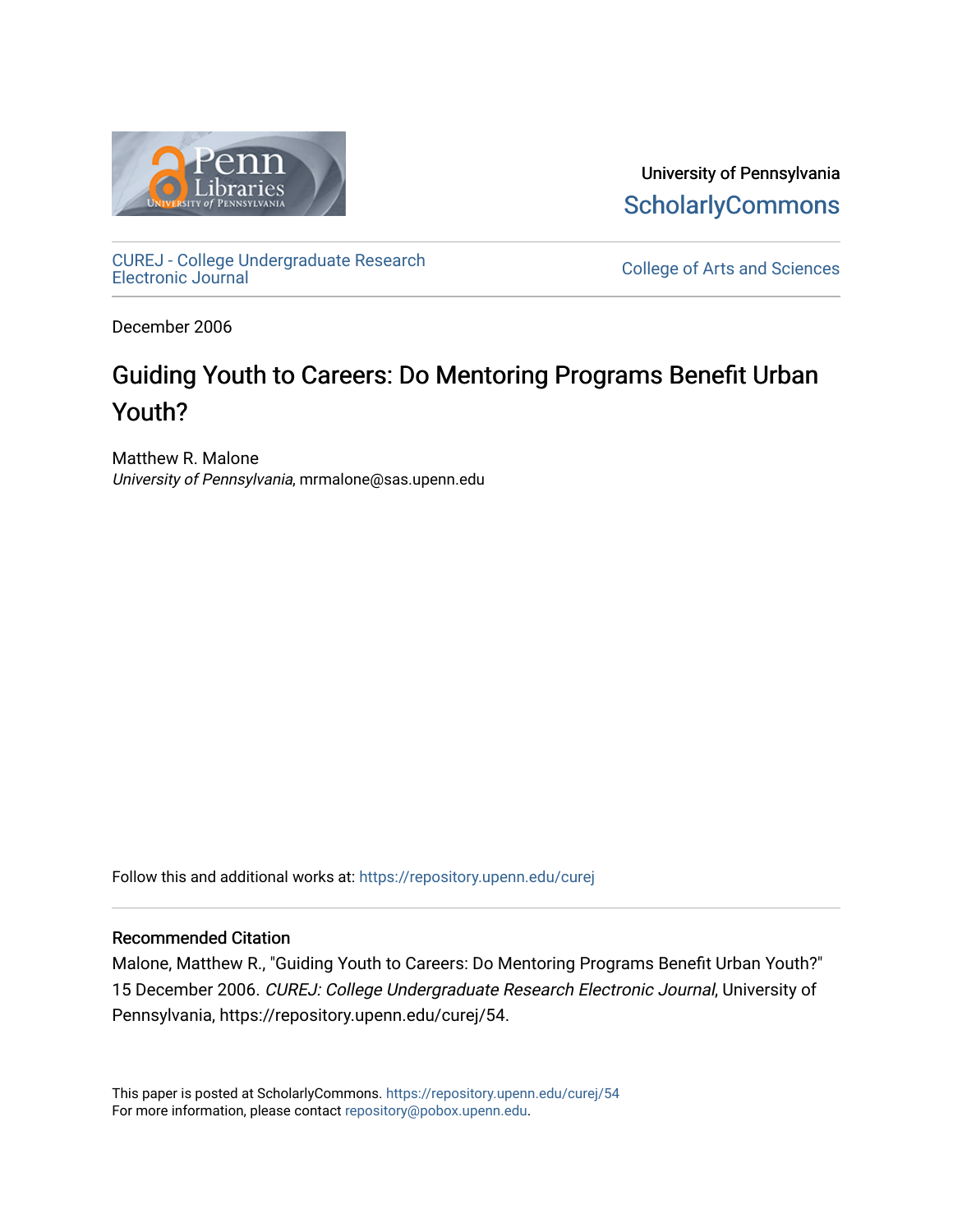## Guiding Youth to Careers: Do Mentoring Programs Benefit Urban Youth?

## **Abstract**

Mentoring programs have become a popular method for helping to close the achievement gap in education. Few research studies have been conducted to support the benefits of these programs, and questions have been raised about school-based mentoring which is short in duration and less intensive than traditional mentoring. This research focuses on the Guiding Youth to Careers program run through the Center for Community Partnerships at the University of Pennsylvania. The research shows that if specific goals are outlined and completed, school-based mentoring programs can have an impact on the students they serve.

## Keywords

mentoring, urban youth, Social Sciences, Urban Studies, Eric Schneider, Schneider, Eric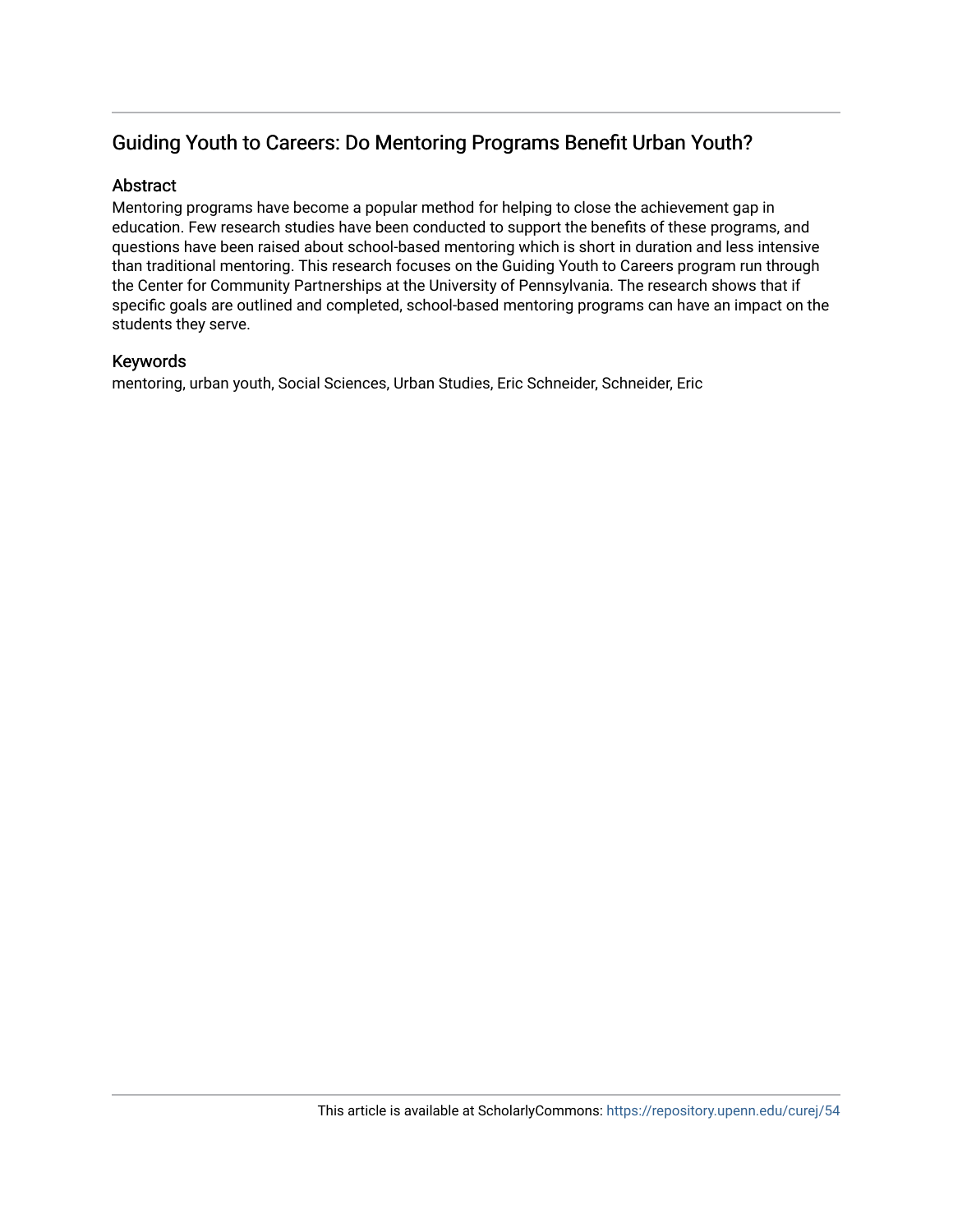**Guiding Youth to Careers: Do Mentoring Programs Benefit Urban Youth?** 

**By: Matthew Malone** 

**15 December 2006**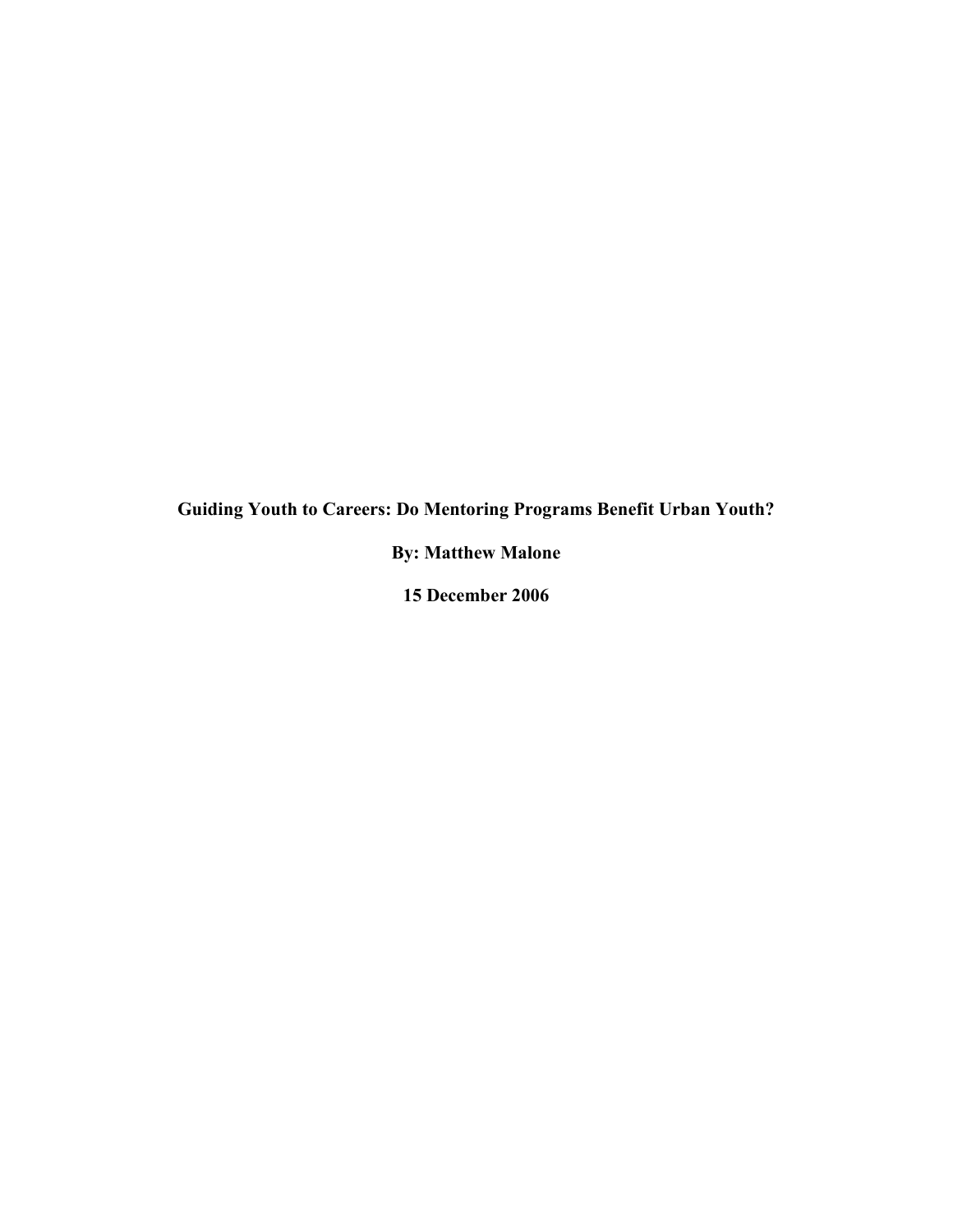#### **Abstract**

Mentoring programs have become a popular method for helping to close the achievement gap in education. Few research studies have been conducted to support the benefits of these programs, and questions have been raised about school-based mentoring which is short in duration and less intensive than traditional mentoring. This research focuses on the Guiding Youth to Careers program run through the Center for Community Partnerships at the University of Pennsylvania. The research shows that if specific goals are outlined and completed, schoolbased mentoring programs can have an impact on the students they serve.

#### **Preface**

 "I want everyone to know how proud I am of all of the students and mentors who participated in Guiding Youth to Careers," Ms. Simmonds said at the celebration in the library at University City High School on the last day of the mentoring program. She continued, "Last year only two out of sixty of our students had a plan for after graduation. Thanks to your mentors and this program, almost all of our seniors have a plan to implement that will lead to successful careers."

 As a mentor for Guiding Youth to Careers (GYC) for all of its three years as a program, I was struck by the improvement caused by the program. I have participated in several programs run through the Center for Community Partnerships at the University of Pennsylvania, and many get similar credit for improving the outcomes of the students they serve. These reports, however, have often not been backed by research. This research project began after I decided I wanted to find out if the claims of success by Ms. Simmonds and by other Center for Community Partnership programs were actually true. I wanted to find out if the hour I spent with my mentees every Wednesday was actually having an effect on the students.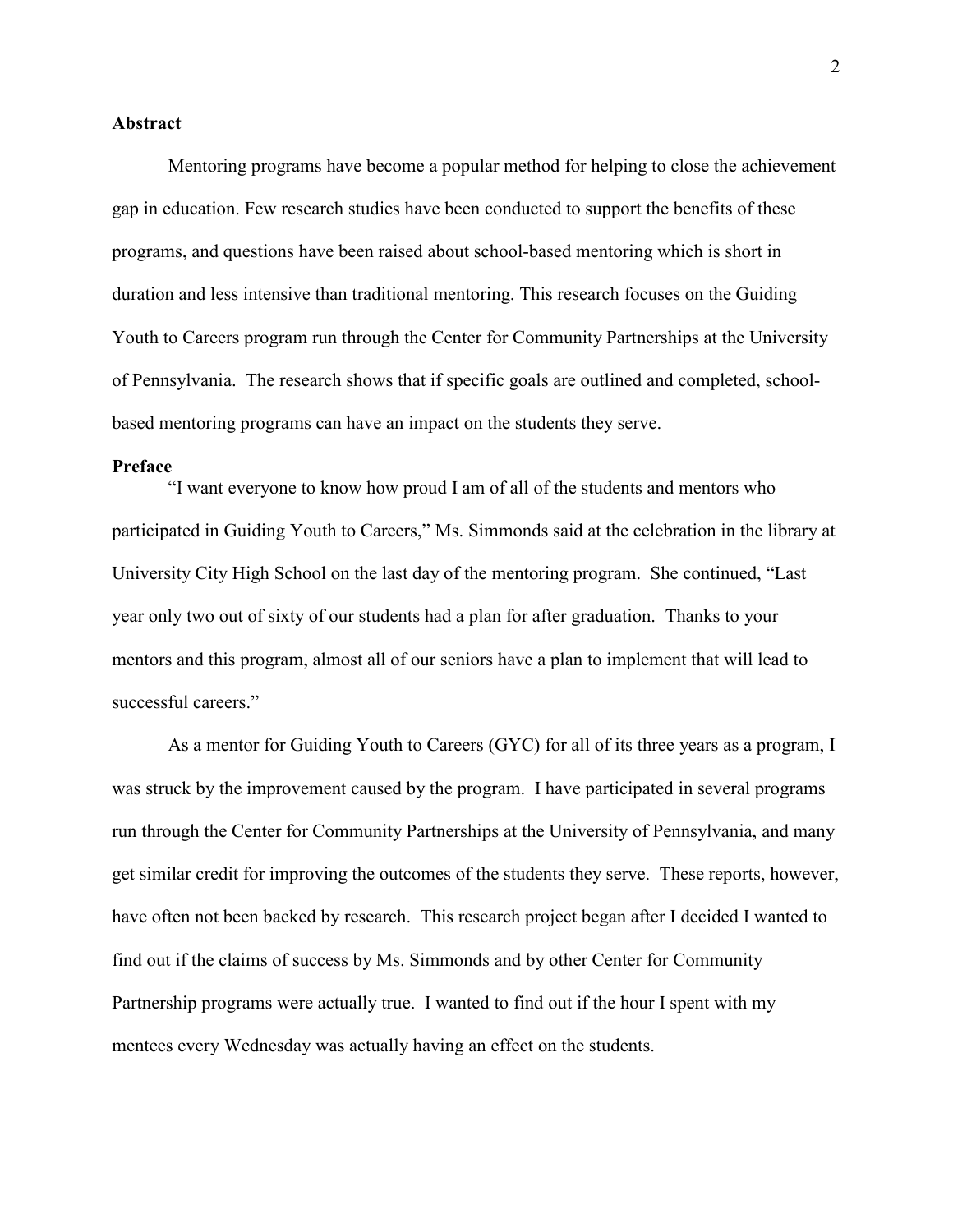I began this research project as an independent study with Theresa Simmonds and Wendy Palmer, the coordinators of the program and co-instructors of an Urban Studies class that involved GYC, to fulfill my fieldwork requirement for Urban Studies. The research I conducted during my junior year focused on identifying ways to improve the program by strengthening the curriculum, working on the syllabus for the class, and determining the best ways for the program to be evaluated. I concluded that the best way to evaluate the program would be to conduct a longitudinal study of the past participants to see if the plans made during GYC were actually being implemented. While I had hoped to be able to compare the GYC program with other Center for Community Partnership programs when I wrote the prospectus for this senior thesis, I focused only on the GYC program because of my access to the program, my knowledge of its curriculum, and the amount of contact information available for past participants. My hope is that this research will serve as a model for other programs to conduct similar investigations into their impact on the students they serve. I also hope to ultimately answer the question that began my interest in the topic: Did I really help the students I worked with each week?

## **Introduction**

In 2001, George W. Bush passed the No Child Left Behind Act aimed at improving education in low-income areas where students were underachieving. While debate continues over if student achievement has improved, if more funding is necessary, and if a focus on standardized testing is the best way to lower the achievement gap, No Child Left Behind has drawn national attention to the inequalities in education in twenty-first century America. According to the National Center for Education Statistics, the achievement gap between African American and Latino students and white students improved during the 1970s and 1980s, but the progress during the last twenty years has stopped and in many cases reversed itself with the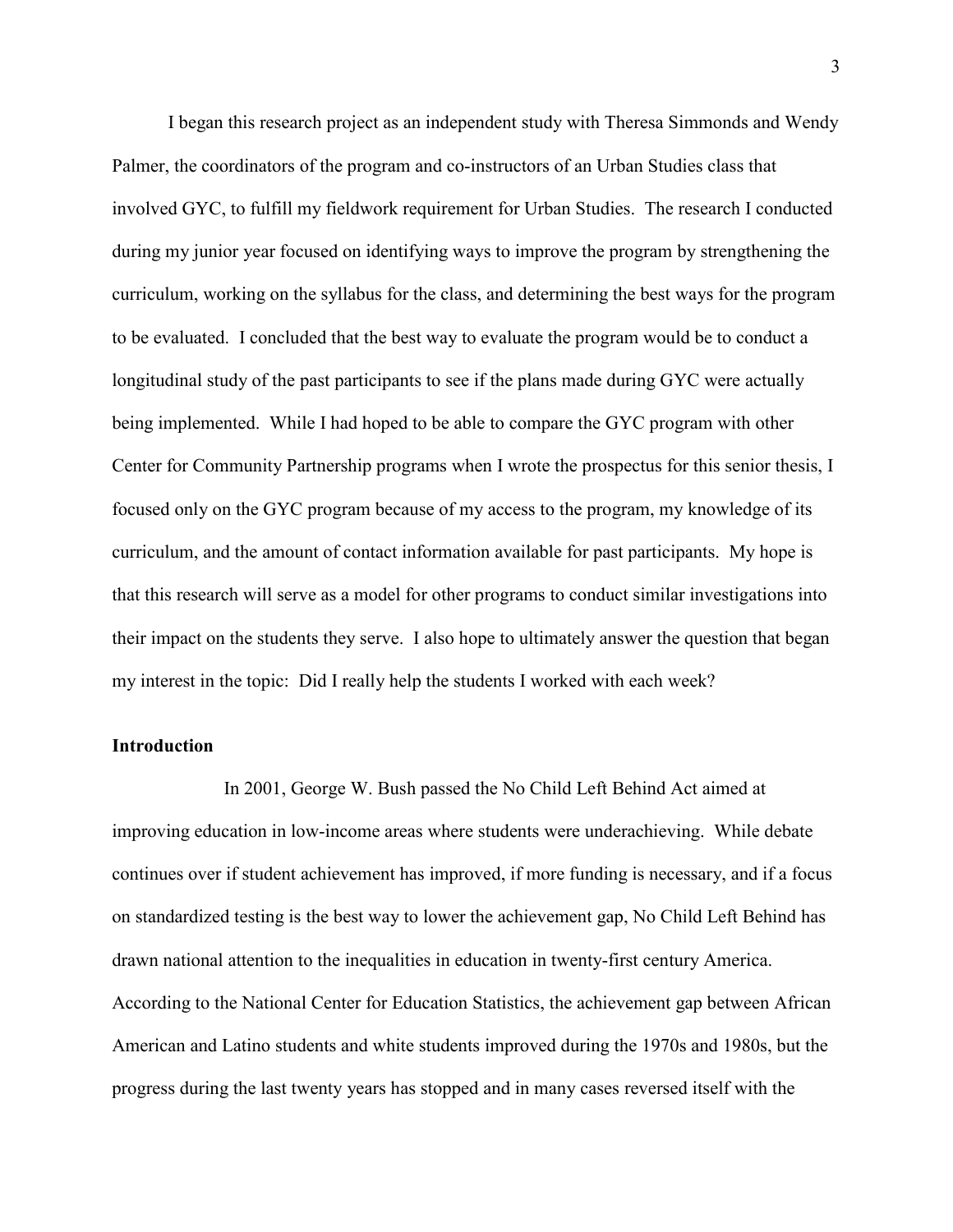achievement gap in reading and math widening during the  $1990s<sup>1</sup>$  Graduation rates are similar nationwide, but these can be deceptive since only one percent of African American graduates are able to read specialized text in a newspaper and perform elementary algebra compared with ten percent of white graduates. This achievement gap is most visible in completion of college, for African American students who enroll in college are only half as likely to graduate as white students $^2$ 

Extensive research has been conducted on the inequalities in American society with the achievement gap in education given a top priority because equity in education is viewed as one of the most important ways to solving these inequalities. Some have labeled those who are most likely to be affected by these inequalities the "underclass" while others use terms such as "disaffected." These terms describe a segment of society that has been economically left behind often in high poverty and high crime areas of cities that have been abandoned by the middle class as a consequence of suburbanization. Disaffected youth have higher rates of truancy, are more likely to drop out of school, and are more likely to be involved in criminal behavior.<sup>3</sup> There is a belief that educational equity will solve some of these problems in society and create more equality. While raising standards in testing has been the focus of No Child Left Behind, other methods addressing disaffected youth and the achievement gap have been advocated as well with one of the most popular being mentoring. While the possible benefits of mentoring have been strongly advocated and the number of mentoring programs continues to grow, there is a lack of research supporting the benefits of mentoring.

<sup>&</sup>lt;sup>1</sup> Haycock, Kati. "Closing the Achievement Gap." *Educational Leadership*. March 2001, p. 6. <sup>2</sup> Ibid. 7.

<sup>&</sup>lt;sup>3</sup> Newburn, Tim. *Dealing With Disaffection: Young People, Mentoring, and Social Inclusion.* Portland, OR: Willan Pub., 2005, 8-12.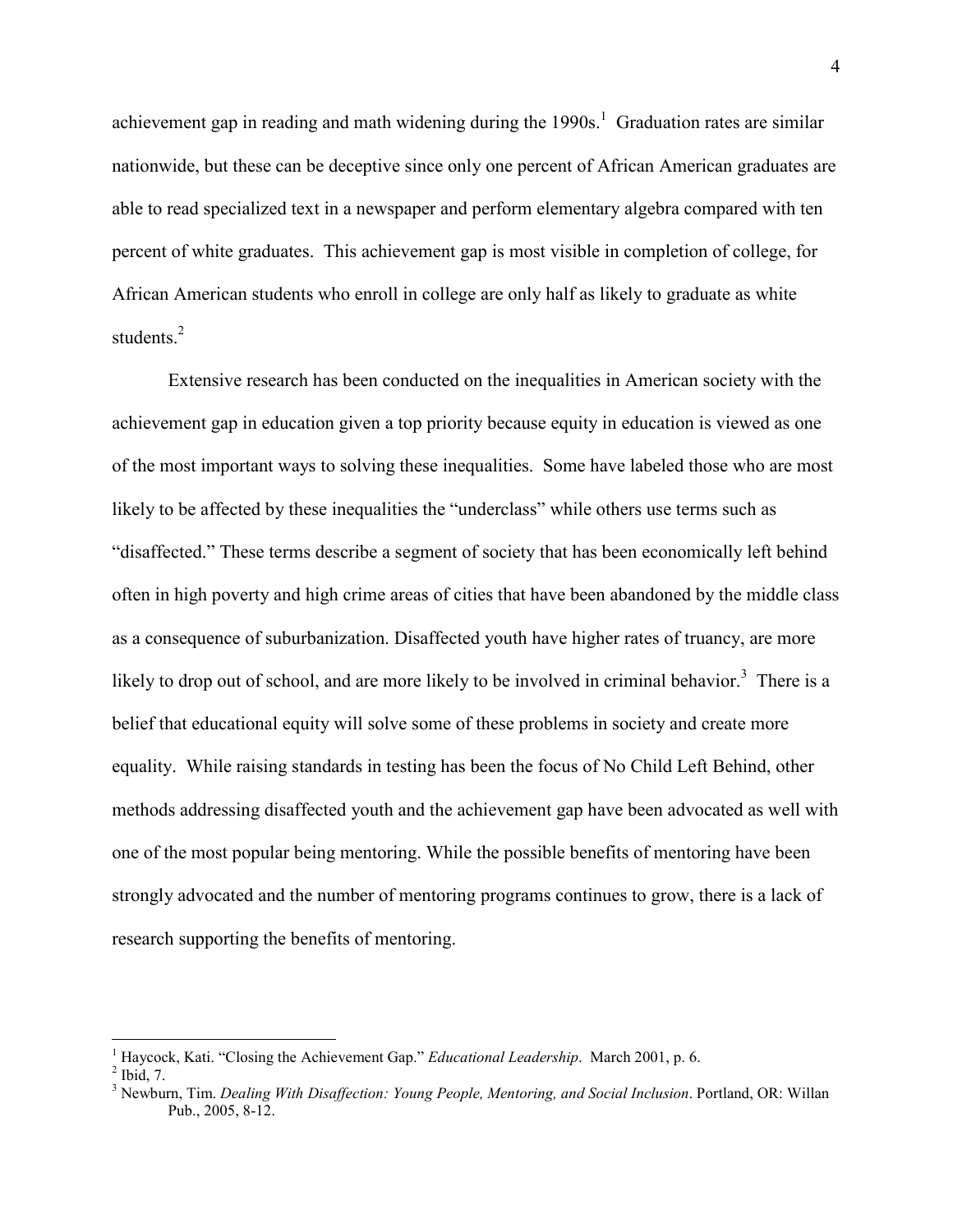This research will focus on one mentoring program called Guiding Youth to Careers, a program for seniors at University City High School in Philadelphia with the goal of helping students determine and implement plans for after graduation. It is run through the Center for Community Partnerships at the University of Pennsylvania. The Center for Community Partnerships has a number of initiatives for supporting education in West Philadelphia, but just as mentoring programs nationally have not been the subject of research, the benefits of the programs at the Center for Community Partnerships to a large extent have not been the subject of research studies either. The Guiding Youth to Careers program will be useful to investigating the impact of mentoring programs on their students because the program has a structured curriculum, attendance and participation records have been kept, and there was no bias in the students who were involved in the program because the entire senior class participated.

 After providing the reader with background information on the Guiding Youth to Careers program, I will conduct a review of the relevant literature. I will then analyze the data I have gathered from the Guiding Youth to Careers program and compare it with relevant data from the Philadelphia Educational Longitudinal Survey (PELS) and the Census to determine the benefits of GYC. The main question I will address is what impact do career and college mentoring programs have on the educational and career outcomes of their participants? Within this main question I will also address the following sub-questions: What are GYC participants currently pursuing? What are students in other career and college mentoring programs currently pursuing? What are similar students who were not enrolled in mentoring programs pursuing? Do the goals of GYC participants match their plans? What are the opinions of GYC participants of the program?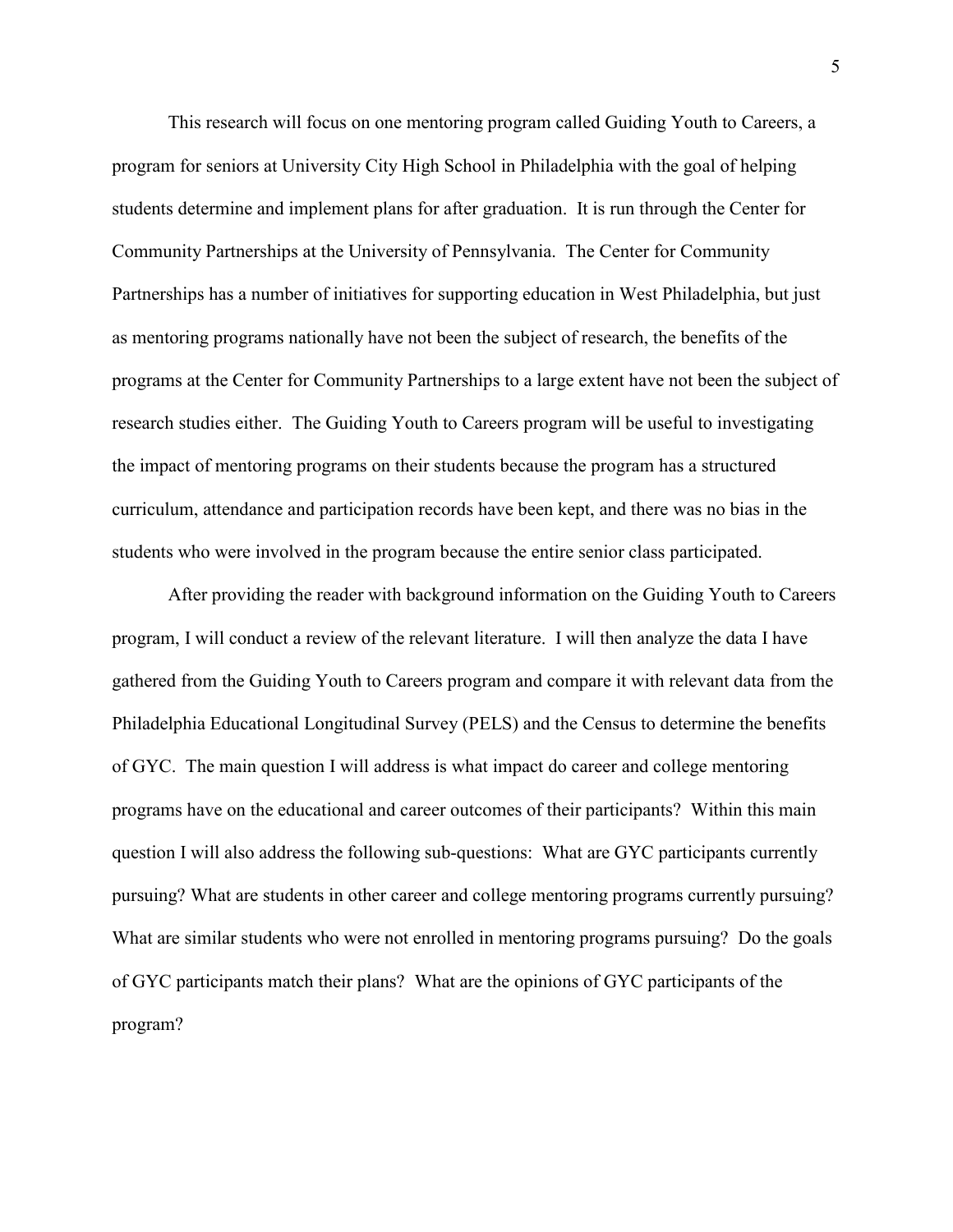In the literature regarding mentoring programs, questions have been raised regarding the benefits of mentoring programs that are short in duration, take place in the school, and also have a group dynamic. This research shows, however, that when a specific agenda is followed, this type of mentoring can be effective. The research will show that the overall percentage of students enrolled in college is significantly higher than those enrolled in the comparison program and those not enrolled in a mentoring program at all. Within the GYC program, those who completed more of the curriculum have plans that match their future goals and are implementing them at a much higher rate than those students in the program who did not complete as much of the curriculum according to the self-reports I have gathered. This research will show that simply having students enrolled in a mentoring program is not enough to result in benefits. Those that participate and complete the goals of the program can benefit from school-based mentoring programs. It will also provide a useful format for others wishing to conduct research on the benefits of other mentoring programs. This research will contribute to the dialogue regarding the impact of mentoring programs, and it will not only show that school-based mentoring can be successful but will provide the reader with suggestions for changing and erasing the inequalities seen in education today.

#### **Background**

 The Guiding Youth to Careers program began in the fall of 2004 through the Center for Community Partnerships with financial and organizational support from the Russell Palmer Charitable Trust. Wendy Palmer, the Executive Director of the Trust, partnered with Theresa Simmonds, the academy leader of the Health Charter at University City High School, to develop a mentoring program for seniors to help them identify career interests and formulate a plan to implement after graduating from high school. The mentors for the program were all volunteers,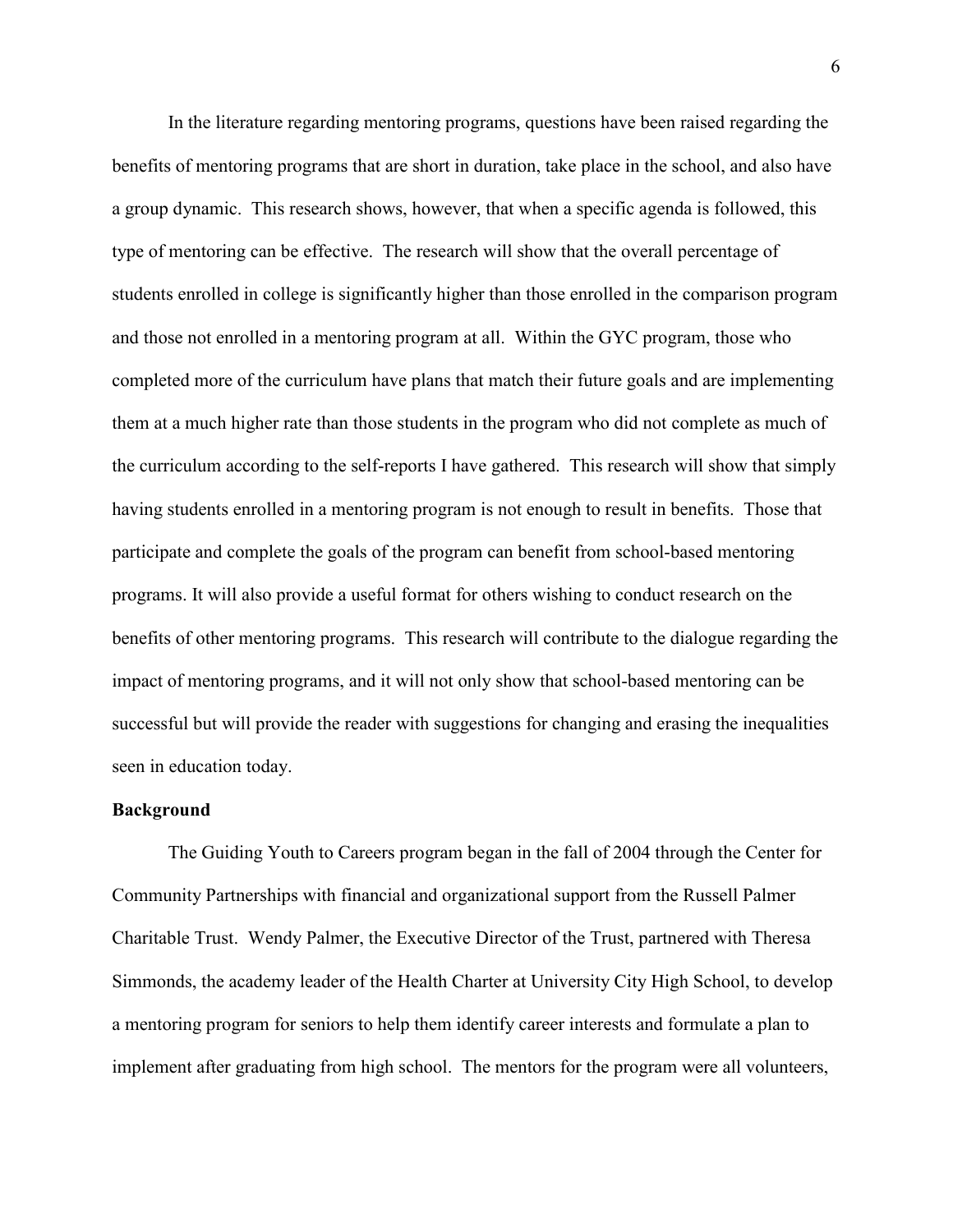and in the spring of 2005, Simmonds and Palmer were co-instructors for an academically-based service learning course in the Urban Studies department at the University of Pennsylvania. Part of the requirements for the course was to participate as a mentor in GYC. The second year of the program, mentors were all volunteers as the students in the class worked exclusively with juniors in the Health Charter.

 While all seniors in the Health Charter, which was one of five smaller schools within University City High School, were required to participate in GYC, there were two incentives to participation. The first was that part of GYC would count as the graduation project needed to be completed by the seniors in order to graduate. This project involved interview workshops which GYC mentors taught to the seniors, and then the seniors taught the same workshop to ninth graders. The other incentive was the possibility of scholarships from the Palmer Foundation for students who had exemplary participation in GYC. There were no limits on the scholarship, but an essay was required to apply.

 The curriculum of the program focused on college and career exploration. There was a checklist of goals for the program which was frequently updated (See Appendix A). The main goals included completing a career assessment online, identifying and applying to postsecondary institutions of interest, writing an essay, submitting the Free Application for Federal Student Aid (FAFSA), and participating in interview workshops. Mentors had two hours of training before meeting their students, and the mentors were paired with students by the coordinators of the program. At the end of the program, the students were given surveys indicating their opinions of the program and also were asked for contact information including email address and phone number. This information was used to contact the students for this research. Guiding Youth to Careers is now in its third year and has been expanded to include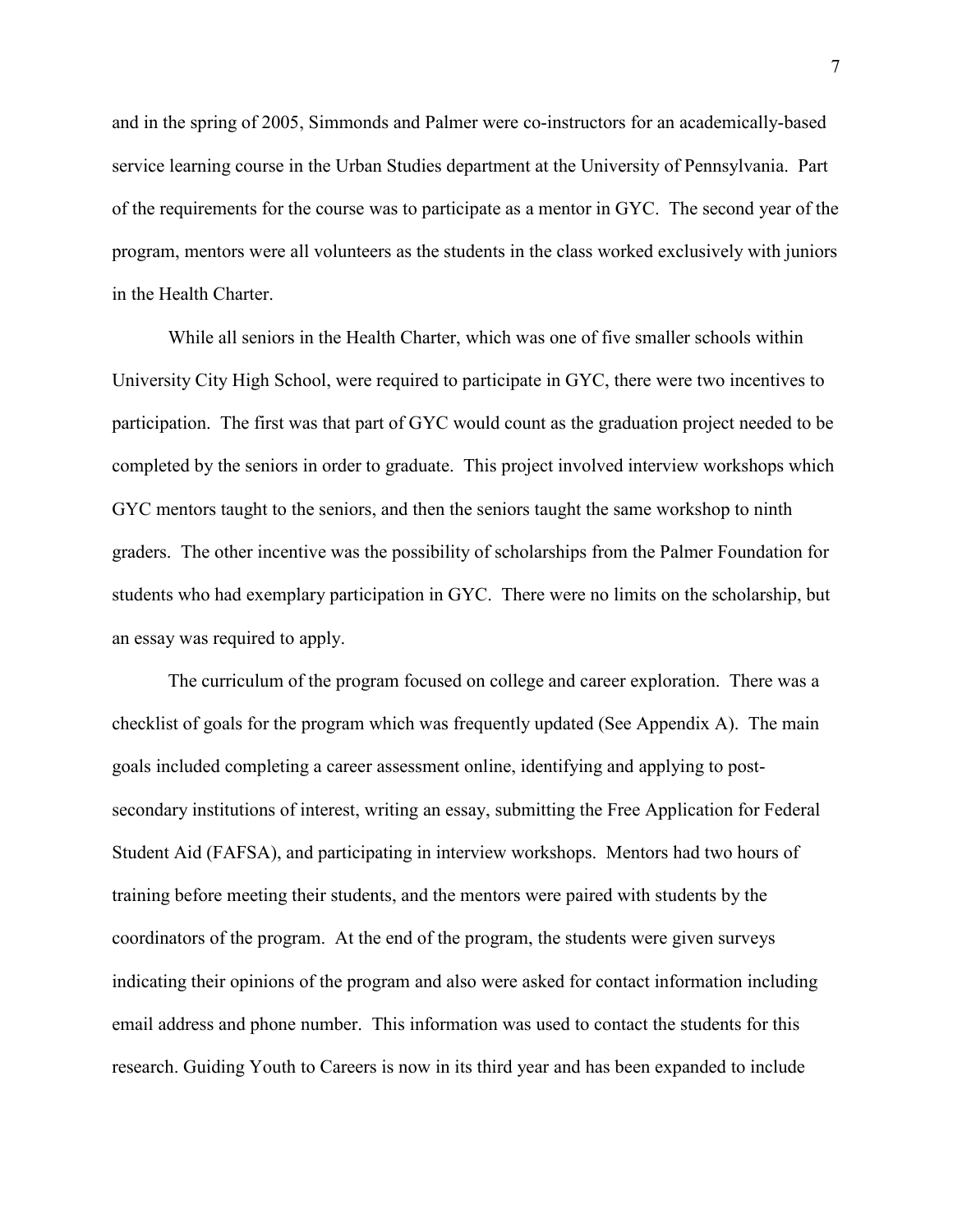students from Sayre High School as well as continuing to serve Health Charter students at University City High School.

 I became involved in GYC as a student in the Urban Studies class which participated in GYC in Spring 2005. In the fall, I continued with the program as a volunteer mentor. To fulfill requirements for fieldwork as an Urban Studies major, I did an independent study with Simmonds and Palmer. I acted as a teaching assistant for the Urban Studies class. As a final project for this fieldwork, I conducted an evaluation of the program by contacting the students from the first year to see what they were currently pursuing. The data from this project is used in this research and generated my interest to explore this topic further.

To evaluate the program properly, comparison data was needed. This research provides that comparison in the form of a more extensive evaluation of GYC, data on the College Access program in Philadelphia collected from Philadelphia Educational Longitudinal Study (PELS), PELS data on students not in programs, and census data. PELS tracked approximately two thousand Philadelphia public school students from the summer after eight grade in 1996 through 2003. The study was led by University of Pennsylvania professor Frank Furstenburg, and phone interviews were used to survey the students and their parents about a variety of issues including career and college information. As a subset, PELS included students in the College Access Program. The College Access program works with three thousand students in the school district of Philadelphia offering college awareness and readiness services. The program targets students in sixth grade and provides support for these students until graduation. According to their website, over seventy percent of College Access seniors enroll in a post-secondary institution. Both College Access and PELS are associated with the Philadelphia Education Fund.

I continue to be a mentor for GYC, and I am currently a program assistant.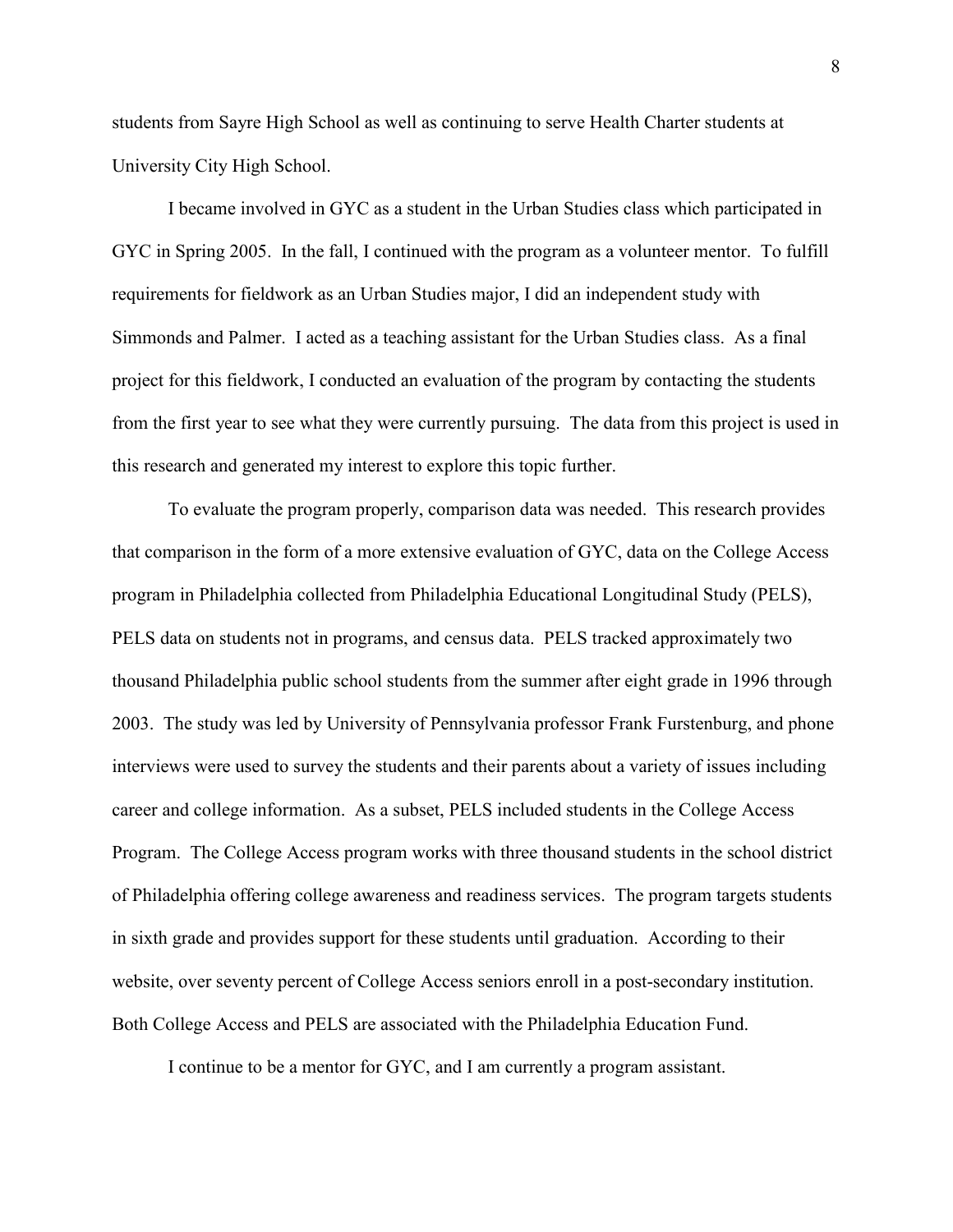#### **Literature Review**

 This section will review the literature on five major topics integral to understanding the analysis of GYC and college and career mentoring programs. These subjects will include a discussion of the following: the different types of mentoring and mentoring programs, research studies on specific mentoring programs, mentoring and its impacts on African Americans, using college students as mentors, and determining how to measure success of career and college mentoring programs.

#### Types of Mentoring

While mentoring dates back to the turn of the century in America, the majority of all mentoring programs have been established since the late  $1990s<sup>4</sup>$  With an increasing awareness of the inequalities faced by society especially regarding the achievement gap in education, mentoring has become a popular way for middle-class volunteers to begin to address these problems. The role of a mentor is to serve as an example, an advocate, an advisor, and role model for the young person being mentored, the mentee.<sup>5</sup> While the role of the mentor is similar in all mentoring programs, there are different types of mentoring that have become popular. The first type is a one-on-one method used by perhaps the most well-known mentoring program Big Brothers Big Sisters of America. In this method, there is significant emotional investment on the part of the mentor. The mentor acts like a family member to the mentee with the time spent together being outside of school which is why this is called Community-Based Mentoring (CBM).<sup>6</sup> While this has been one of the most studied and proven methods of mentoring, the

<sup>4</sup> Rhodes, Jean E. *Stand By Me: The Risks and Rewards of Mentoring Today's Youth*. Cambridge, MA: Harvard UP, 2002, 1. 5 Dortch, Thomas W. *The Miracles of Mentoing: The Joy of Investing in Our Future*. New York: Doubleday,

<sup>2000, 7. 6</sup> Hall Horace R. *Mentoring Young Men of Color: Meeting the Needs of African American and Latino Students*.

Lanham, MD: Rowan and Littlefield Education, 2006, 12.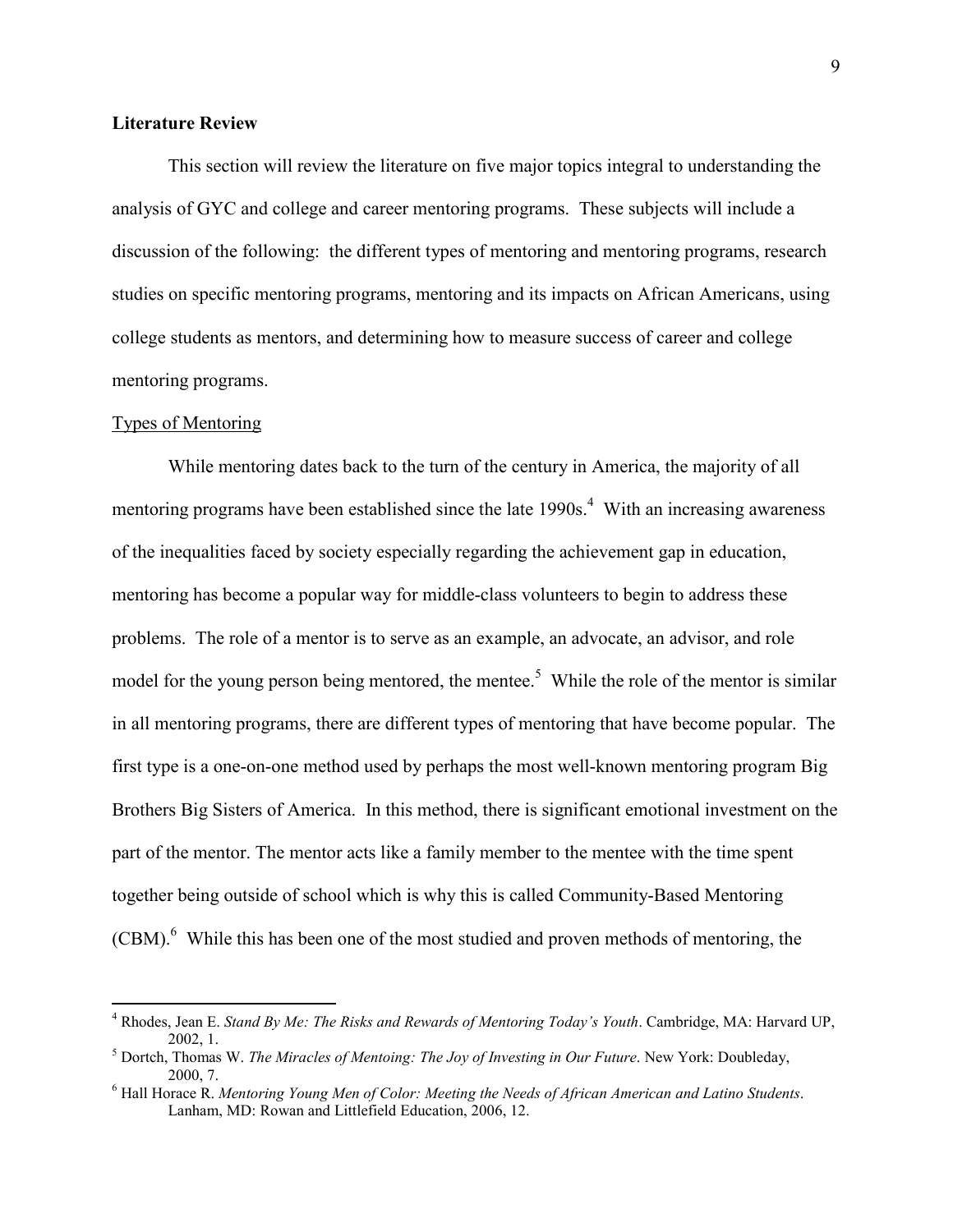commitment required on part of the mentor has limited the number of volunteers that have been recruited. Many mentoring programs are moving away from CBM and changing to Site-based or School-Based Mentoring  $(SBM)$ .<sup>7</sup> In this type of mentoring, mentors devote less time to the student--usually only one hour a week--and the mentoring takes place at school or work. The other form of mentoring called Group-Based Mentoring, which meets for a similar amount of time to SBM, is designed to allow mentors to work with more than one student at a time in small groups so that more students are able to benefit from mentoring.<sup>8</sup>

The popularity of mentoring has continued to increase, and many advocate the benefits of mentoring. Despite this, however, little research has been conducted on the different types of mentoring and the benefits of these programs. The research that has been done has largely been inconclusive on the benefits and often cannot be generalized to all mentoring programs because of the diversity of the programs. Site-based and group-based mentoring have been the most questioned types of mentoring since there is little research showing that less-intensive relationships between mentors and mentees, programs that are often not year-round but based on the school calendar, have been successful.

#### Studies of Mentoring Programs

A number of studies have been conducted regarding the success of mentoring programs that have given support to the popularity of mentoring. In *Caring for Kids in Communities*, Julia Ellis, Jan Small-McGinley, and Lucy De Fabrizio, looked into the benefits of two literacy mentoring programs in New York City aimed at first and second graders. The research, which was based on interviews of the students, the mentors, and teachers, illustrates how difficult it is to evaluate the success of mentoring programs. While reading abilities were measured through

<sup>7</sup> Rhodes, Jean E, ed. *<sup>A</sup> Critical View of Mentoring*. San Francisco: Jossey-Bass, 2002, 12. 8 Ibid, 13.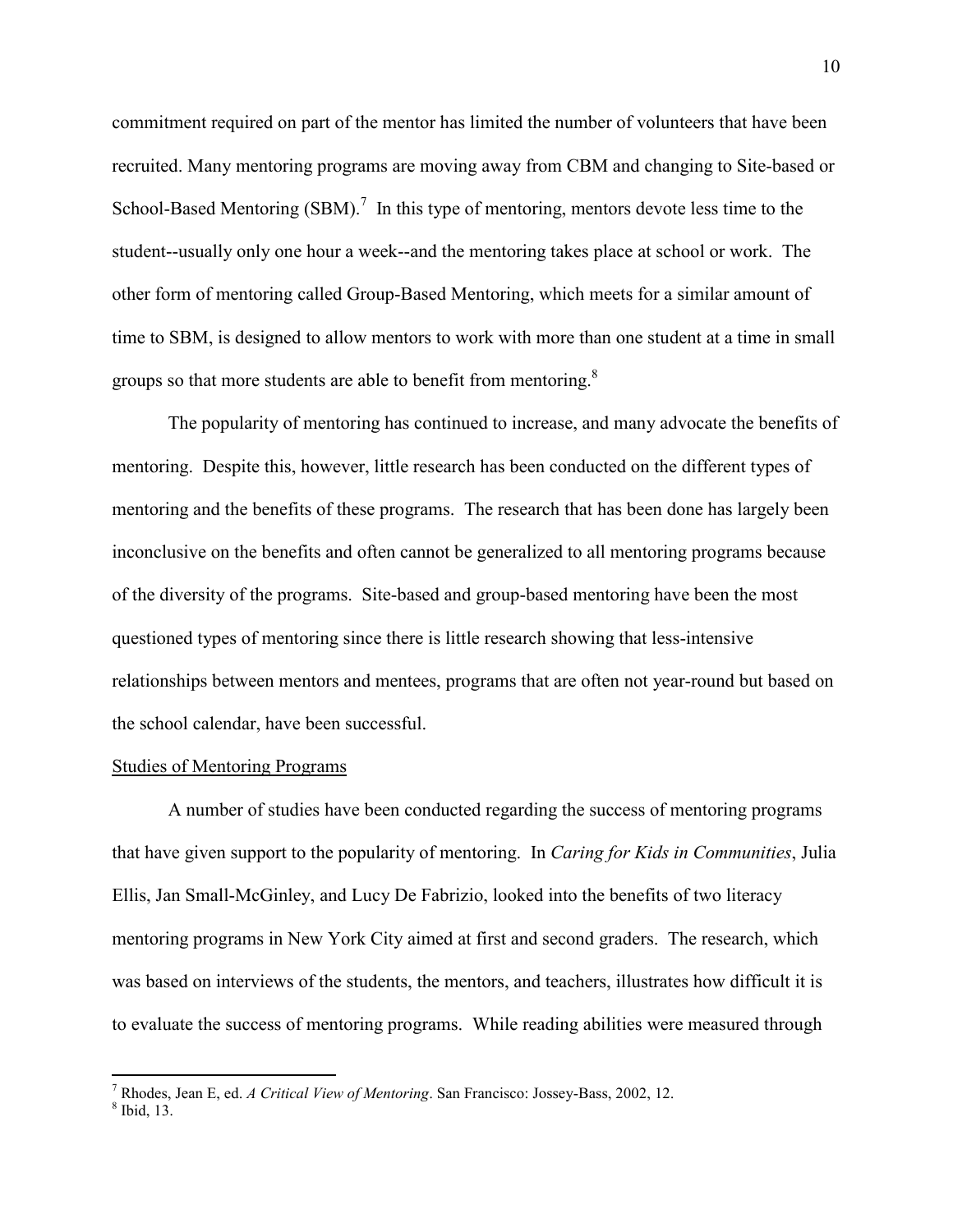tests, the data relied primarily on the interviews. The findings were that for students who were in the mentoring program, confidence in reading and the desire to read both increased compared with students from the same school without a mentor. Teachers also reported that students with mentors participated in class at higher rates than those who did not have mentors. The authors also studied other mentoring programs such as a secondary school program, relying on mentor and teacher interviews for evaluation. In that program, attendance and attitude towards teachers improved, and students in the program were more likely to report a desire to go to college than those who were not. While the findings are encouraging, the reliance on interviews and the evaluation of teachers suggests that more empirical data is necessary to evaluate mentoring programs. However, the research design of comparing those in the program to similar students not in the program is the only way to conclusively test the effectiveness of the project

 While mentoring has become a popular way to attempt to close the achievement gap, there have been questions as to whether or not mentoring of urban children is a successful as mentoring suburban children. In a study conducted by Dappen and Isernhagen published in *Urban Education* in March 2006, a mentoring program called TeamMates was evaluated in an urban setting and compared to an evaluation of the same program in a suburban setting. The findings were that urban students actually had a more significant experience than the suburban students. Just as the Ellis et. al. study utilized interviews, this study utilized a similar technique but translated the responses to survey questions into numerical data and then analyzed it using SPSS. While this method is more quantitative, its reliance on the reporting of teachers and mentors is a weakness in the evaluation. The study also identifies finding willing mentors as a significant problem for mentoring programs in an urban setting, suggesting that in order to serve more students, one-to-one relationships need to evolve into group-based mentoring The study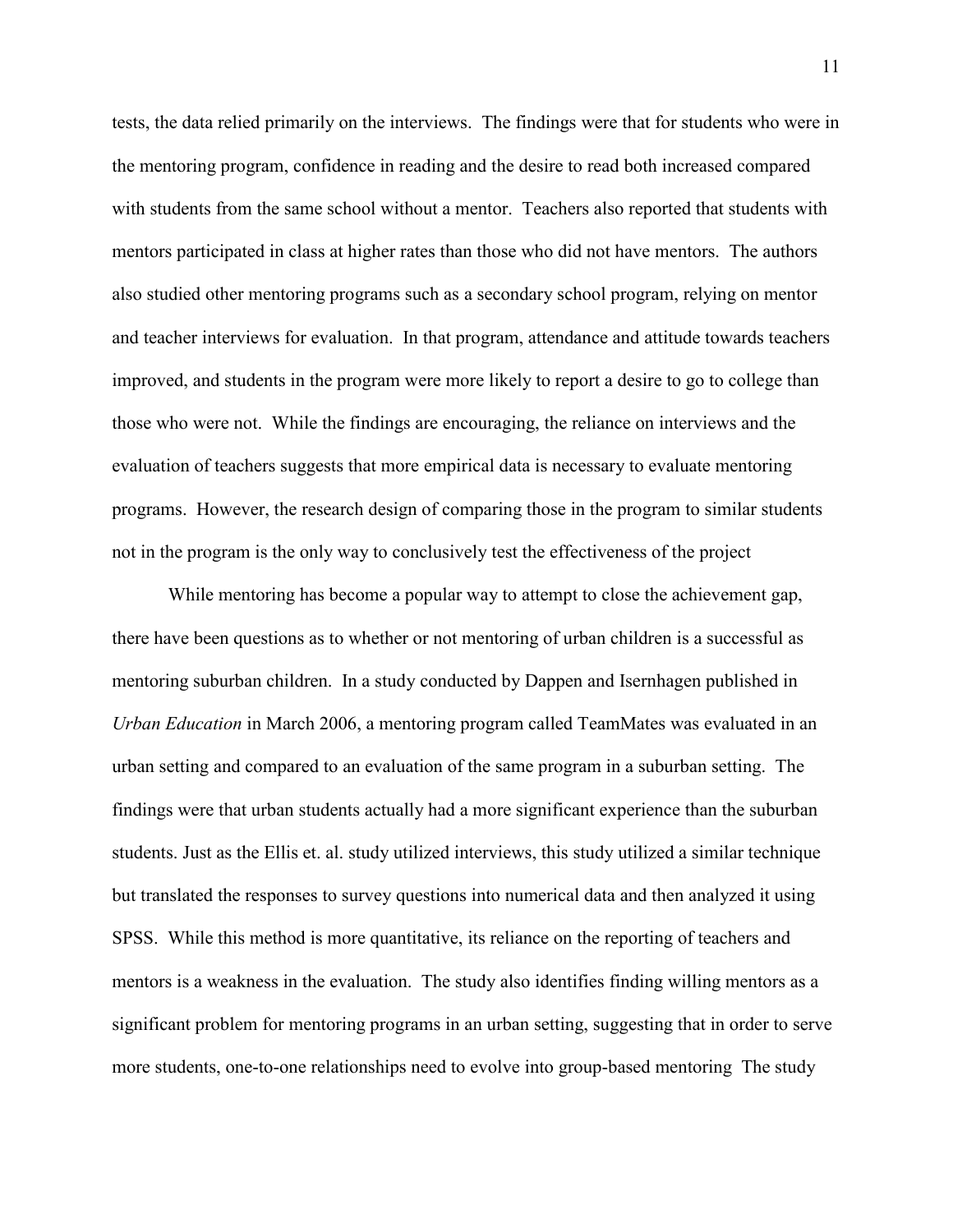also states that programs offered for six months or shorter can actually have negative impacts on the students.

In contrast to the research on short mentoring programs by Dappen and Isernhagen, another study was conducted of a six-month mentoring program for high risk children involving university students as mentors and compared with the same program using community members that lasted for a year. While the relationship was still intensive with the mentors meeting with mentees one-on-one for at least three hours per week, the students at the end of six months showed similar improvement to those involved in the year long program. The study, conducted by Keating and published in *Adolescence,* shows that programs that will not be able to get a longer commitment out of their mentors due to factors such as the school calendar can still be beneficial to mentees.

Many of the studies that support mentoring are based on personal interviews and also have not used comparison, control groups to isolate the mentoring as the cause of the changes seen in the students. Most studies are conducted by interested parties, are not longitudinal, and the qualitiative data are not supported by verifiable data such as attendance records and educational outcomes. Jean Rhodes argues that despite the "buzz" around mentoring programs as an important way to help at-risk students, there have not been enough quality studies conducted to measure the benefits of the programs.<sup>9</sup> The most important study on mentoring to date has been the evaluation of Big Brothers Big Sisters of America by researchers at Public/Private ventures in Philadelphia. Over one thousand students who applied to Big Brothers Big Sisters were included in the study with participants either being assigned to a mentor or being put on a wait-list for a year and a half. The wait list group represented the control for the experiment, and questionnaires were given before the mentoring began and after the year and a half period. The

<sup>9</sup> Rhodes, *Stand By Me*.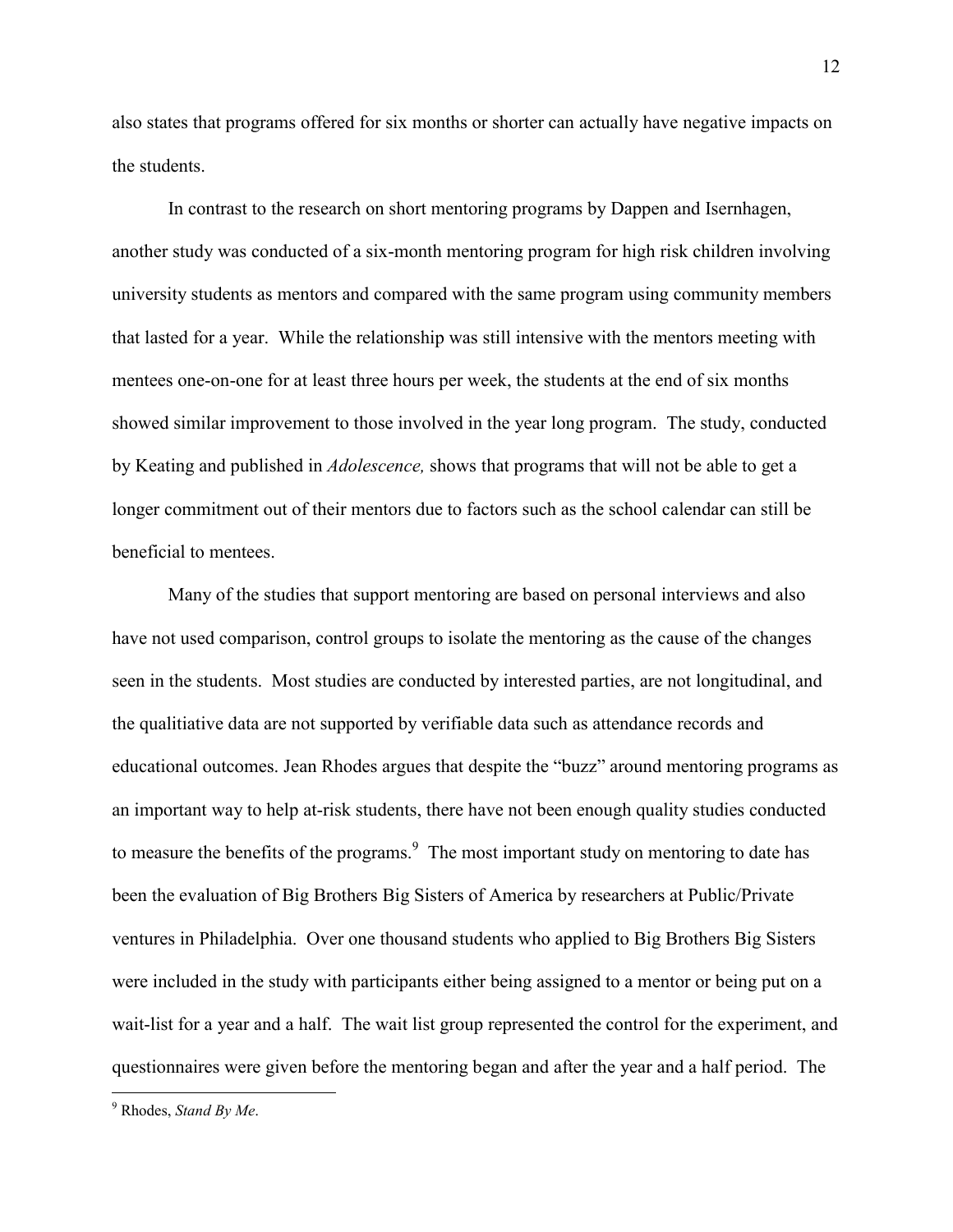results illustrated that those with mentors missed fewer days of class, had lower levels of substance use, less physical aggression, more positive parent and peer relationships and higher academic performance. $10$ 

While the study of Big Brothers Big Sisters indicates the potential benefits for the success of mentoring, Rhodes argues that the effectiveness of mentoring is linked to the relationship that is established between the mentor and mentee. She argues that in the pairs that do not establish significant relationships, the mentee can actually be adversely affected by the program. There is further evidence that suggests mentoring only works if the program is well-implemented. Rhodes argues that one of the reasons findings about mentoring programs cannot be generalized is because each was implemented differently. In research into specific mentoring programs, Dubois et. al. found that the programs that had the most positive effects on their students were programs that engaged in a majority of best practices. The best practices include mentor pretraining, ongoing training, parent support and involvement, and structured activities for mentors and youth. The study found that the setting for the sessions was important with community and workplace settings yielding more favorable outcomes than school settings.<sup>11</sup> Supporting this finding, a study by Mary Agnes Hamilton and Stephen Hamilton shows that workplaces are ideal contexts for mentoring relationships between adults and older youth especially regarding career and college mentoring.<sup>12</sup> While these studies do set an ideal for each mentoring program, there are complications that prevent these ideals from becoming reality in most mentoring programs. For many programs, the only feasible place to hold the meetings is in the school since students often are not able to be excused from classes to engage in workplace mentoring. Also, things such as parent involvement are limited because students may specifically request as little parent

 $10$  Ibid, 18.

<sup>&</sup>lt;sup>11</sup> Rhodes, *A Critical View of Mentoring*.<br><sup>12</sup> Ibid.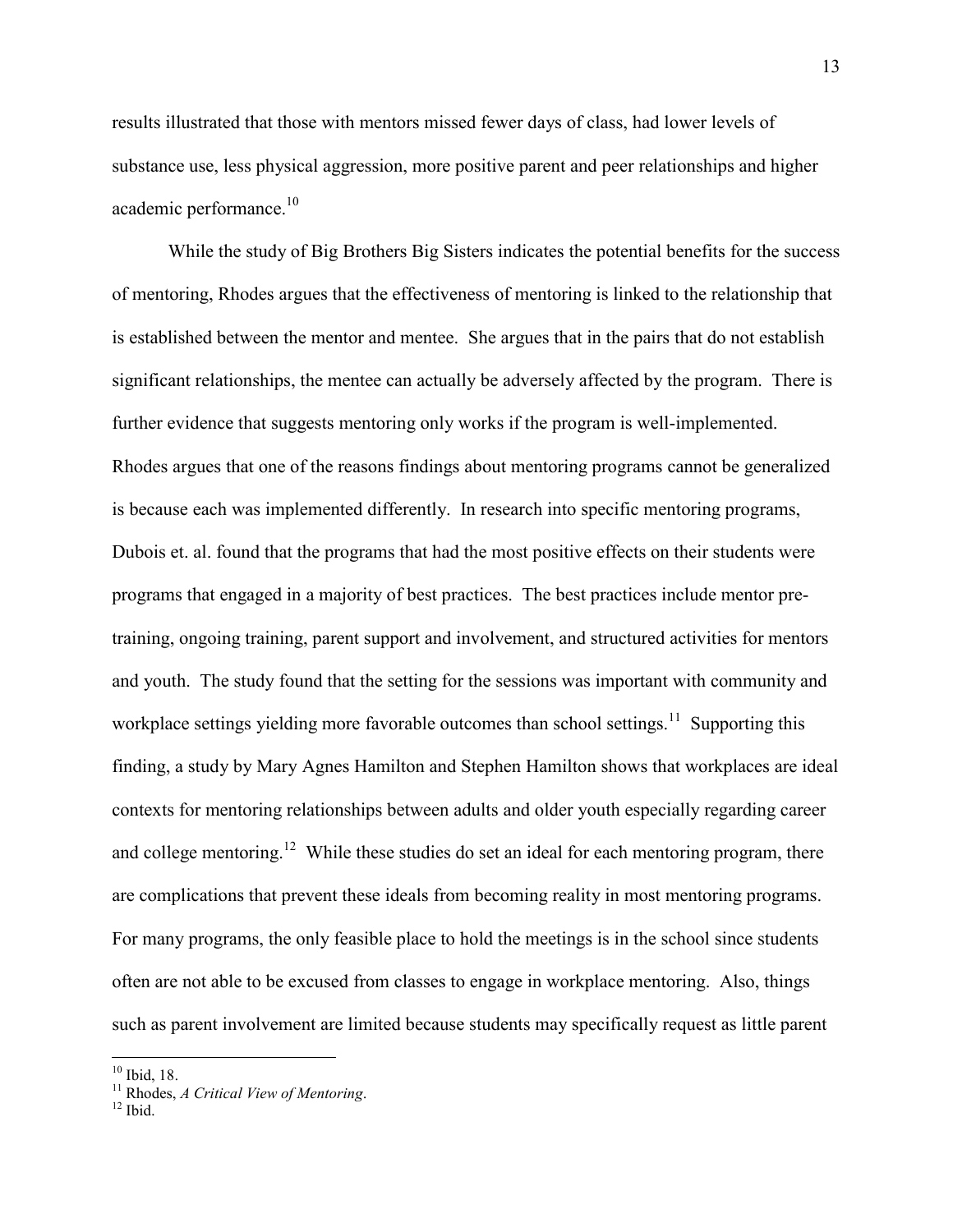involvement as possible due to their relationship. While these studies do show a standard for success, real-world complications make these ideals hard to achieve.

#### Mentoring for African Americans

Mentoring programs have been developed as a way to help disaffected students. While there has been research conducted on the benefits of mentoring in general, mentoring has received its biggest support from studies dealing specifically with African American students. Horace Hall argues that because of the heavy costs involved in Community Based Mentoring like Big Brothers/Big Sisters, School-Based Mentoring can be an alternative approach that can impact more African American students. Less responsibility and time commitment on the part of the mentor and also the possibility for group-mentoring can lead to more students having access to a mentor. Hall also argues that the school setting is better suited for mentoring urban African American students and illustrates this through his analysis of a mentoring program called REAL (Respect, Excellence, Leadership, and Attitude). The analysis is based mainly on his own personal experiences with the program and interviews with students and mentors. While the lack of statistical research brings into question the actual impact of the program on the students, Hall's analysis does suggest that SBM programs can have a positive impact on African American students.

 Another type of mentoring that is argued to be extremely important to African American youth is peer mentoring. In *Homies: Peer Mentoring Among African American Males*, Braden argues that having an older peer mentor is essential to success for African Americans. Not only does the mentoring provide a way for youth to gain a group of trusted friends, but it also helps to influence their decisions on the importance of education in relation with economic success. Those with stronger peer mentor relations have stronger beliefs about the importance of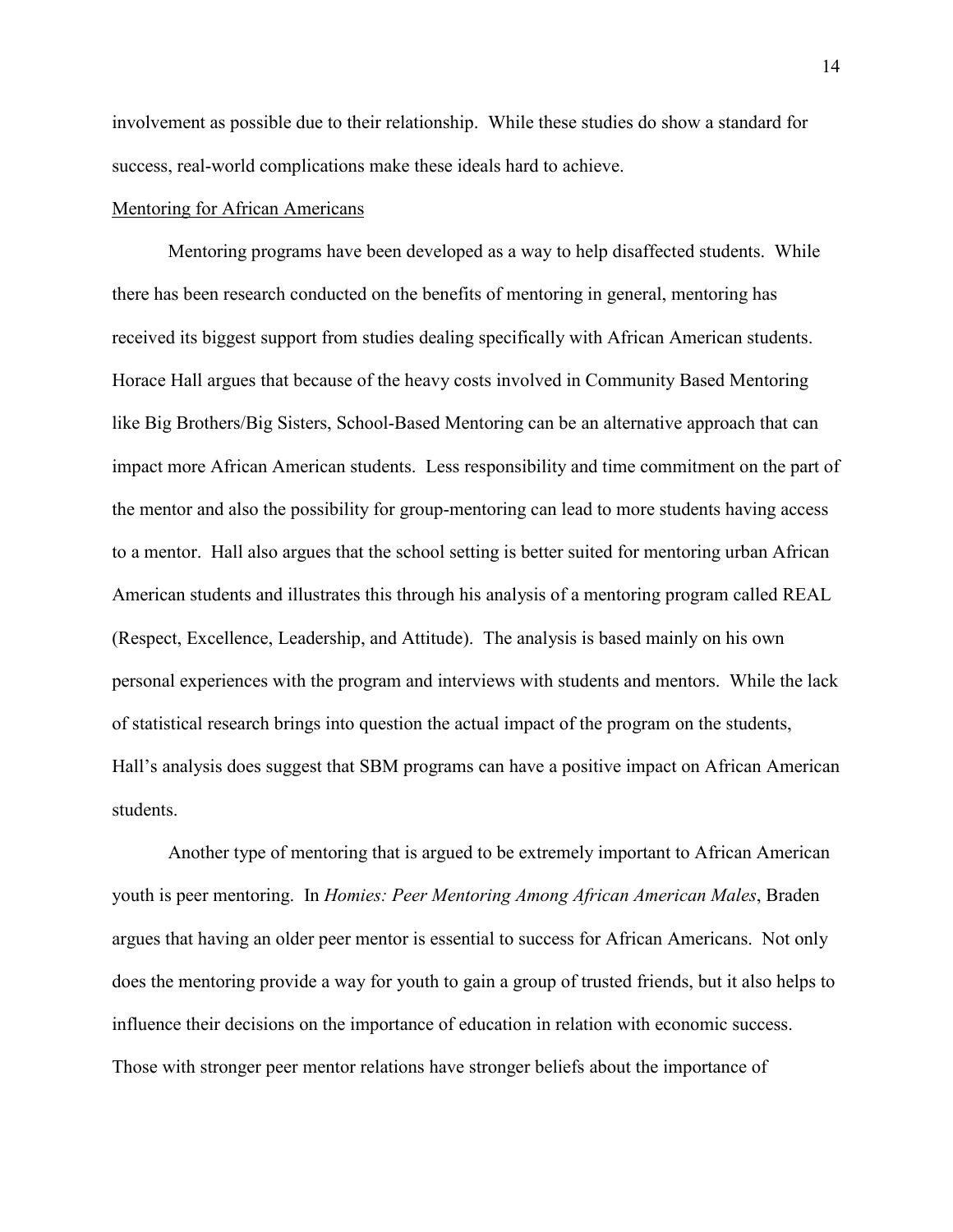education. While Braden focuses on peer mentorship outside of school, Gallien and Peterson argue that peer mentors contribute to the success of African Americans in college.<sup>13</sup> They cite that having an upper-class peer mentor is an important factor for under-class African Americans' success and decisions to remain in college and argue it should be used to help with the high college drop-out rates amongst minorities.

#### Mentoring and College Students

In Rhodes' critique of mentoring evaluations to date, she notes the potential for further research is significant because of the growing number of college students volunteering to be mentors through the growth of university-community collaboration. A report form the Coalition of Community Schools cites a growth of teacher enthusiasm, increases in student engagement in learning, reduction of classroom behavior problems, reduced drop out rates, higher attendance, and other positive outcomes in schools where university-community collaborations have been implemented. In the spring of 2006, the Center for Community Partnerships (CCP) at the University of Pennsylvania discussed some of the impacts their programs are having on the schools in "University-Assisted Community Schools Impacts." Much of the data focuses on the improvement of PSSA scores in schools where Penn and CCP have invested resources and implemented programs. The document cites Drew Elementary School's test scores were at the "lowest possible level" when CCP began its partnership with the school. Since then, Drew has outperformed the district-wide scores nearly every year through 2004.<sup>14</sup> Similar PSSA data is given for other schools where CCP has been involved including Lea Elementary, University City High School, Shaw Middle School, and Sayre High School. While CCP suggests the advances in PSSA scores found at these schools is due at least in part to CCP involvement, data from the

<sup>&</sup>lt;sup>13</sup> Cuyjet, Michael J., ed. *African American Men in College*. San Francisco: Jossey-Bass, 2006.<br><sup>14</sup>Axelroth, Rita and Joann Weeks. "In Depth: University-Assisted Community Schools." *Coalition for Community Schools*. March 1, 2006.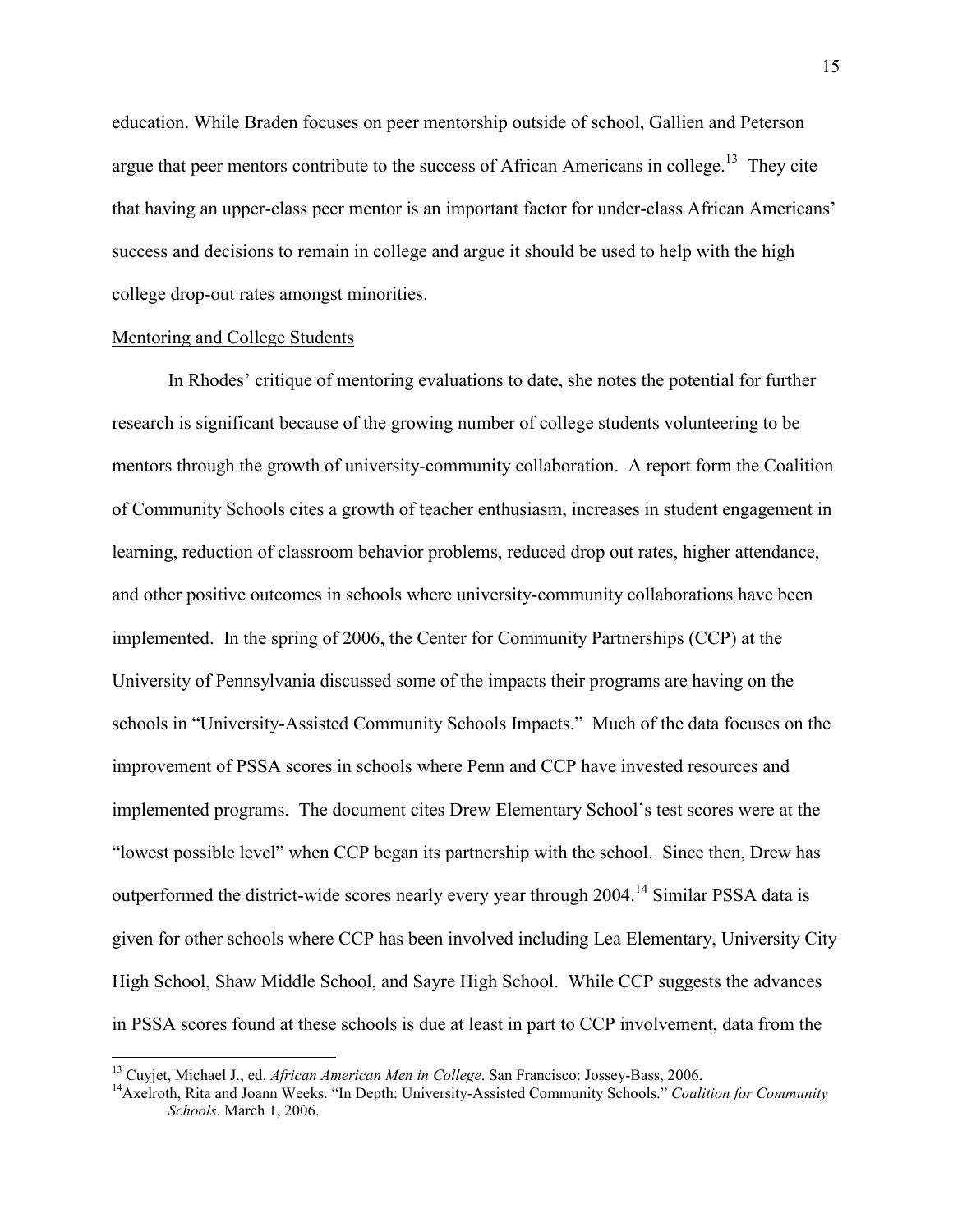school district contest this claim. According to the School District of Philadelphia, these gains were seen across the district with the number of PSSA passing schools climbing from 58 to 160 in the 2003-2004 school year.<sup>15</sup>

While this data shows that there may be a potential for gains in schools that are part of university-community collaborations, there are questions as to whether college students with minimal training can be effective mentors. In an extensive study of college students as tutors and mentors, Sinclair Goodland argues that the data is inconclusive with about the same number of studies indicating little academic gain for tutees as those that showed significant gains. Just as mentoring programs are implemented in different ways and therefore cannot be used to describe all mentoring programs, programs involving college students also differ greatly and may be a cause for this disparity in the evidence. One of the biggest initiatives using college students has been the America Reads Challenge begun in 1996 by President Clinton. The question is whether these minimally-trained work-study students have an impact on the reading abilities of underachieving students whom they tutor. In a study conducted by Jill Fitzgerald published in *Reading Research Quarterly*, children who were tutored were compared with those who were not on standardized reading tests. Fitzgerald found that the students who participated for an entire school year with one to three hours of tutoring per week raised their reading levels by almost an entire grade level over those who did not. This research suggests that college students, even if they are not highly trained, can be effective. Tutoring students in reading is not the same as helping students develop career and educational plans, but the studies on college students show that they can make an impact with little training in similar situations.

<sup>&</sup>lt;sup>15</sup> School District of Philadelphia. "Philadelphia Nearly Triples Public Schools Meeting Federal Progress Requirements in One Year." Aug. 24, 2004. <http://www.phila.k12.pa.us/offices/communications/press\_releases/2004/08/24/ayp.html.>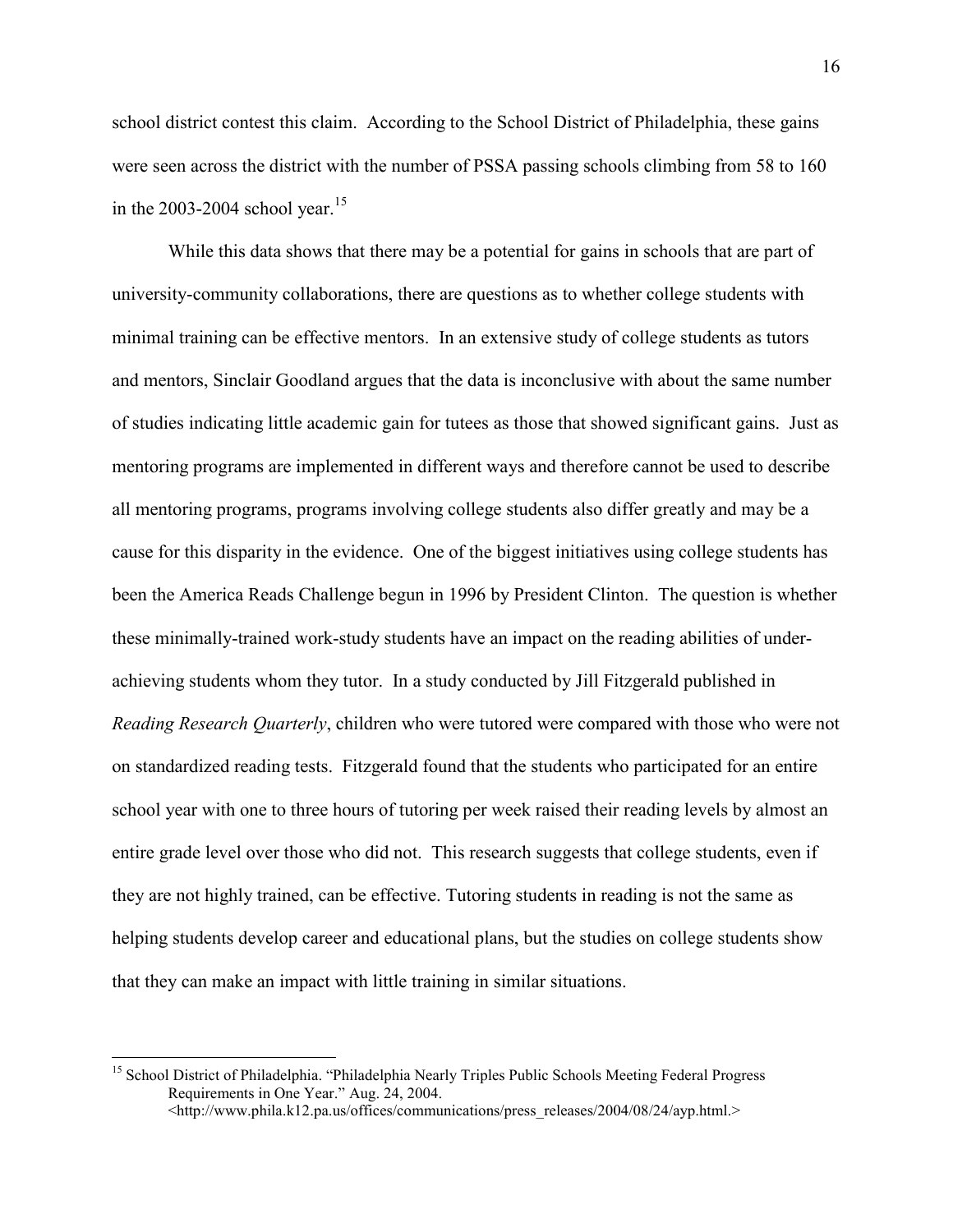#### Measuring Success

According to Hamilton, a career path traces a lifelong occupational journey involving both education and employment and young people can make better choices if they can get a better sense of what they can do in the future and what they have to do to prepare.<sup>16</sup> According to a recent government report, college graduates made an average of \$51,554 in 2004, high school graduates made an average of \$28,645 and high school drop-outs made an average of  $$19,169$ .<sup>17</sup> While there is evidence of the importance of higher education with respect to income, others argue that students, particularly underachieving urban students, should look to other opportunities for success after graduation. Rosenbaum argues that technical schools represent a growing number of jobs that cannot be filled by college graduates which pay extremely well. He cites a report indicating that twenty percent of the jobs available require a college degree, twenty percent require no degree, and sixty percent require one or two year degrees offered through technical schools. There are also studies that highlight the high drop out rates among minority students whose high schools do not prepare them for college. Success cannot simply be measured by how many students applied and enrolled in college, but must be individually based on the goals of the particular student and whether or not they are being met.

 While some advocate adapting goals based on the job market, others strongly believe in college as the goal for students and include scholarships as incentives for participating in mentoring programs. In *The Gift of Education*, Norman Newberg analyzes the effect of a college-tuition guarantee program implemented in West Philadelphia during the 1990s called Say Yes to Education (SYTE). Realizing that a tuition guarantee would not be enough, the program implemented support for students throughout their education. Those enrolled in SYTE

<sup>&</sup>lt;sup>16</sup> Rhodes, *A Critical View of Mentoring*, 73.<br><sup>17</sup> "Report: College Degree Worth Extra 23,000 a year." *The Associated Press*. Oct. 26, 2006. www.cnn.com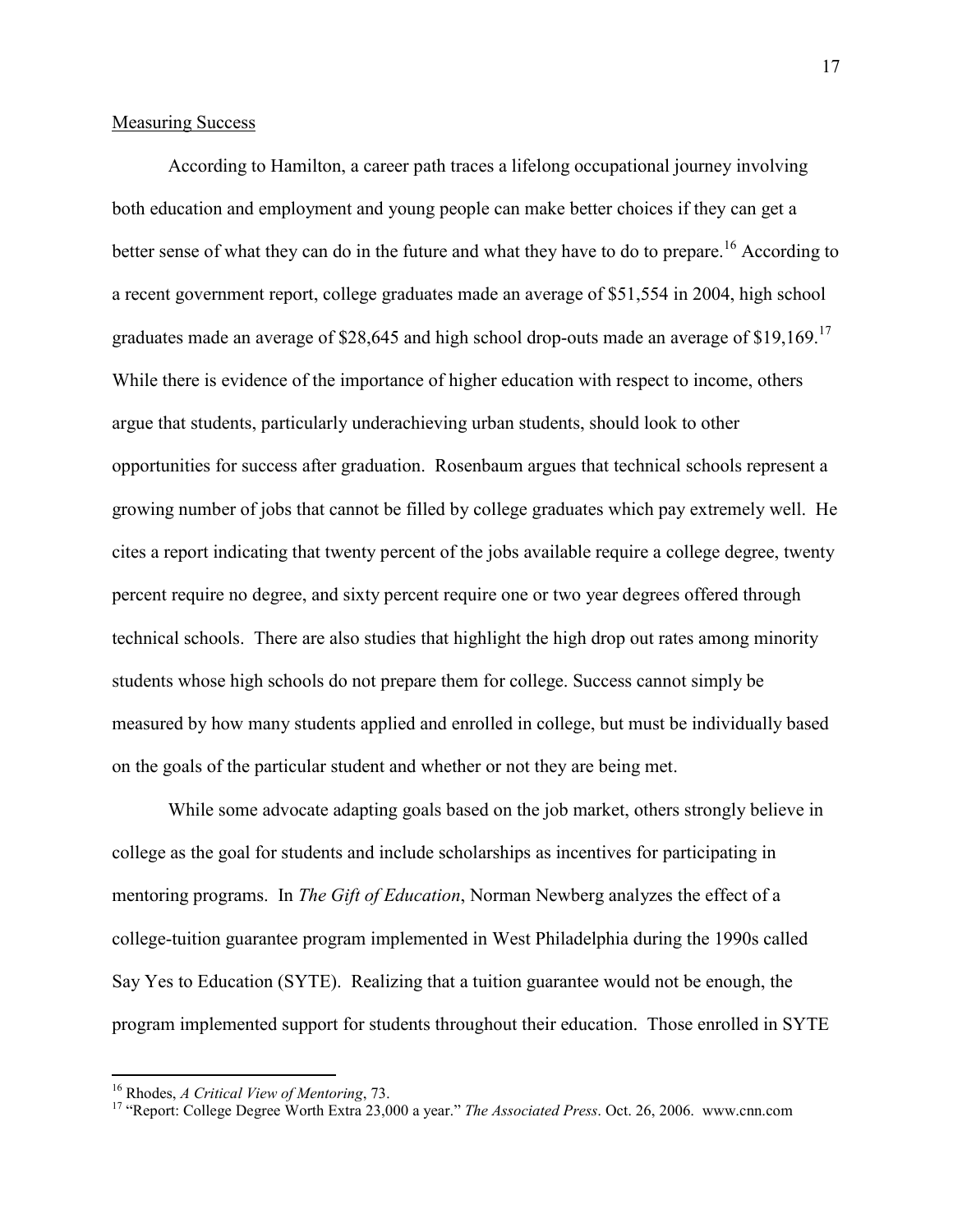were more likely to graduate high school than those who were not, and a similar benefit was found between the SYTE special education students and the regular special education students. Newberg did not just define success on how many students graduated or how many were able to capitalize on the tuition guarantee. He said:

"Say Yes measures its success individual by individual, giving each student the tools and supports necessary to become productive, self-directed, and contributing members of society. Similarly, many of the students had different ideas about success, and defined success variously depending on circumstances and context."<sup>18</sup> When evaluating the success of mentoring, standard measures like graduation rates often do not

show the impact of a program. While arguments by Rhodes and others that empirical data is necessary to support the implementation of further mentoring programs, the individual opinions of each mentor and mentee are crucial to evaluating success, for success is different for each student.

 There are severe inequalities in education in America today, and mentoring has become a popular way of trying to close some of these achievement gaps. While there are many theoretical reasons why mentoring should be successful, there needs to be more research conducted on the different types of mentoring, particularly the school-based and group-based mentoring that is becoming more popular than the traditional one-to-one mentoring in programs such as Big Brothers Big Sisters. Some have argued that many of these programs are not effective because they do not have long enough duration, relationships are not effectively established, and in some cases, negative effects can happen. This study will focus on the Guiding Youth to Careers program, and will show that mentoring programs with specific goals despite not being able to achieve every ideal for mentoring can be successful. It will also evaluate the role college students can provide for the lack of mentors. This research will provide

<sup>18</sup> Newberg, Norman. *The Gift of Education: How a Tuition Guarantee Program Changed the Lives of Inner-City Youth.* Albany: State University of New York Press, 2006, 179.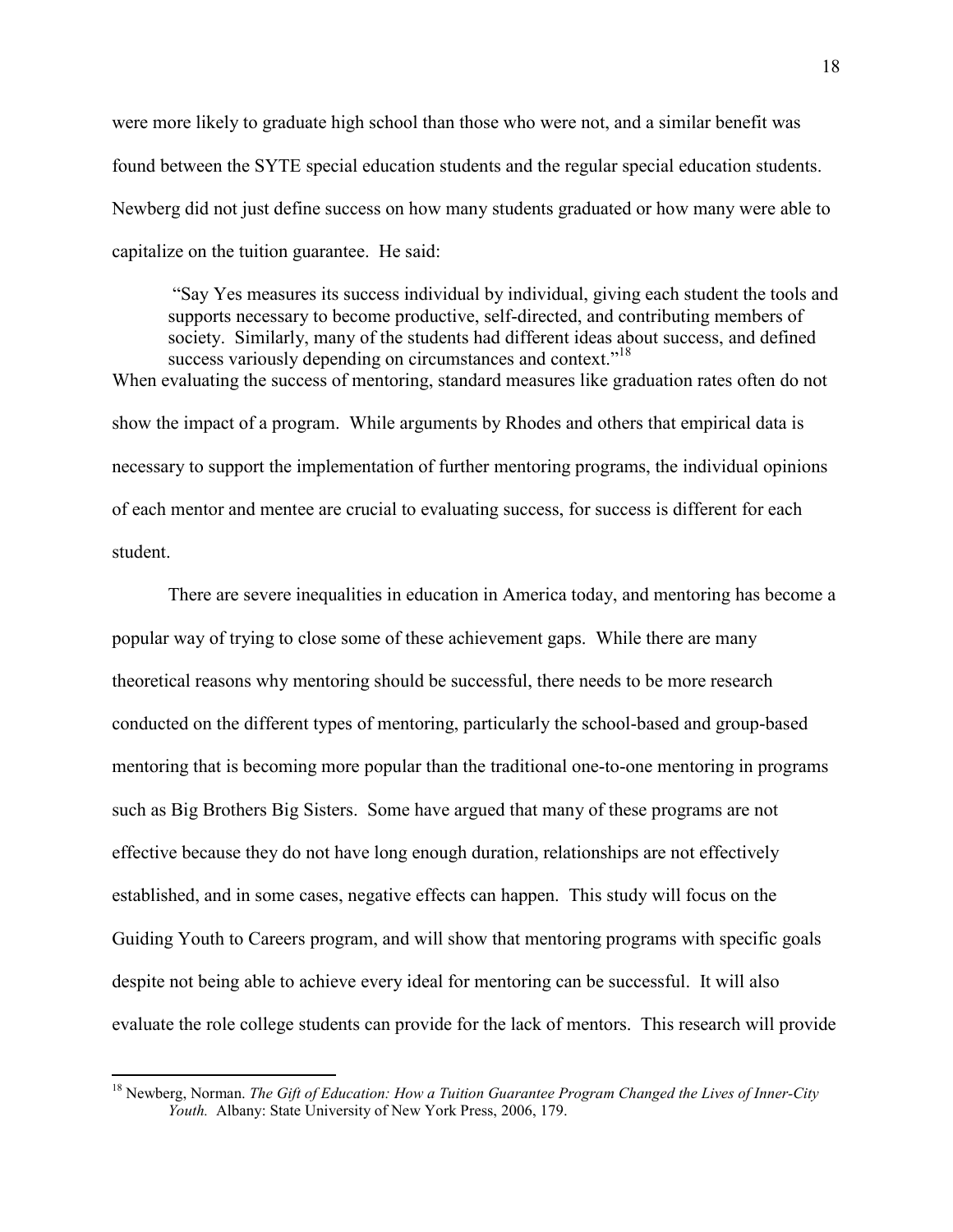statistical evidence to support the claims that the program has been effective in response to calls by Rhodes and others but will also show the importance of looking at mentoring on a case by case basis to be able to determine success. While in an ideal study the control group would come from within the same school and charter as those in the program, the College Access students and non-College Access students from PELS and the census data on 18-21 year olds in West Philadelphia will be useful for comparison.

#### **Methodology**

 To evaluate the GYC program, phone interviews were conducted of 2005 GYC graduates and 2006 GYC graduates (See Appendix B for interview guide). The students were called at the phone numbers they indicated would be best for contact as part of a final survey given during a GYC mentoring session. There was no sampling strategy because phone calls were made to every student. There may be a response bias, however, because those students who were unable to be contacted could possibly be more at risk and not as likely to be enrolled in college. The students who were not interviewed were comparable to those who were reached in terms of attendance and mentor rating of participation, so the response bias should not affect the results. The mentor rating was based on attendance, participation, and progress on the program checklist. The rating was on a one to five scale with five being the most on track and one being the least. The average mentor rating of the students contacted was 3.64 while the average mentor rating of those who were not reached was comparable at 3.57.

 To analyze the GYC data, responses to the question of what the participants were currently pursuing and what they planned to be doing a year from now were matched against their response from what they saw themselves doing in five years and were evaluated to determine if their current plan matched up with their long-term goals. For the GYC 2006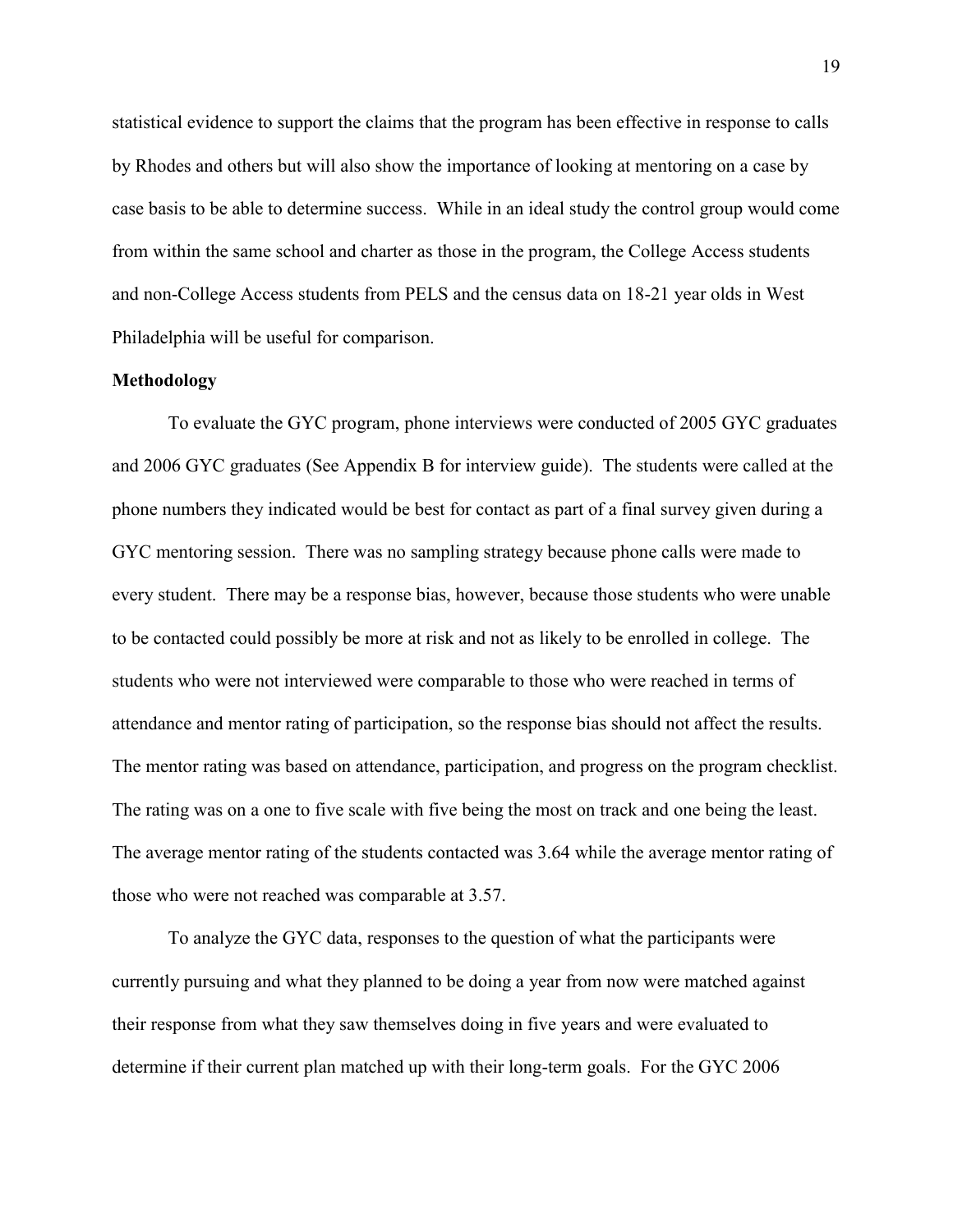participants, mentor ratings were used to compare those who were very committed to the program to those who were not as committed. Responses from students to questions about the GYC program were also used as qualitative support for the results. While the data is based on self-reports, college attendance for students attending four-year institutions was verified using the social networking website Facebook.com.

 To use as comparison data to GYC, data from the PELS Wave 7 conducted between 2002 and 2004 was evaluated using SPSS. Approximately every year during the study, PELS participants were surveyed and each year's set of interviews is called a wave. Wave 7 is the final wave of data collected, and approximately one thousand students were interviewed. The variables that were identified and analyzed were responses to questions regarding if they were currently enrolled in college and their educational aspirations. Students who participated in College Access were selected as a subset of the PELS data and used as a comparison of a program with similar goals. Because the GYC program was comprised entirely of African American students, a race variable was also analyzed. Race was not asked in Wave 7, but responses to the question from Wave 6 were merged into the Wave 7 responses in SPSS. Only the data for African Americans were used in the analysis.

 The students interviewed for PELS come from schools in all neighborhoods of Philadelphia. Unfortunately, because of the frequency of students changing schools within the system and because questions of where respondents were from was not asked, the neighborhoods where GYC students are from had to be compared to African American students from all of Philadelphia. Because of the potential importance of location, census data was evaluated using SPSS. The data isolated 18-21 year olds from West Philadelphia, the same neighborhoods where the GYC participants are largely from, and analyzed the number of African Americans in school.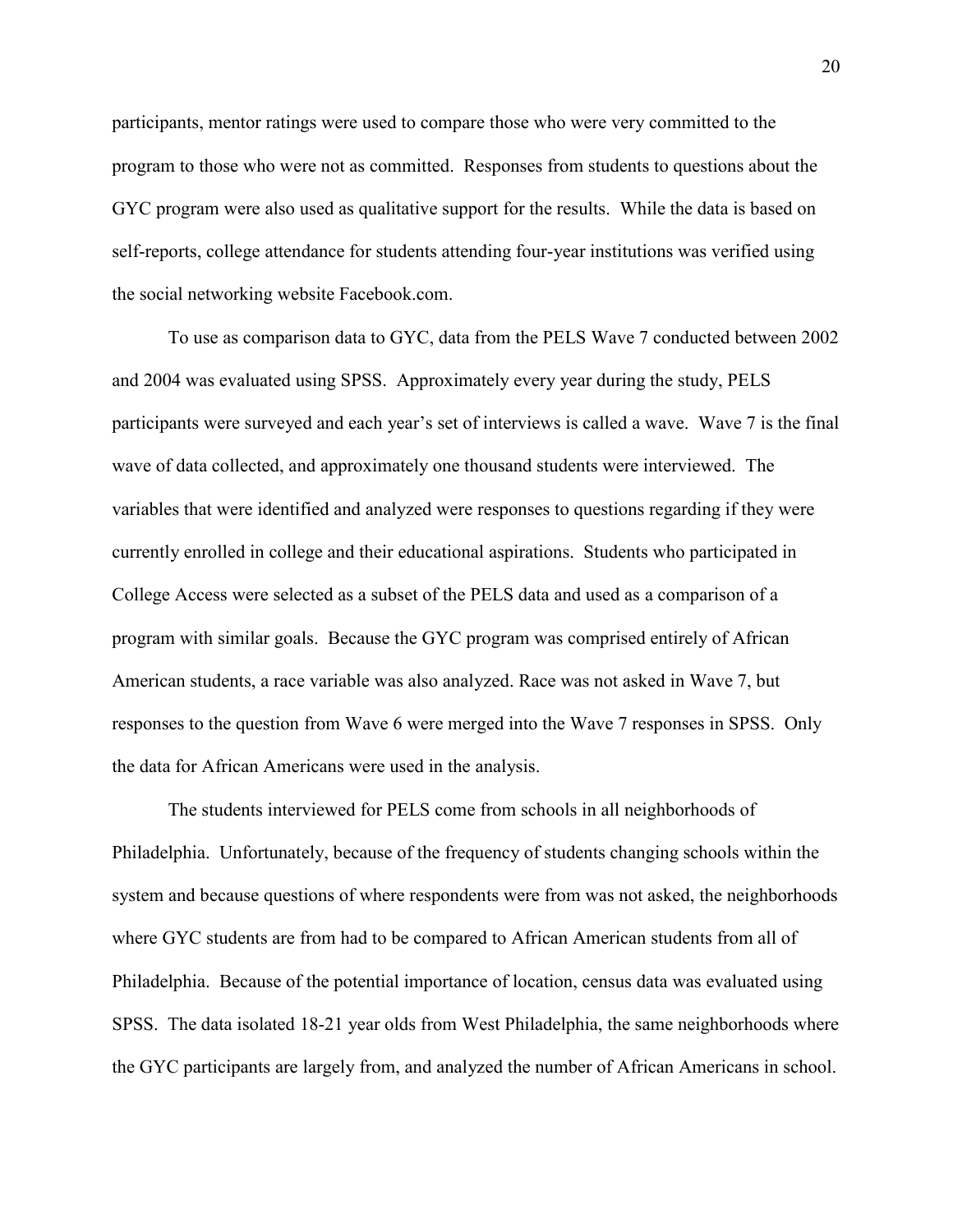This question, however, was not able to be broken down further into those still in high school and those in a post-secondary institution.

## **DATA**

#### College/Employment Status

 The main goal in this evaluation is to determine if the past participants of GYC have implemented their plans for after graduation. To do this, in phone interviews conducted in spring and fall of 2006 with past participants of GYC, the first question that was asked during the interview was: What are you currently pursuing? The responses to this question have been put into five categories: participants who indicated they are doing nothing, those who are working, those who are attending a technical school which offer associate degrees or certificates in specific areas, those who are attending community college, and those who are attending a fouryear college or university. Twenty-nine out of forty-seven participants in the 2005 GYC program were contacted in the spring of 2006 and twenty-one of those twenty-nine were contacted again in the fall. Twenty-seven of the 2006 GYC participants have been contacted out of sixty. The results are shown in Table A. During the first round of interviews with GYC '05 students, about a quarter indicated they were working, another quarter indicated they were enrolled in a technical school, twenty percent were attending a community college, and twenty percent were attending a four-year institution. Only ten percent indicated they were doing nothing. During the second round of interviews, the percentage of students doing nothing, working, and attending a four-year institution increased slightly while those in technical school and community college decreased. Of the twenty-one students contacted, the status of fifteen had not changed. The changes in the percentages can be explained by three students dropping out and three students changing schools. One student dropped out of a technical school due to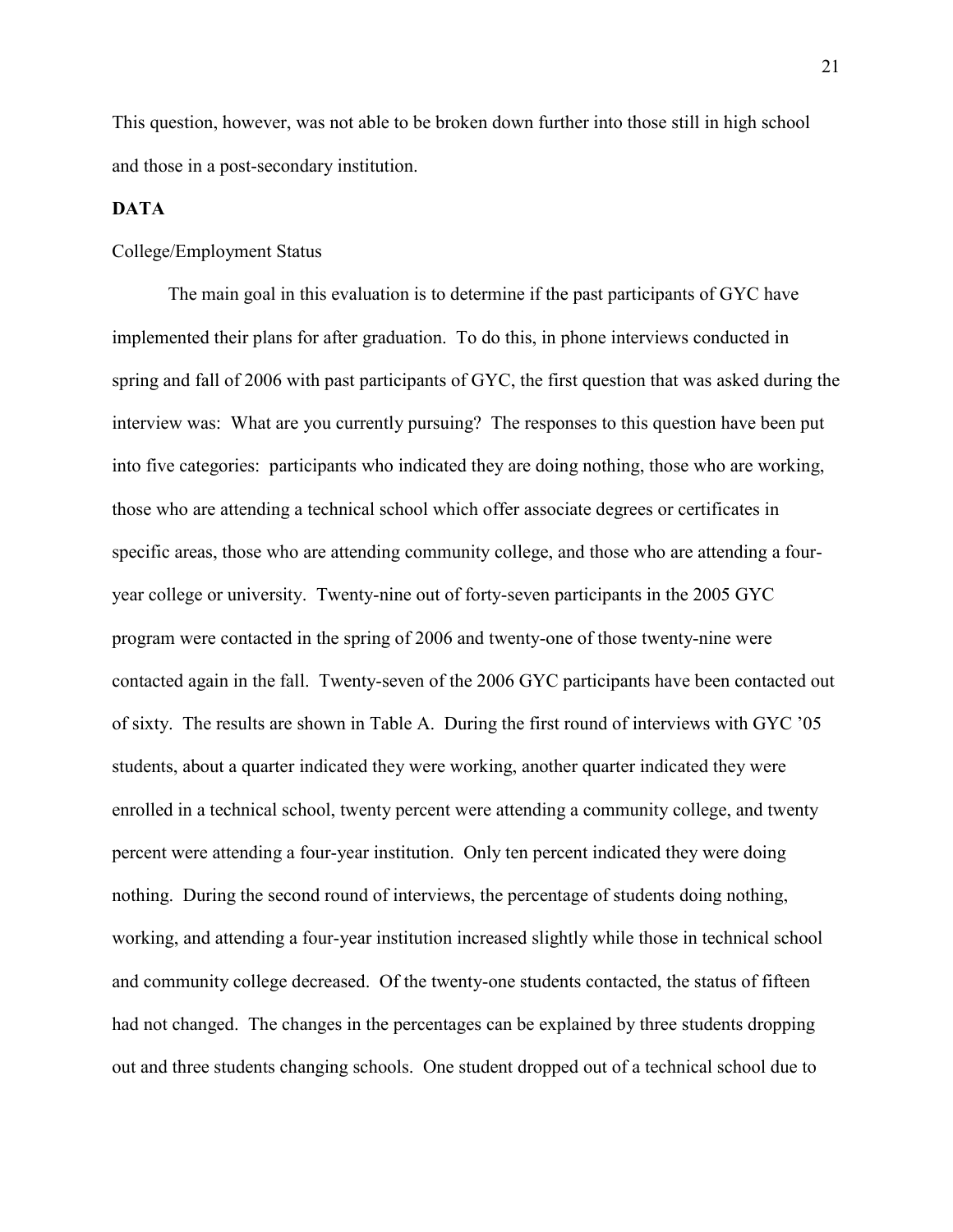pregnancy, and two students dropped out of community college and were working. One student who had been working enrolled in a technical school, a technical school student transferred to community college, and a community college student transferred to a four-year school. While most of the students were continuing their plans, the slight variations can be explained by drop outs and those who either started attending school for the first time or transferred between the types of institutions.

 While the percentage of students enrolled in the three types of post-secondary institutions and those who were working were roughly the same for GYC '05 students, the majority of GYC '06 students are either attending a community college or a four-year institution with each representing the status of thirty percent of the students. Only about twenty percent of the students indicated they were working, ten percent said they were attending a technical school and only ten percent, a similar number to the GYC '05 students, indicated they were doing nothing. While this data was based on the self-reports of students, all students who indicated they were attending a four-year institution were verified through the social networking site Facebook.com. While this represents only a third of students whose information could be verified, because all of these students were confirmed to be providing the correct information, it shows that it is likely the other students indicated their status accurately as well.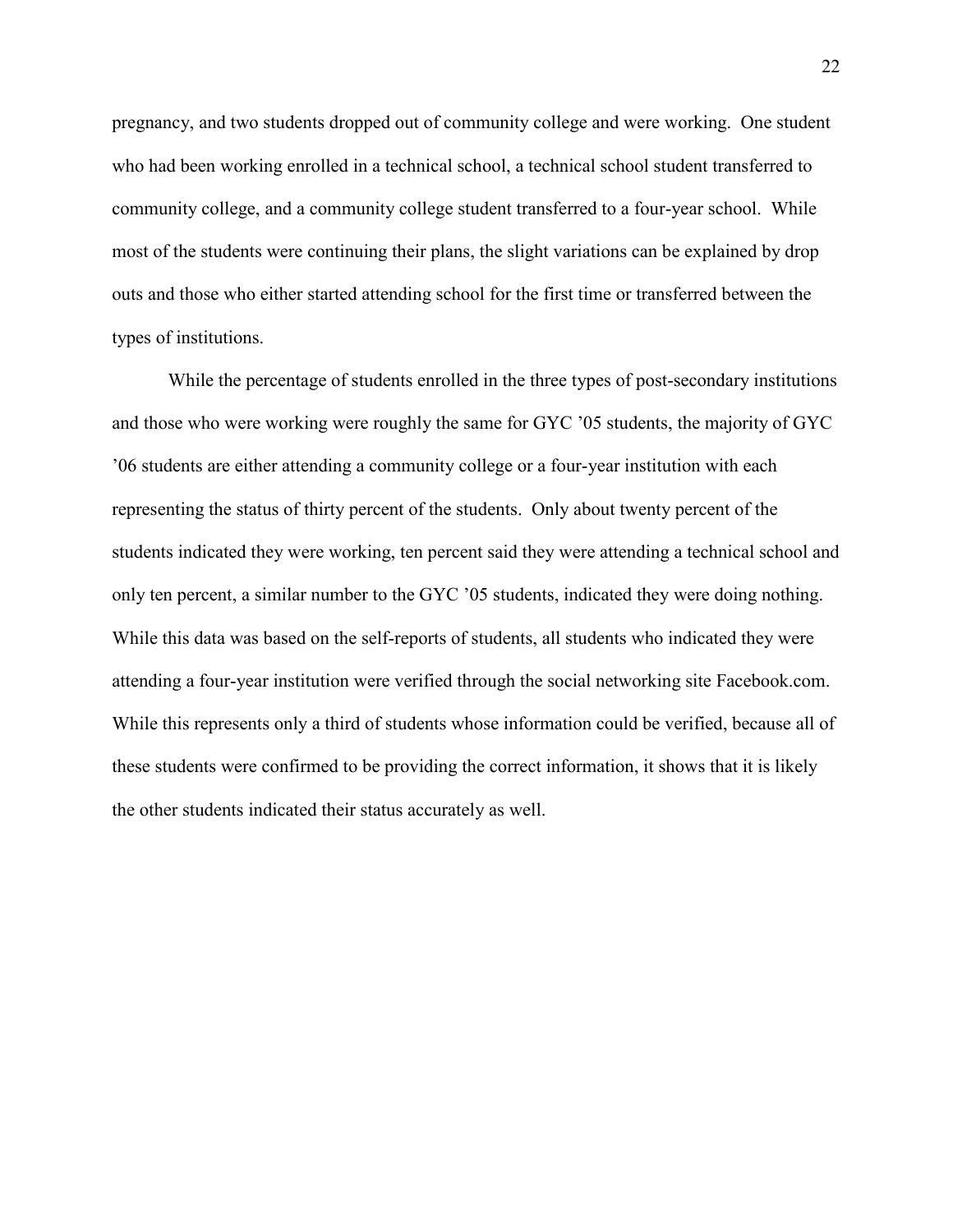

Table A

 While the percentage of students enrolled in post-secondary institutions is encouraging on their own, the GYC students must be compared to other similar students who were not enrolled in the program to determine if GYC is actually making a difference for students. For comparison, the responses to a question in the PELS Wave 7 survey were analyzed which asked if the participants were enrolled in a post-secondary institution. College Access students were coded for and compared to those who were not in College Access. All of the responses are from African Americans so that a comparison could be drawn to the GYC data. A similar question regarding school status was asked in the census. The responses of 18-21 year old African Americans living in West Philadelphia are shown in the table as well. To compare this yes or no question about being enrolled in school with the GYC data, the five response categories to the GYC question were formulated into a yes or no question. Those who indicated they were enrolled in a technical school, community college, or four-year college were counted as "yes" while those who indicated they were doing nothing or working were counted as "no." The percentage of respondents from each group who indicated they were enrolled in a post-secondary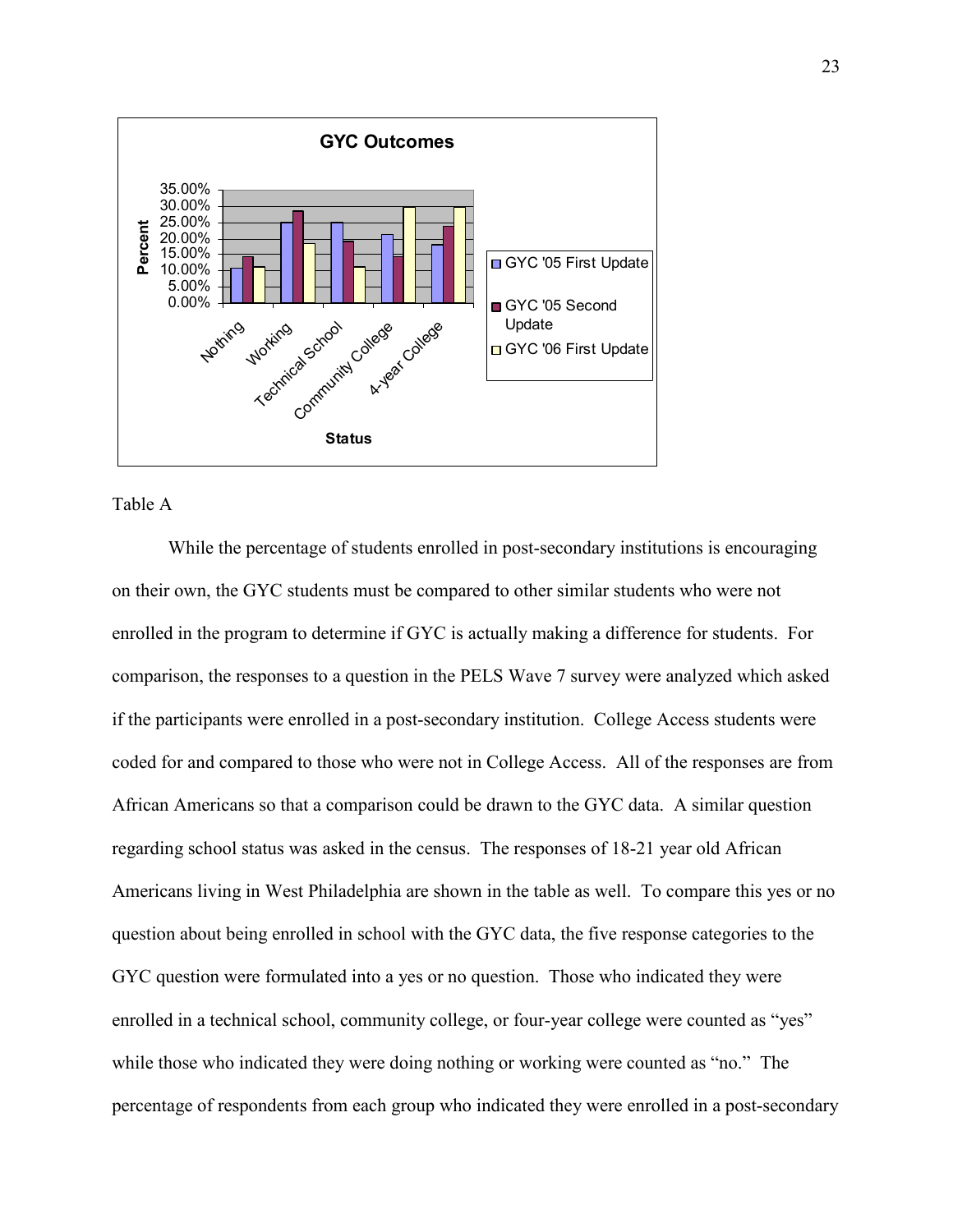institution is shown in Table B. While the GYC '05 percent enrolled dropped slightly between surveys, the percent of students enrolled is still, however, much higher than the comparison College Access, non-College Access, and census groups. GYC '06 at over seventy percent enrollment is significantly higher than the other groups as well. The College Access students are, somewhat surprisingly, going to college at lower rates than those from PELS who were not in College Access. This might be explained by College Access working in high-risk schools while PELS surveyed students from across the Philadelphia School District, but the College Access program selects students who would be open to college and could benefit most from their services. The GYC program works with students in similar schools and situations to College Access students. While I do not know how frequently the students received College Access support, the college rate in the data contradicts the claim on their website that over seventy percent enroll in college. The census data number of just under fifty percent enrolled in school is actually lower because those students who have still not completed high school and are still attending are included in this percentage. When the GYC data is compared with data from PELS and the Census, the effects of the program appear to be significant.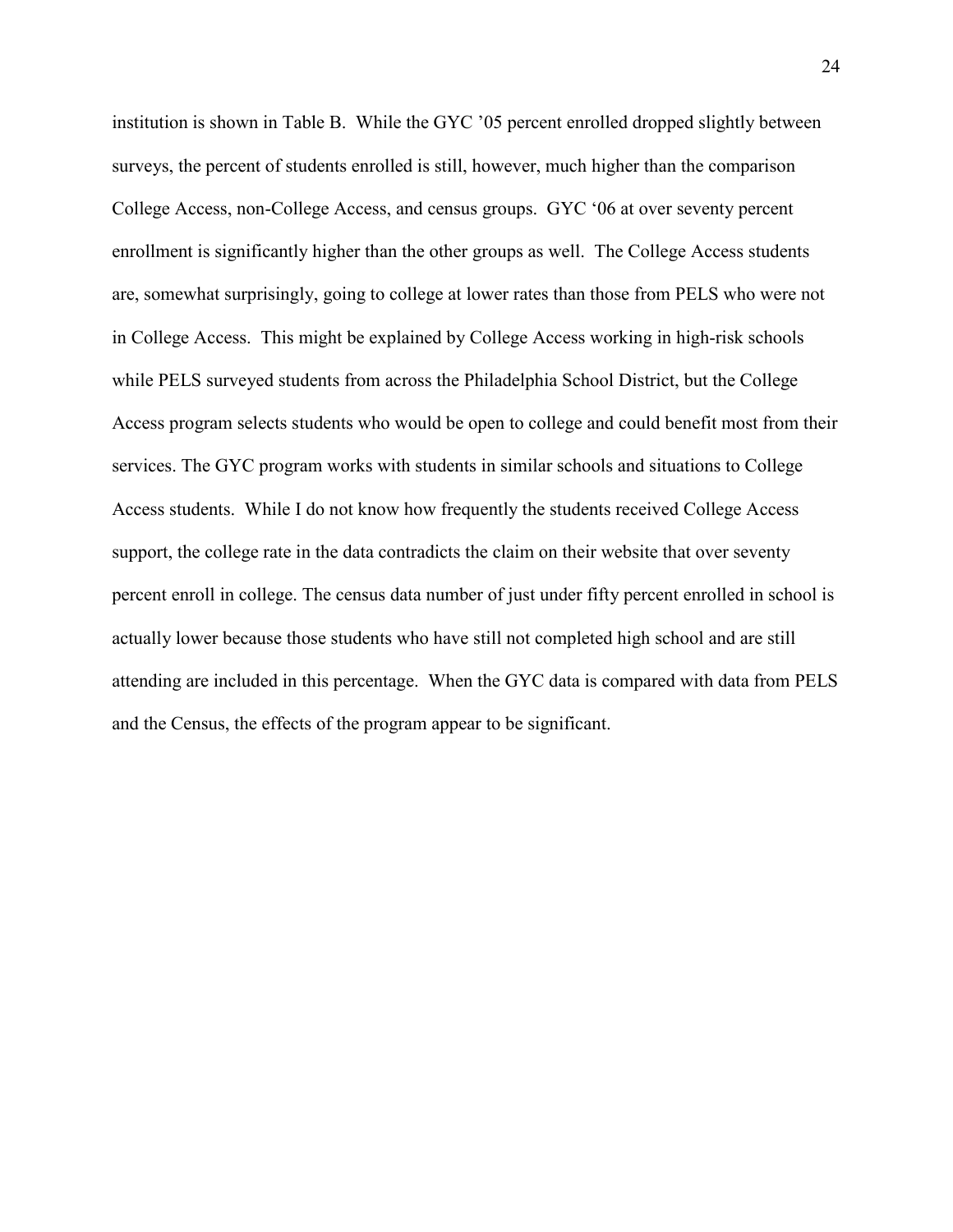

#### Table B

Do Goals Match Plans?

 Enrollment in college, however, is not the only measure of success for a program that's goal is to have students develop their own career goals and formulate a plan to fulfill those goals. Some students who may have indicated they are working could actually still be pursuing their goals. To account for this, a question regarding plans and future goals was asked of GYC participants during the fall round of phone interviews for both 2005 GYC and 2006 GYC. While no response was the same for each student, the answers given were categorized into three groups: those who are currently pursuing their goals, those who indicated a plan to pursue their future goals but have not yet implemented it, and those who did not indicate a plan. Each respondent was classified into one of these groups based on the future goals indicated, what the participant expected to be doing in one year, and what the participant was currently doing. An example of a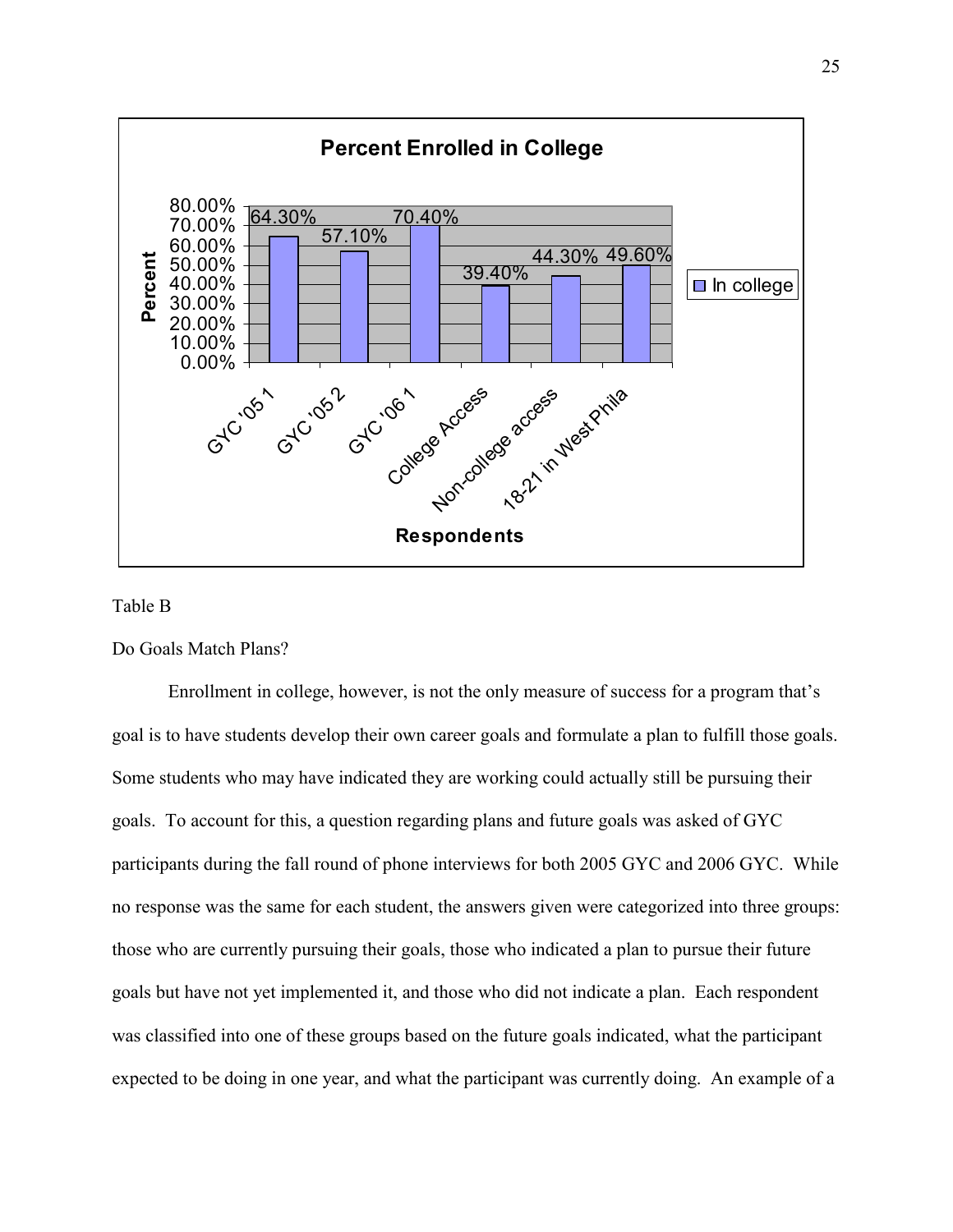"Yes" would be a student who wants to be an RN and is currently enrolled in the nursing school at Community College of Philadelphia. A "Plan is there but not yet pursuing" respondent would be a participant who wants to be an RN and plans on enrolling in college within the next year but is currently employed in a service job at the local mall. A "No" would be a student who is currently doing nothing but indicates he expects to be a medical doctor in five years. The results are in Table C. Over sixty percent of students in GYC '05 are on track for their future plans and almost three quarters of students from GYC '06 are on track. Combined with those students who have a plan but are not yet pursuing it, over ninety percent from each year of GYC have a plan in place for their career goals.



Table C

While there was no question that would directly compare to the GYC data asked in Wave 7 of PELS, there was a question about predicted achieved educational level which can be used to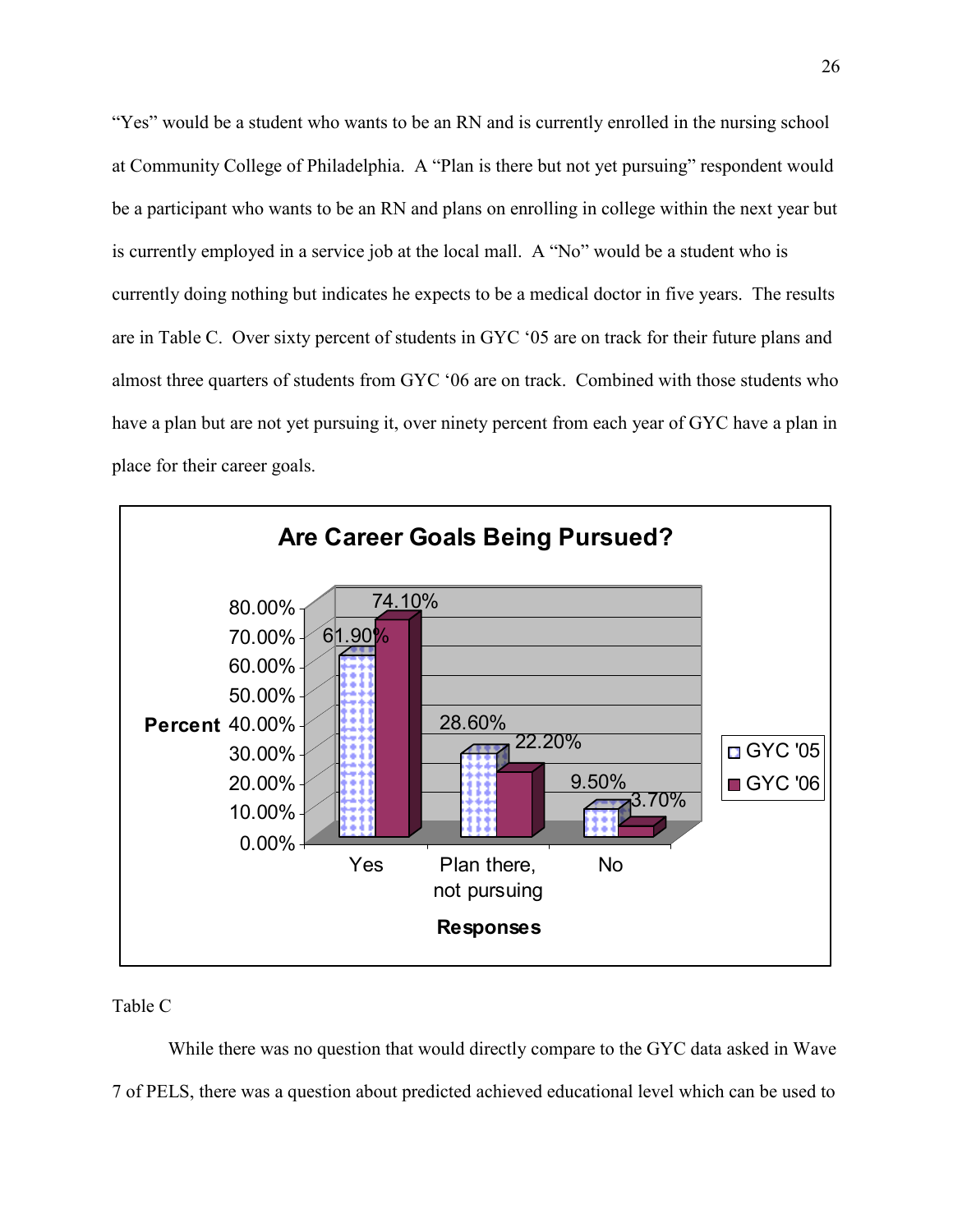compare with the GYC data. The PELS survey asked students what was the highest level of education they believed they would attain. The responses are in Table D and are presented next to the data indicating if the students were enrolled in school in Table E. The percentage of College Access students who indicated they expected to earn at least a four-year college degree is nearly seventy-five percent while seventy percent of non-College Access students indicated they expected to earn a four-year degree or higher . While this number is more comparable to the College Access claim on their website that seventy percent enroll in college, in the analysis of the PELS data only forty percent of College Access students were currently enrolled in school, so either the students had a plan but were not pursuing it, or they did not have a plan to achieve their educational expectations. This suggests that while College Access may be raising student expectations and getting their message across about the importance of college, that message is not being carried out. While slightly lower than the expectations of College Access students, non-College Access students had a similar disparity between if they were currently enrolled in college and their expected degree.



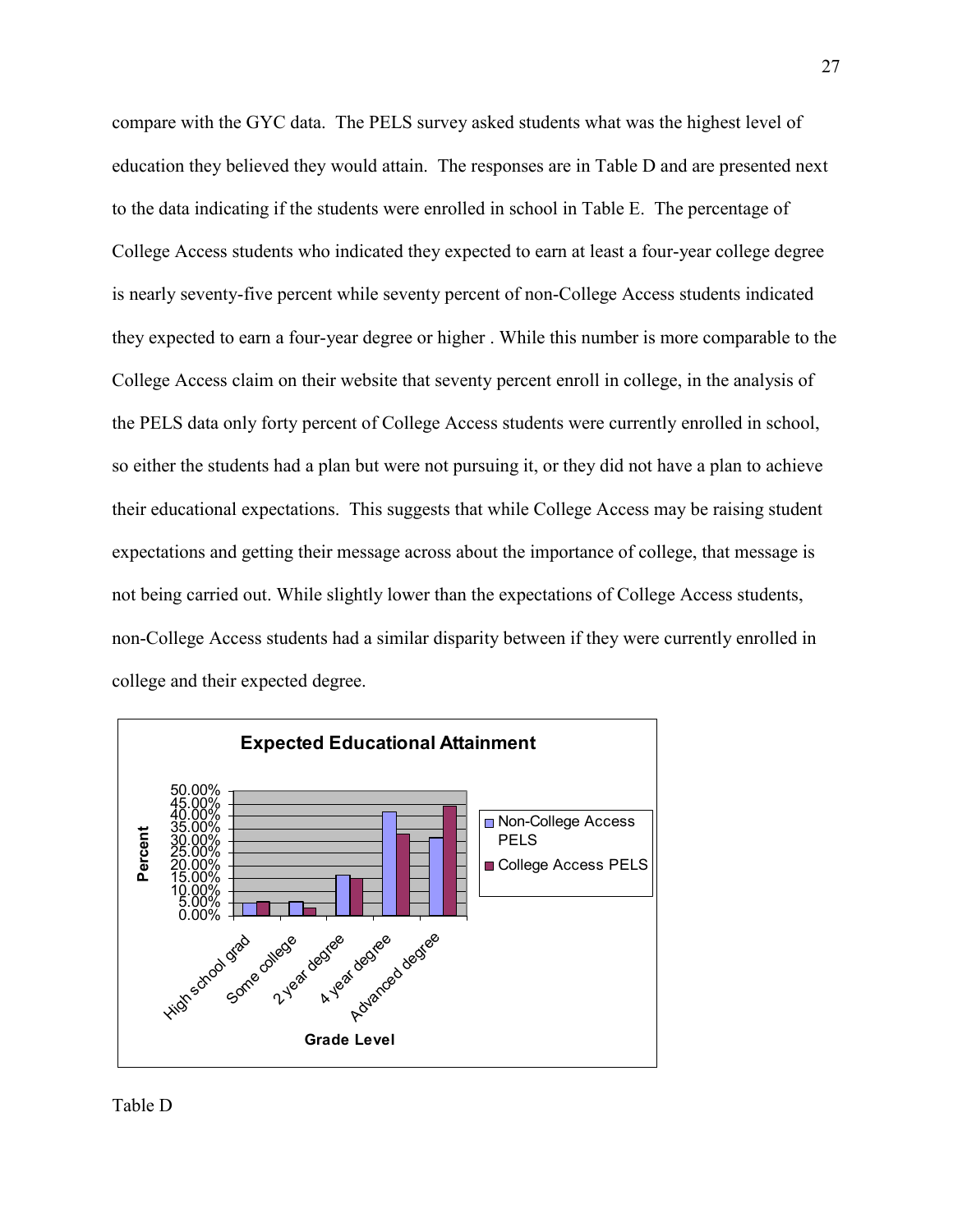

#### Table E

## Census Employment

 Just as the PELS data had no question that would directly compare to the GYC data regarding whether or not goals were being pursued, by looking at employment data, it was possible to determine how many residents were doing nothing. This percentage can then be compared to the percentage of GYC students who were not pursuing their goals. In analyzing the Census data on West Philadelphians aged 18-21, the employment question categorized responses three ways: employed, not employed and not in the labor market. It is assumed that those not in the labor market are those who are enrolled in school with the numbers corresponding closely to support this assumption. Those who are not working would fall into the category of "doing nothing" for GYC comparison and those who are working would fall into the working category. The data is shown in Table F. According to the data, forty-five percent are not in the job market and thirty-five percent are employed. This means that one-fifth of African Americans in West Philadelphia aged 18-21 are currently doing nothing, which is a much higher number than those who participated in GYC and are doing nothing. While it cannot be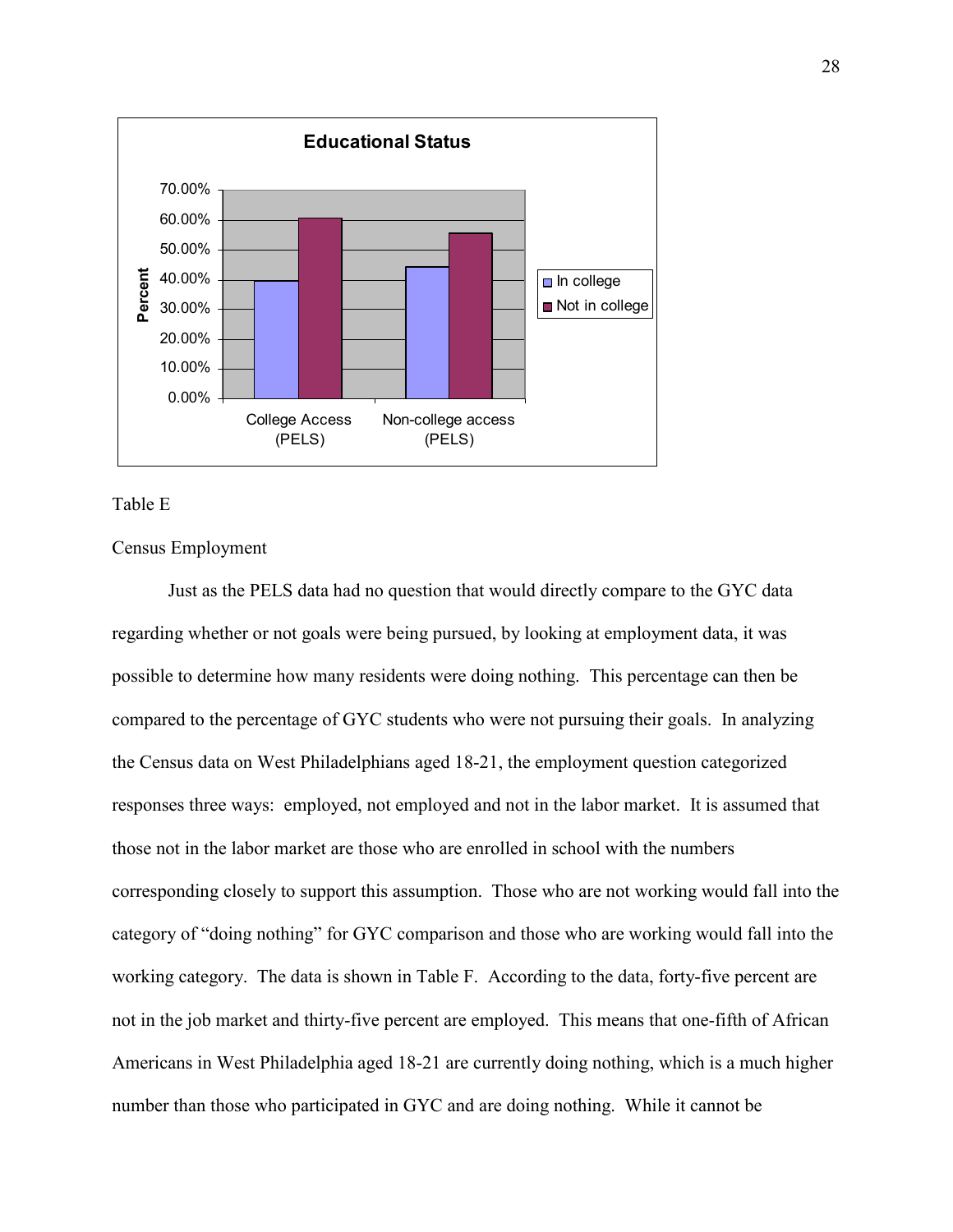determined whether or not these students have a plan but are not pursuing it, or whether or not those who indicated they were working are actually pursuing their career goals, the high percentage of those doing nothing, twice that of the GYC data, suggest that the percent of respondents not pursuing their goals is much high than for GYC students.



Table F

#### GYC Mentor Assessment Data

 While the previous data has been evaluating the GYC program using data from everyone who was enrolled in the program, to determine the actual effect the program had on the students it is necessary to evaluate the educational status and goal status based on participation in the program. All the GYC participants did not participate in the program to the same extent. If the program itself was a significant factor in the educational and career outcomes of the participants, it should be expected that those who were more committed to the program would be more likely to be enrolled in school and on track to meet their goals than those who were not as committed.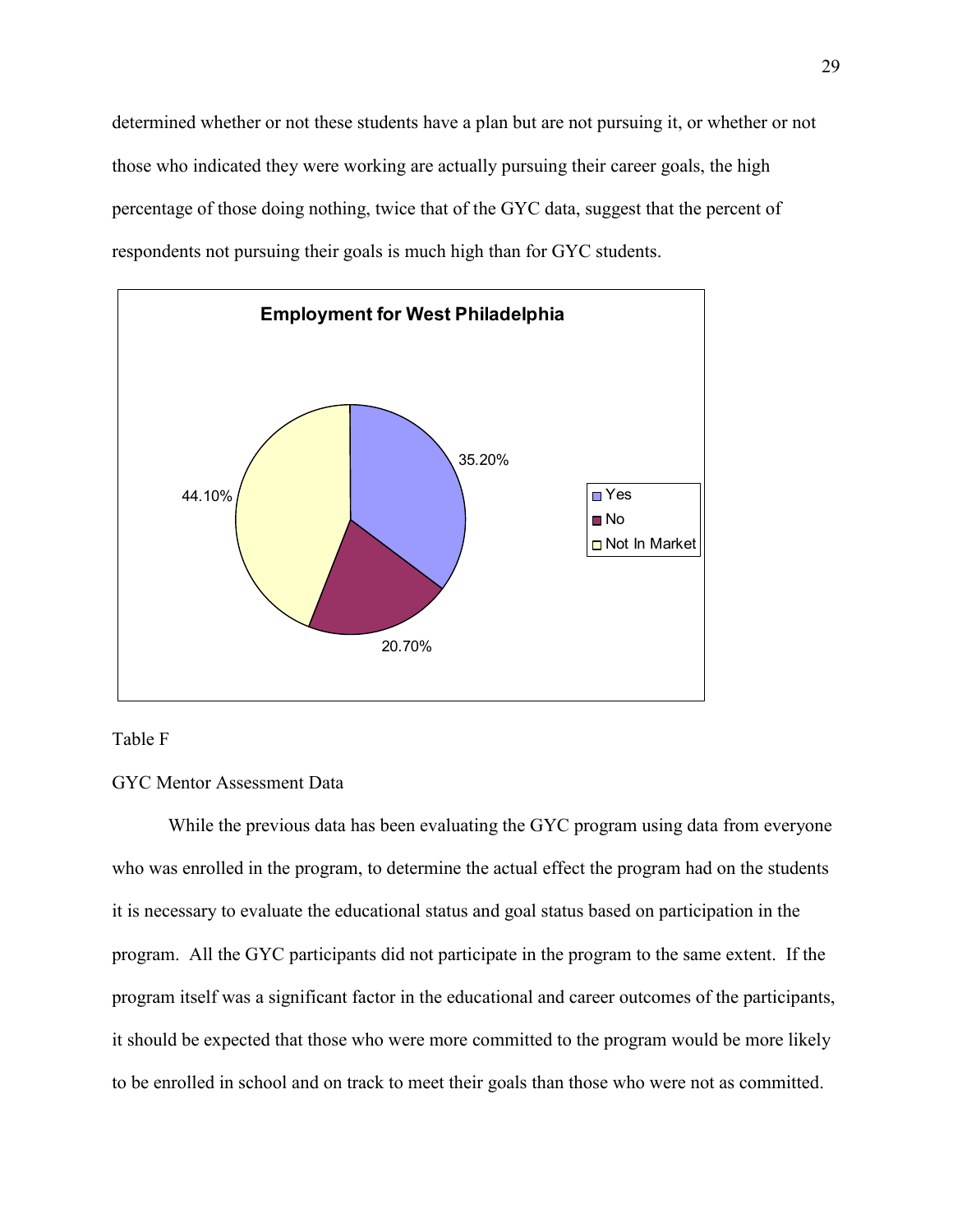Unfortunately, records for this were not kept during the 2005 year, but attendance records and mentor assessment data were gathered for 2006. Mentees were rated on a scale of one to five with one being the least involved in the program to five being the most involved. Those participants who were given a rating of one through three were compared with participants who received a four or five rating. What the students are currently doing now and whether they are on track to meet their goals is illustrated in Tables G and I. The tables show that those with a rating of four or five have almost a ninety-five percent college attendance rate and are currently on track to meet their goals. Students rated one to three have a college attendance rate of thirty percent and are more likely to have no plan or have a plan but not be pursuing it than those with higher mentor ratings.



Table G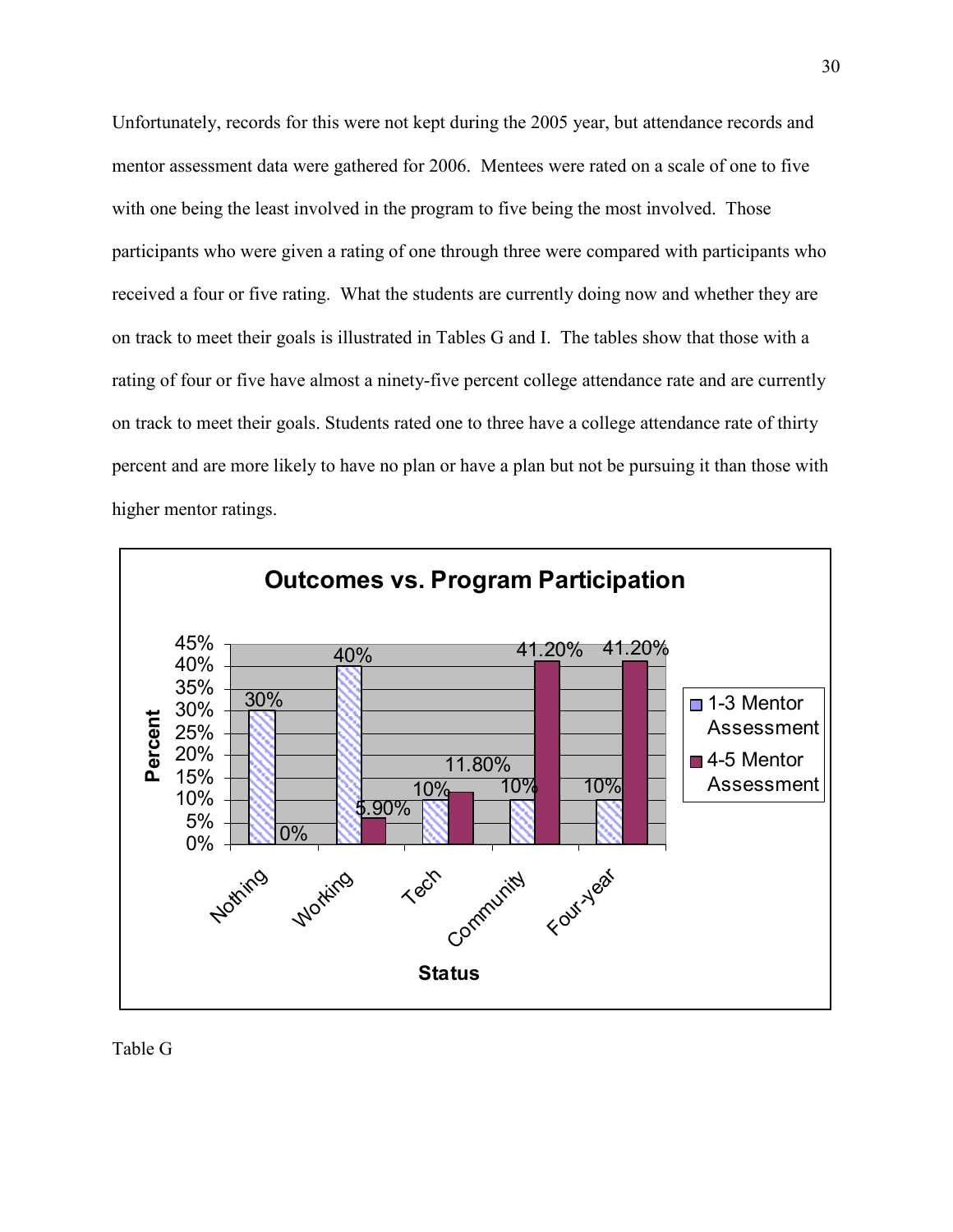

#### Table I

#### GYC Interview Data

 The opinions of the program participants are also important in determining the success of the program. During the phone interviews, students were asked to give their opinion on the program. While being asked by a representative of the program could make it more likely for positive reports on the program, the interview responses are analyzed as well as anonymous surveys given to students during their homeroom class regarding their feelings toward the GYC program near the end of both years. In the phone interviews, those students who said the program was helpful were asked to provide specifics if possible. Most of the students who indicated they were doing nothing or working said the program was beneficial but were not able to provide specific examples of how it benefited them. The students who were enrolled in college were able to provide specifics, and all of the quotes used in this analysis, with the exception of one student who is employed with UPS, indicated they were enrolled in a postsecondary institution.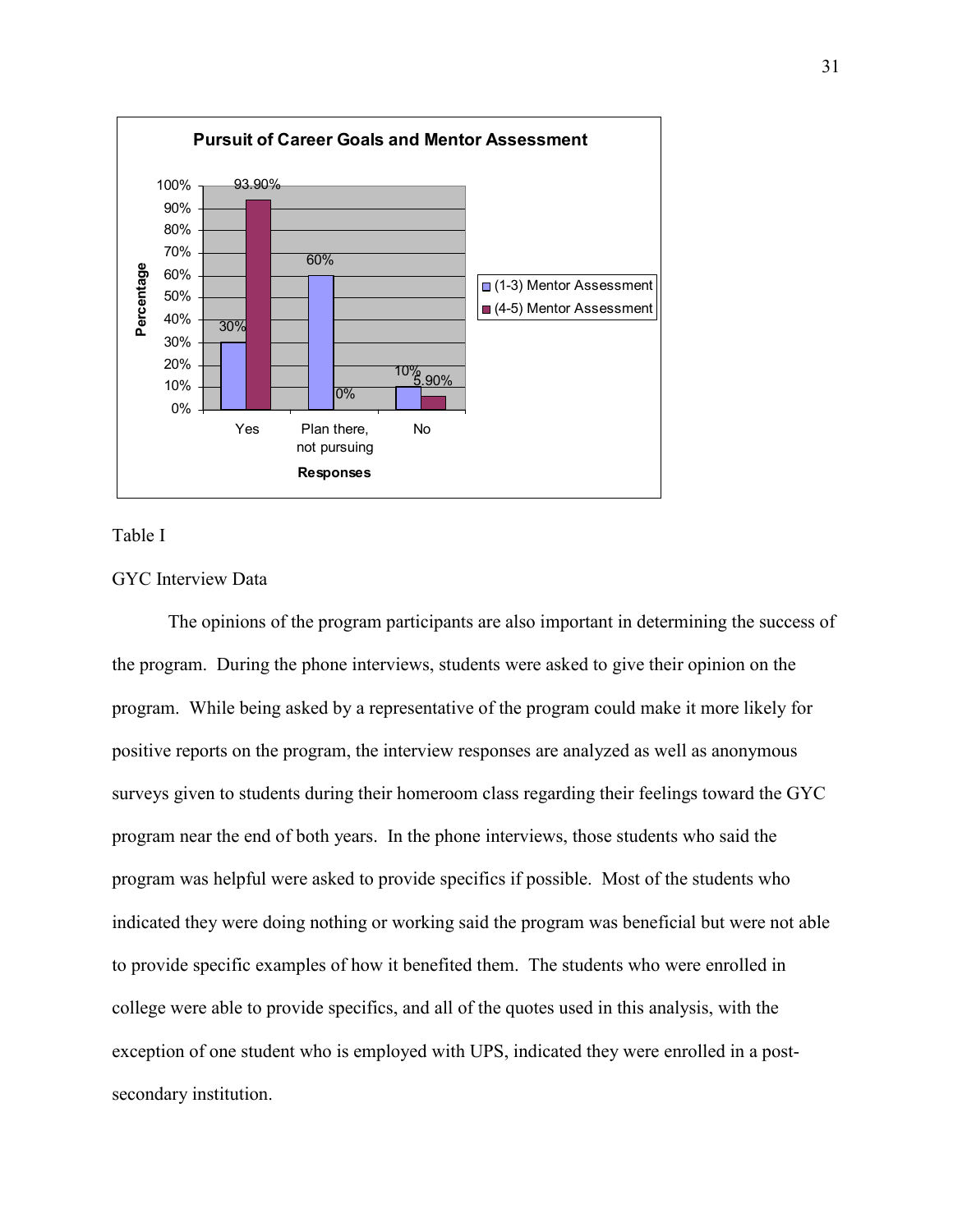Nearly every student who responded during the phone interview indicated the program was helpful. One student who did not find the program helpful said, "The program wasn't that helpful to me because I had support from my family and knew I wanted to go to college. I had everything prepared before I began GYC. Working with the FAFSA during GYC was beneficial, and I also know that most of the other students didn't have as much support as I did and the program was very helpful for them." The most common aspect of GYC the students indicated was helpful was working on the FAFSA. One student said, "If it wasn't for GYC and my mentor, my FAFSA would have never been filled out. I am glad my mentor kept bugging me about getting it done. I didn't realize how important it was until I got my financial aid package from Temple." Another said, "I am a procrastinator. Mary Beth helped me get my applications, scholarships and FAFSA in on time."

Other common responses were that GYC was helpful for writing college essays, keeping up with deadlines for applications and scholarships, and identifying career and college interests. One student said, "I wrote a good essay because of my mentor and then applied for a lot of scholarships during the program. I got seven scholarships including the Palmer and Core Philly which has helped me to be able to afford college." Other quotes included: "Using the career websites, I figured out other things I could do after graduation I never thought of before," "Practice with interviews helped me get over my shyness, helped with interviews, and helped me talk about myself in my college essay," "My mentor helped me organize my plans and stay on top of applications," and "My mentor was an example for me. He really motivated me to apply to colleges and really think about what I want to do." Another student said, "Before GYC, all I wanted to be was a football player. He (the mentor) helped me figure out other things I could do. The interview skills helped me get my job with UPS." Similarly, a student indicated GYC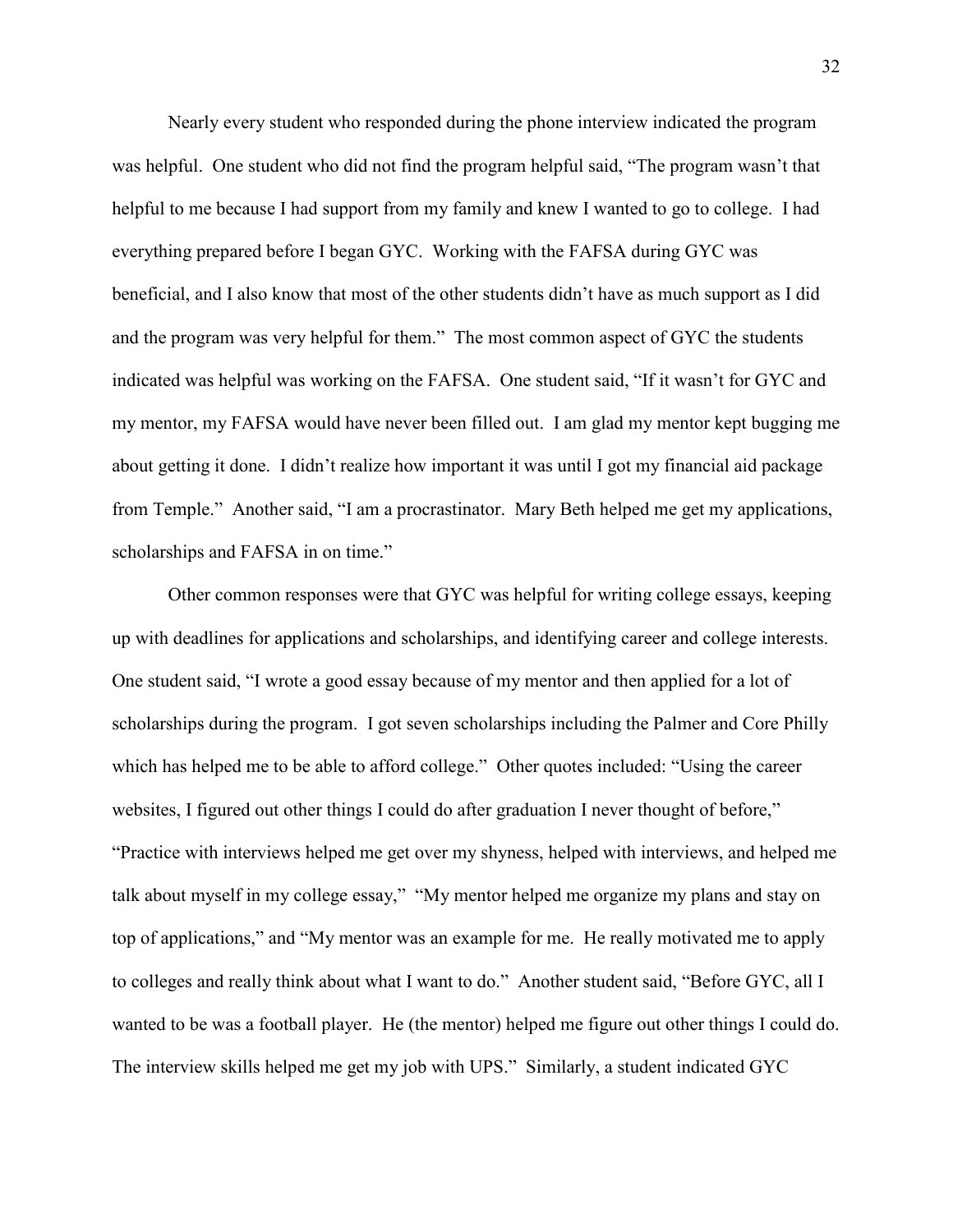helped her implement a new plan saying, "After high school I thought I wanted to be a hair stylist. After going to Gibbs for a few weeks I realized it wasn't for me. Because of GYC, I knew how to make a plan and apply to colleges. Now I go to CCP and am going to be an RN."

 The survey results conducted at the end of the year support the statements. Sixty percent of respondents indicated they would not have made the same progress without the program. Two-thirds of students said they had a definite plan for after graduation with the rest indicating they had some idea of a plan. In responses to a question about what was most helpful, students indicated identifying college/career interests, FAFSA help, writing essays, interview skills, and staying on top of applications was most helpful (For full results and survey see Appendix C). While it is likely the students all said GYC was beneficial to them because I am a GYC representative, the specific examples of many of the students now enrolled in college show that the program made an important impact on them since they were able to remember these specific examples months after the program had ended.

#### **Analysis**

 This data gives support to the claim that programs which are school-based and meet for a short amount of time per week can be beneficial to the educational and career outcomes of students if specific goals are set and completed. While the percentages of GYC participants enrolled in post-secondary education are significant on their own, when compared with College Access students and those not enrolled in the program, they are even more significant. GYC participants are significantly more likely to be enrolled in post-secondary institutions than PELS participants. Even though the census data includes students enrolled in high school which could account for why the school attendance rate is higher in the census than in PELS, GYC participants still have a much higher rate of school attendance. The data shows that GYC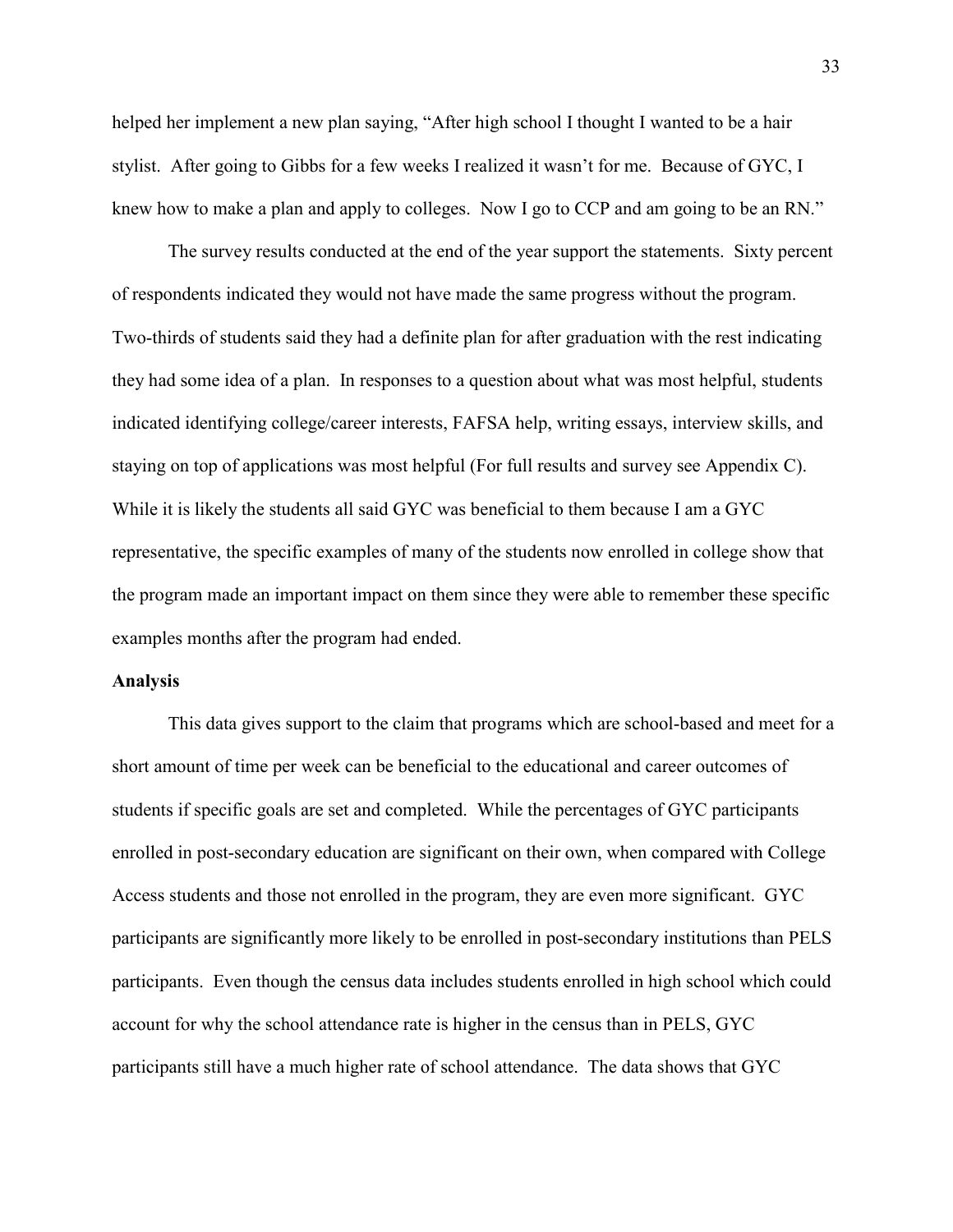students are implementing post-graduation plans at higher rates than students not enrolled in the program. The data shows that students are not just being pushed into four-year colleges, but are identifying ways to meet their goals such as technical school and community college as advocated by Rosenbaum.

 The data also shows that GYC has a positive effect on students identifying a plan to meet their future goals. While the College Access students have high expectations of what their ultimate educational attainment will be, the numbers do not match what they are currently pursuing. This indicates that the goals of these students do not match up to their plan or they are not currently implementing a plan if they have one. The GYC data shows that students are matching their goals to their plans and implementing them at comparatively high rates. Being currently on track to be able to achieve future goals increases to over ninety percent of the students who were seriously committed to the program by having a mentor rating of four or five. This shows that not only is it important to be in the program, but the more progress that is made in the program goals, the more likely the student is to be positively impacted. The numbers for college attendance in relation to mentor assessment are similar to those with matching plans and career goals. It is important not to just look at college attendance as a measurement of success because the goal of GYC is not exclusively to have students enroll in college. Analyzing the plans of students, their progress on that plan, and their ultimate goals is a better evaluation for GYC because it incorporates students who go straight to the workforce and those students who are still enrolled in college.

 While the categorized data supported the claim that mentoring programs that were short, and school and group based could be successful, some of the most important data is in the statements of the GYC participants regarding the program. Almost every student indicated the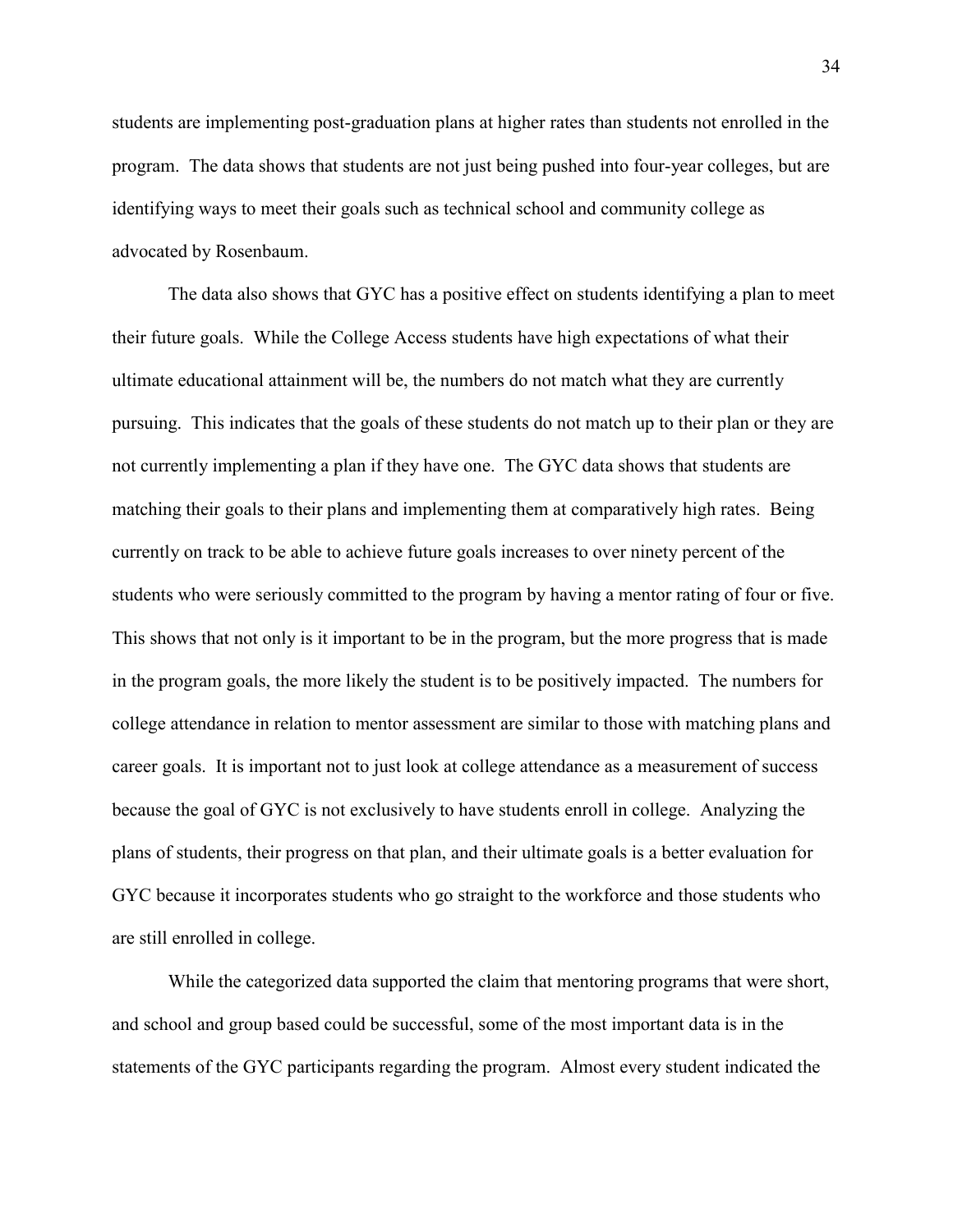program was beneficial during the phone interview. Students talked about the importance of completing many of the goals on the GYC checklist such as college essay, applications, scholarships, FAFSA, and interview workshops had on implementing their plans after graduation. The most significant quote to show how GYC can help students even after they leave the program was the student who indicated her plans changed after she began attending in the fall, but GYC had given her the basis for creating a new plan, applying to schools, and implementing that plan. In their answers, the respondents cited completion of many of the goals of the program as the most beneficial things that they got from it often saying that if it wasn't for GYC they would not have accomplished these goals. This supports the claim that following a structured curriculum and meeting the goals of the program is important in making a schoolbased mentoring program a success.

#### **Conclusion**

 With the inequalities of education rising in importance as a social issue in today's society, mentoring programs are being created as a way to help disadvantaged youth. While the advocates of mentoring programs cite the potential benefits mentoring has on students, there is a lack of research to support these claims. The Big Brothers/Big Sisters model of mentoring that requires a significant commitment on behalf of the mentor and takes place outside of school has been the subject of most of the research on mentoring, and the benefits of this type of mentoring have been more substantiated. Seeking to provide mentors to more students, mentoring programs have increasingly begun to be school-based and short in duration with mentors and mentees only meeting about once a week. There is also a group dynamic to many of these programs with mentors being paired with more than one student. The Guiding Youth to Careers program is an example of this type of mentoring program. Questions have been raised by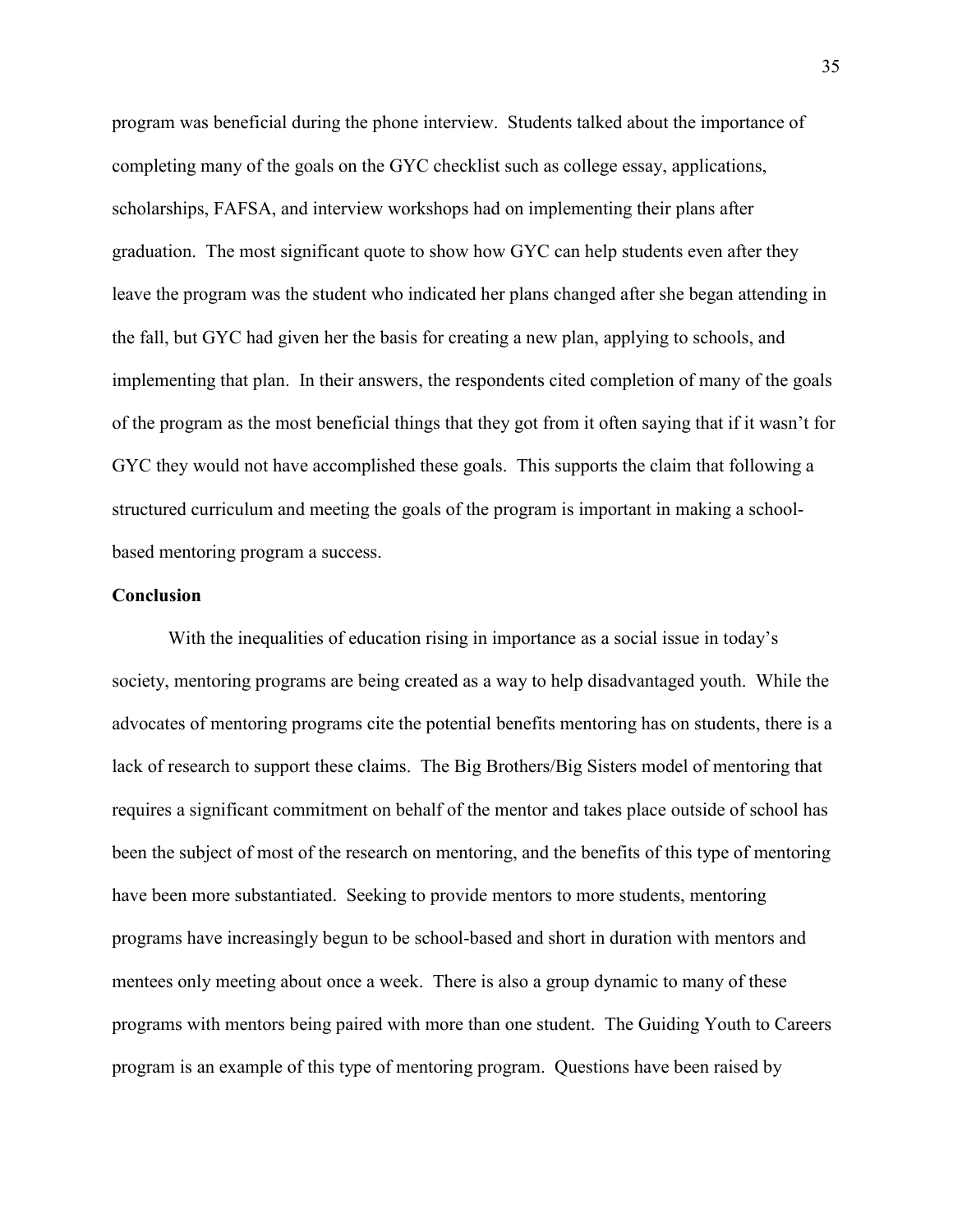Rhodes and others regarding the actual benefits of these programs with some suggesting it actually may cause more harm than good. This research sought to become a part of this debate by analyzing a school-based mentoring program and determining if it was beneficial to the students it served.

 The evidence gained during the tracking of the former participants of the Guiding Youth to Careers program shows that if school-based programs that are short in duration follow a structured curriculum, if students participate in the program and achieve its goals, this type of mentoring can be beneficial. The rate of students in technical schools, community college, and four-year college for GYC participants is much higher than for those in the comparison groups including those involved in a similar program. When analyzing students who participated more fully compared with students enrolled in the program who did not participate as much determined through mentor ratings based on attendance and the progress check list, the differences are clearly significant with nearly ninety-five percent of the students with the highest ratings being enrolled in college and on track to achieve their goals compared with only thirty percent of the students who were given lower ratings. While this data is clearly important and significant, what the participants said about the program during the phone interviews is also extremely important in evaluating GYC's success. The specific responses of the students on the impact of GYC months after they graduated from high school and the program speaks to how much of an impact it made on the students. Nearly all the students who are now attending college remembered something specific such as essay writing or FAFSA help as an example of how GYC helped them, and several students cited powerful statements about how GYC made them aware of opportunities and also helped them learn how to develop a new plan when they changed their mind about the career they were interested in after leaving high school. This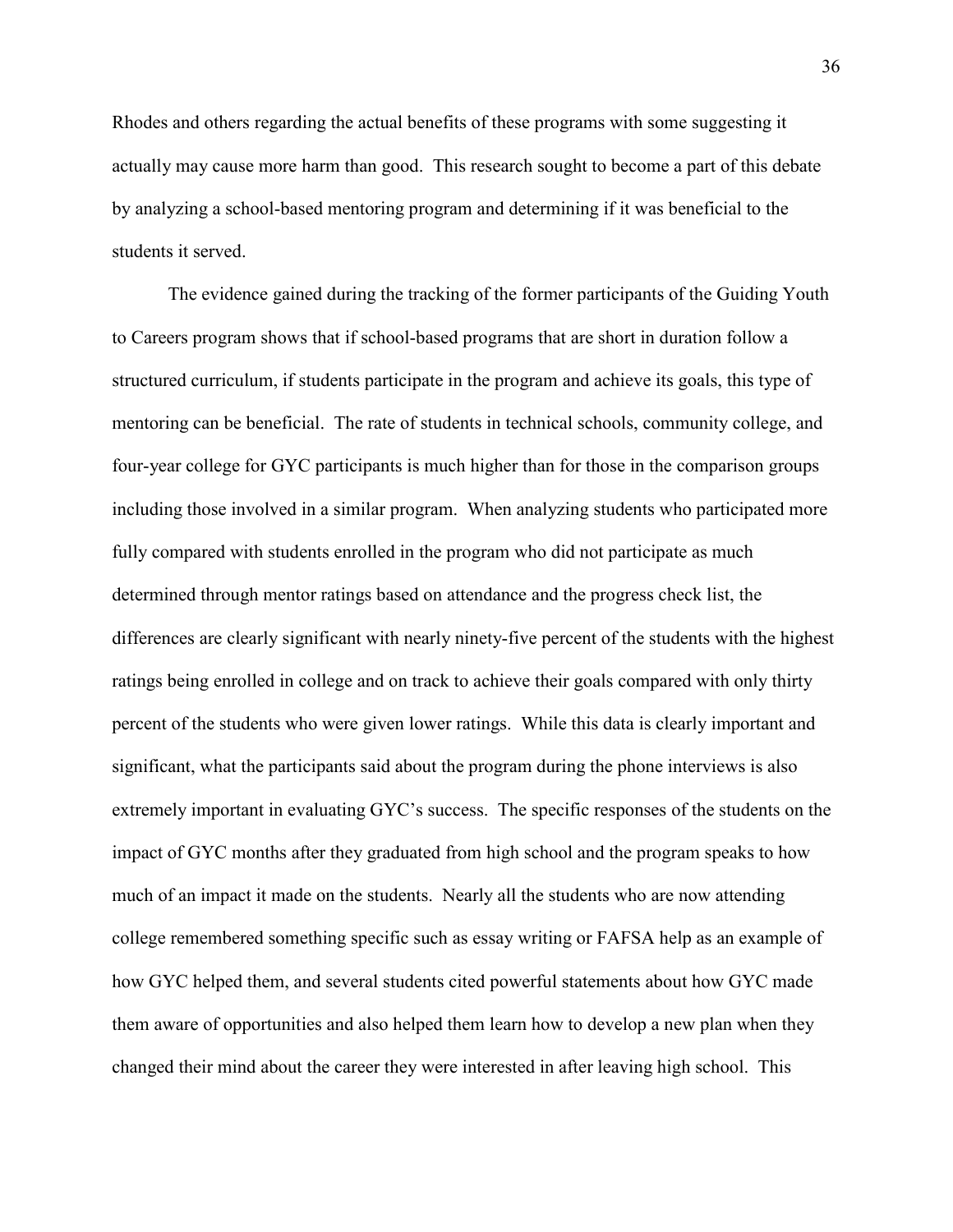analysis of the Guiding Youth to Careers program is strong evidence to dispel the claim that school-based mentoring cannot be successful and shows that if certain steps are followed, programs like GYC can have an impact on its students.

 In the literature, there was a lack of evidence to support short, school-based mentoring programs that used primarily minimally-trained college students as mentors. Dappen and Isernhagen questioned the benefits of short mentoring programs like GYC and even suggested the possibility of negative impacts. However, just as the Keating study indicated short programs can be beneficial, the GYC data indicates there were significant positive impacts for the students who were dedicated to the program. The Hamilton and Hamilton study also questioned the school as a viable setting for mentoring. While there are frequent interruptions during GYC sessions due to its location in the school, it is not realistic that the program could be held anywhere else. Even though there was no comparison group of students who worked in a different setting, the GYC analysis provides evidence that school-based mentoring can be beneficial. The GYC mentors also were comprised mostly of students from the University of Pennsylvania. While they only received two hours of training, in contrast to the questions raised by Goodland about the benefits of using college students as mentors, the GYC mentors were effective, and many students during the interview mentioned their mentor by name and indicated how much help they provided.

 While there is evidence to show that the GYC program is successful, other research on different school-based mentoring programs should be conducted so that the specific aspects of what makes GYC beneficial to students can be identified when compared against similar programs. Also, while I created a control group out of previously gathered data from PELS and the census, in further studies it would be beneficial to compare students from the same school in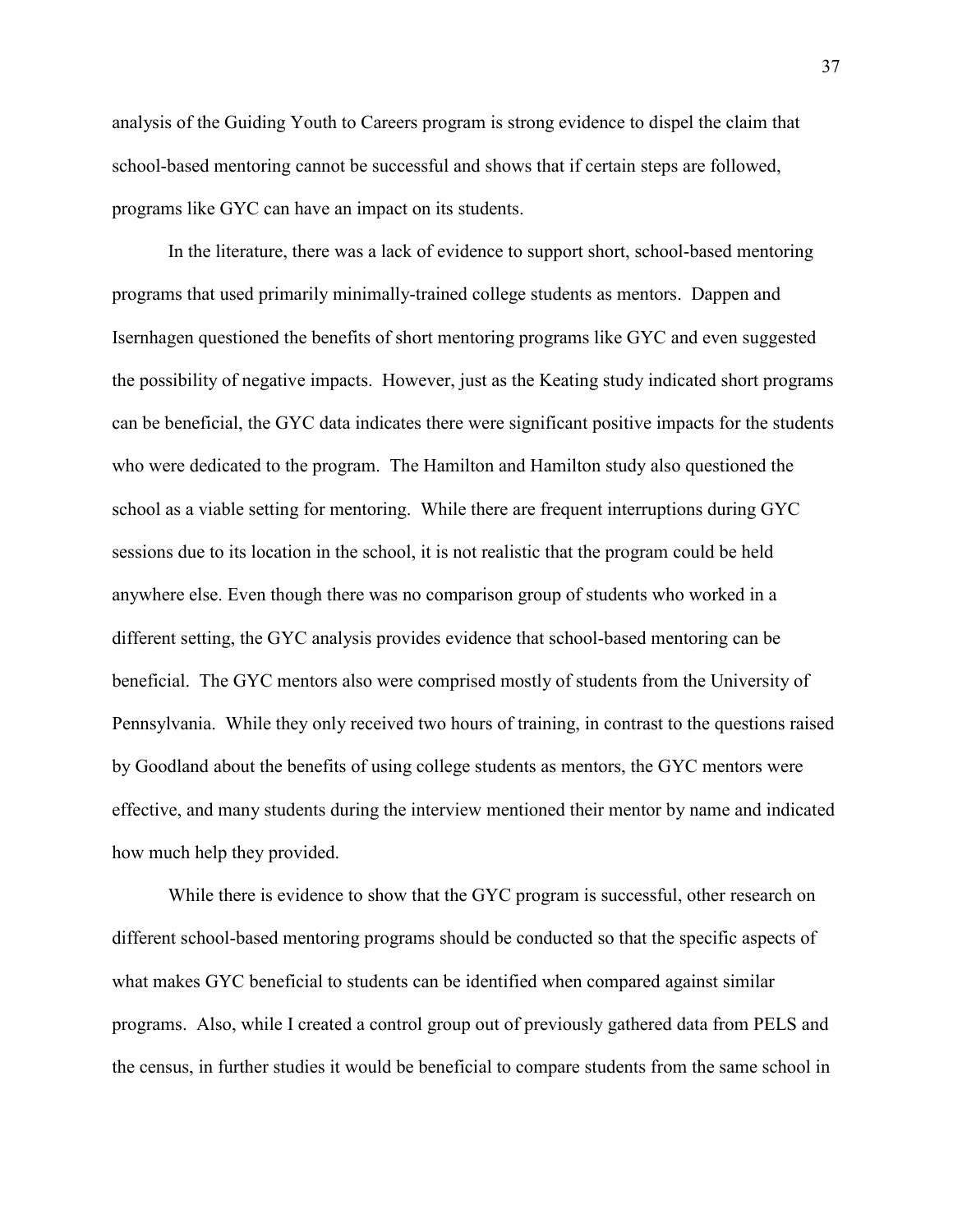the program with students who are not so that the program and not other factors can be identified more clearly as the cause for the outcomes seen. It would be ideal to be able to randomly assign students to the program and to a control group, but this will be difficult to implement because of school district bureaucracy and because the program with fewer mentors has decided to take students who signed up and want to be in the program. This research was also limited by the information that was available about the GYC participants. In future research studies, a small case file on each student would be beneficial indicating the student's academic performance, school attendance, club and organization membership, participation in other mentoring programs, and information regarding the student's personal family situation. More knowledge of the individual student would allow for further investigation into what makes the students who attend four-year institutions different from the other students and would also help to determine if their were common factors relating to school or family in the students who received low mentor ratings and were not implementing their plans. More detailed records of the progress checklist and a less arbitrary way to provide a mentor rating would also be beneficial to further research.

While there are significant limitations to this study and more research is necessary, this research should serve as a method for other programs to attempt to evaluate their own programs. Hopefully, Guiding Youth to Careers will continue this evaluation after I am no longer involved in the program, for I believe it is important to know what impact is actually occurring so that the program can be adapted in the most effective ways. With so many resources being devoted to programs like GYC by the Center for Community Partnerships and other organizations in cities around the country, it is necessary for research to be conducted analyzing each program because it is only though analysis that programs can be improved. The research indicates the potential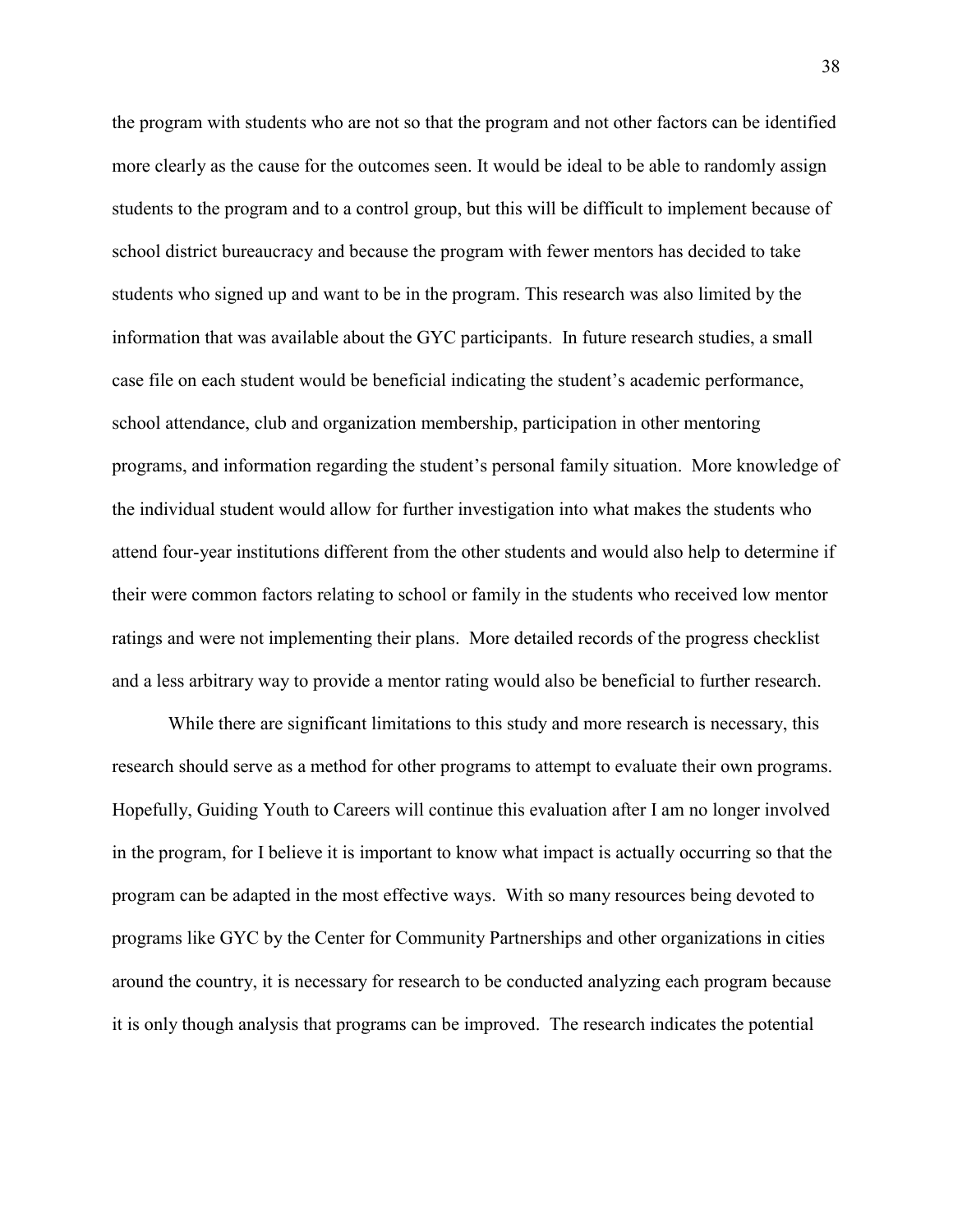for mentoring to begin to address some of the problems in urban education today if specific goals are followed. While further research is necessary, the analysis of GYC is promising.

 I began this research by wondering if Ms. Simmonds' claim was true. While I was not able to compare the GYC students with the graduates from University City before GYC as she had done in her quote, through other comparisons, I have shown that GYC students are more likely to go to college and are more likely to be on track with a plan leading to a career goal than their peers. My question was not just a general one about the program, but was also a personal one about if I was making an impact on the students I had worked with. Of the four students I worked with, currently two are enrolled in college, one is working with a plan to go back to CCP and the other is doing nothing. The two who are enrolled in college, one at Community College of Philadelphia and the other at Penn State Delaware County, both participated fully in the program, writing essays as suggested, taking the career interest survey, completing the FAFSA, and attending frequently. The student who is working with a plan to go back to CCP was given a rating of a three last year because she did not come as frequently and did not complete as many goals as the other students. The student who is doing nothing was the student who was involved with me and the program the least. In that respect, my personal data of my mentees reflects the overall data of the GYC program, for those that participated most were most likely to be on track to meeting their future goals. My question for this research was basically did I help the students I worked with? My answer is yes, but the mentor is limited by the participation of the students, for the mentor can only provide the support and show the mentees the options that are available to them. The mentor cannot make each student complete all the goals, for that needs to be the initiative of the individual student.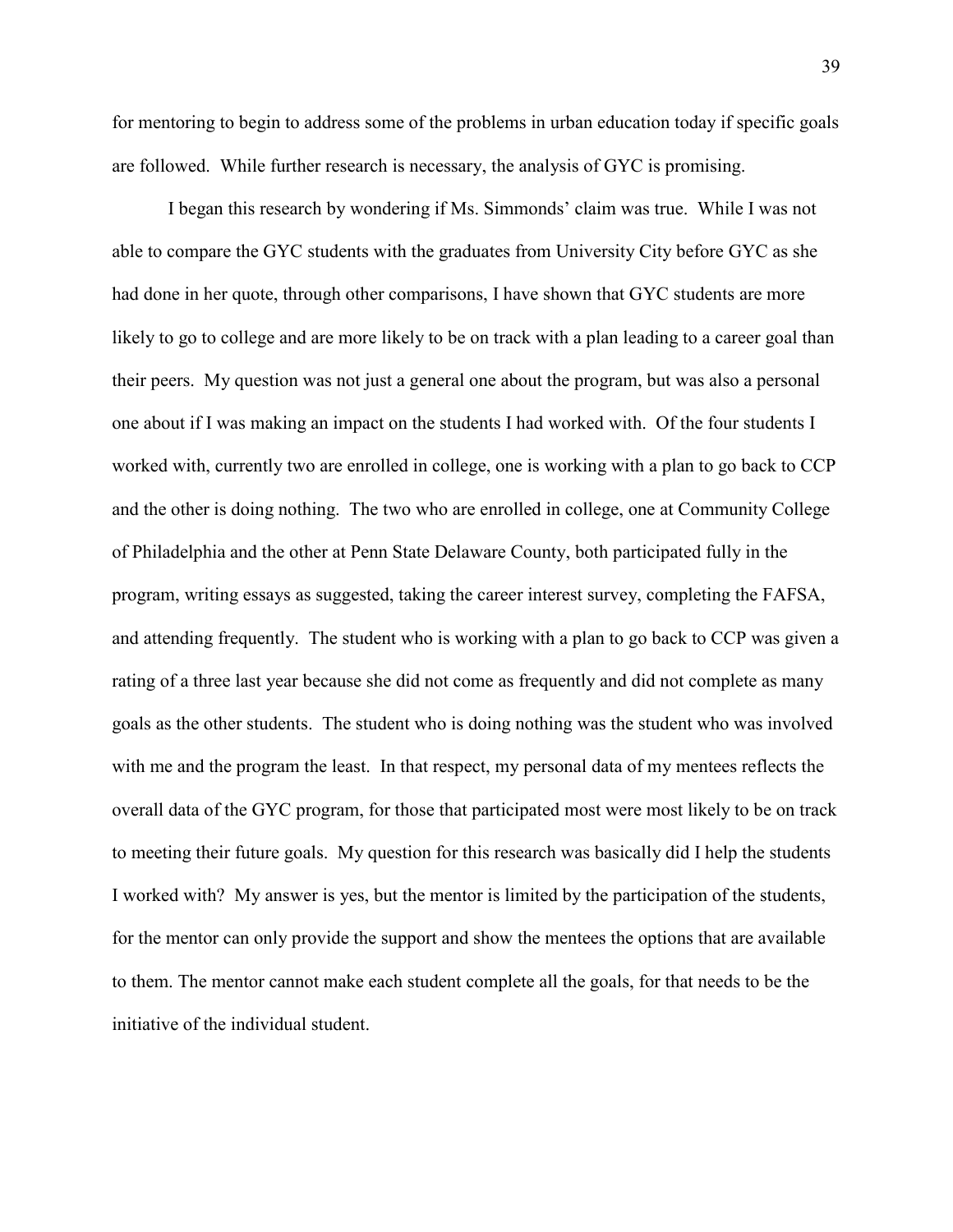## Appendix A

## **GUIDING YOUTH TO CAREERS Progress Check List**

Mentee Mentor Mentor

Set up email account (use as much as possible)

## **Using EducationPlanner.com – Complete & Place in Student Folder :**

- Self-Assessment Quiz (hand write or print out)
- Career Assessment (complete online and print results)
- \_\_\_ Career Planning Worksheet (hand write)
- Post-Secondary Institutions Exploration Worksheet (hand write)
- \_\_\_ Complete Personal Essay for College or other (type)
- \_\_\_ Complete a Resume for Career, P/T Employment or other (type)

## **\_\_\_ FAFSA Submitted**

## **College Applications Submitted:**

| Accepted $(y/n)$ |
|------------------|
| Accepted $(y/n)$ |
| Accepted $(y/n)$ |
| Accepted $(y/n)$ |
| Accepted $(y/n)$ |
|                  |

## **Scholarship Applications Submitted**

| 1 Name of Grantor: | Amt. Rec'd |
|--------------------|------------|
| 2 Name of Grantor: | Amt. Rec'd |
| 3 Name of Grantor: | Amt. Rec'd |
| 4 Name of Grantor: | Amt. Rec'd |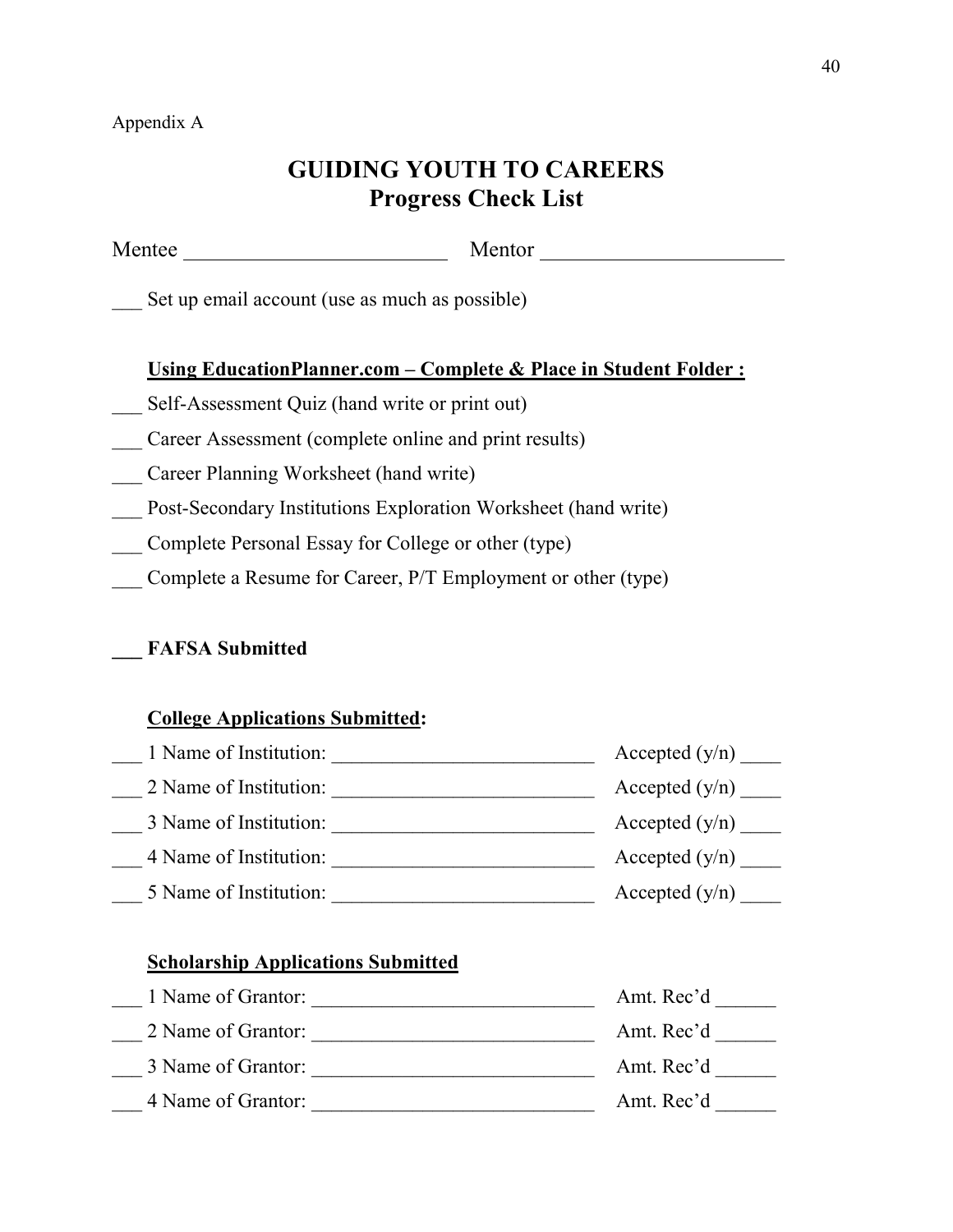## Appendix B

## **Phone Survey/Interview Guide**

Hi, my name is Matt Malone and I am working with Ms. Simmonds from University City High School. Last year (or 2 years ago) you participated in the Guiding Youth to Careers program where you were paired with a mentor to help create a plan for after graduation. I am calling on behalf of GYC to ask a few questions to help to improve the program and also to see if GYC could offer any more assistance to you.

What are you currently pursuing (Jobs/college/etc.) ?

In terms of a career or further education, what do you hope to be pursuing next year? In five years?

Have your plans changed since graduation?

Do you believe GYC was helpful in planning for after graduation?

- What aspects were best?
- What would you change or add to the program to make it better?

Would you be willing to participate in a more extensive survey at a later date?

If there is any career/college advice such as help with resumes, interviews, or scholarships GYC might be able to help with, fell free to email us at guidingyouthtocareers $\omega$ yahoo.com

Thank you for your time.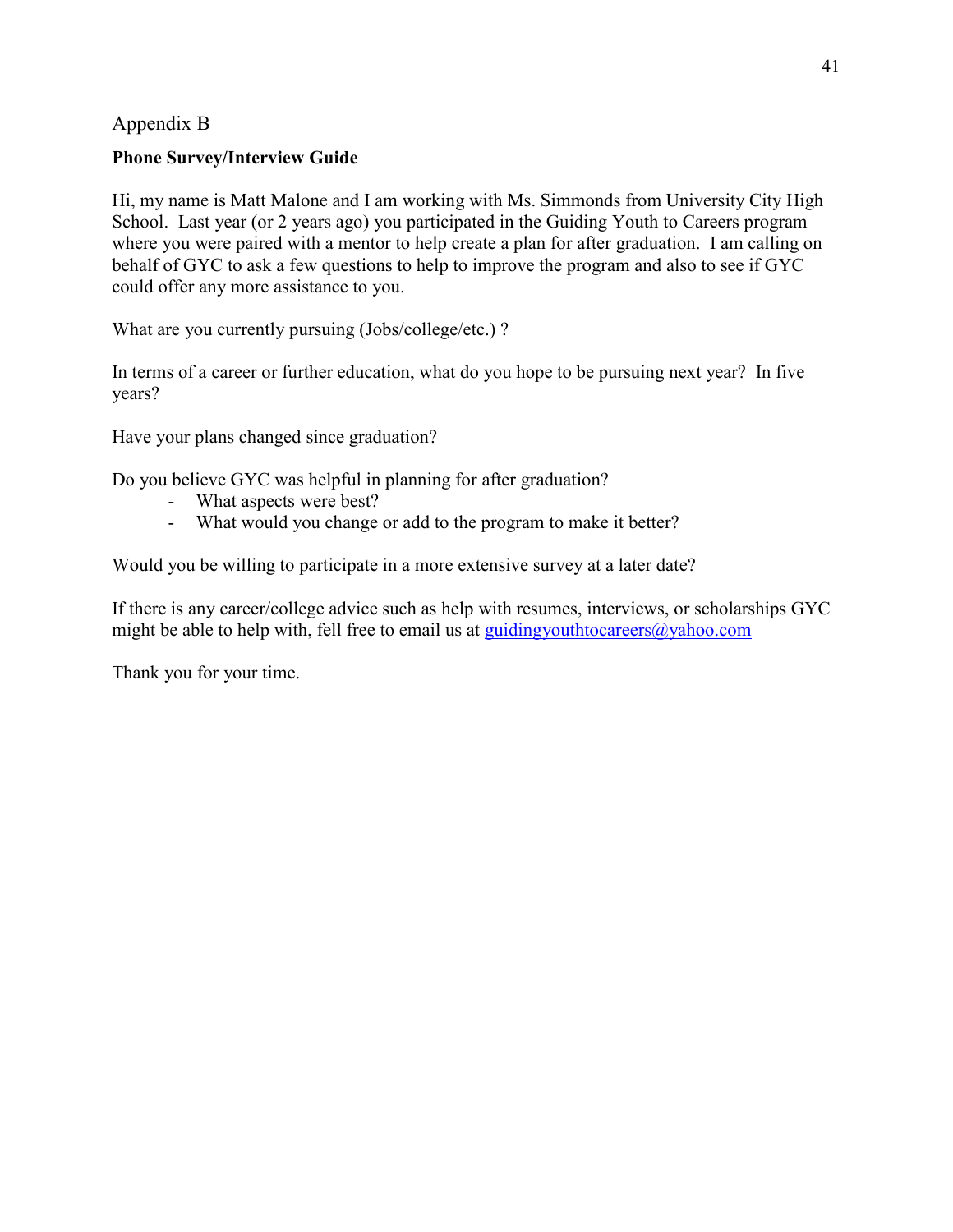Appendix C

## **GYC EVALUATION SURVEY AND RESULTS 2005-2006**

Please answer these questions about the Guiding Youth to Careers Program and return it to Mr. Price by Friday, April 28. Your answers will help us to improve the program for next year's students. Thank you.

1) Rank each of the following in order of importance and helpfulness to you from 1 (most important) to 4 (least important):

- Identifying Career and College Interests Through Education Planner
- Help with College Applications and Essays
- Help with FAFSA
- The interview skills workshops
- 2) How do you view the amount of time you were able to spend with your mentor? Please check one.

| - The Right Amount of Time | 17 $(48.5\%)$ |
|----------------------------|---------------|
| - Too Much Time            | $-4(11.5\%)$  |
| - Not enough time          | 14 $(40\%)$   |

3) What kind of an idea do you have of what you will be doing after you graduate from UCHS? Please check one.

| - I have a definite plan     | 23 $(66%)$        |
|------------------------------|-------------------|
| - I have some idea of a plan | $12 \quad (34\%)$ |
| - I have no plan             | $0 (0\%)$         |

4) Do you feel like you would have made the same progress on your own if you had not been in the program? Please check one.

| - Yes | 15(43%)    |
|-------|------------|
| - No  | 20 $(57%)$ |

5) My mentor was able to answer my questions:

| - All the time     | 21 $(60\%)$ |
|--------------------|-------------|
| - Some of the time | 12(34%)     |

- Not very often  $2(6%)$
- 6) Did this program teach you things about your college and career options after high school that you did not know about before?

- Yes 17 (50%) If yes, what? See answers on page 2 ?  $-$  No 17 (50%)

7) Do you have any suggestions of what to add or leave out of the program for next year's class?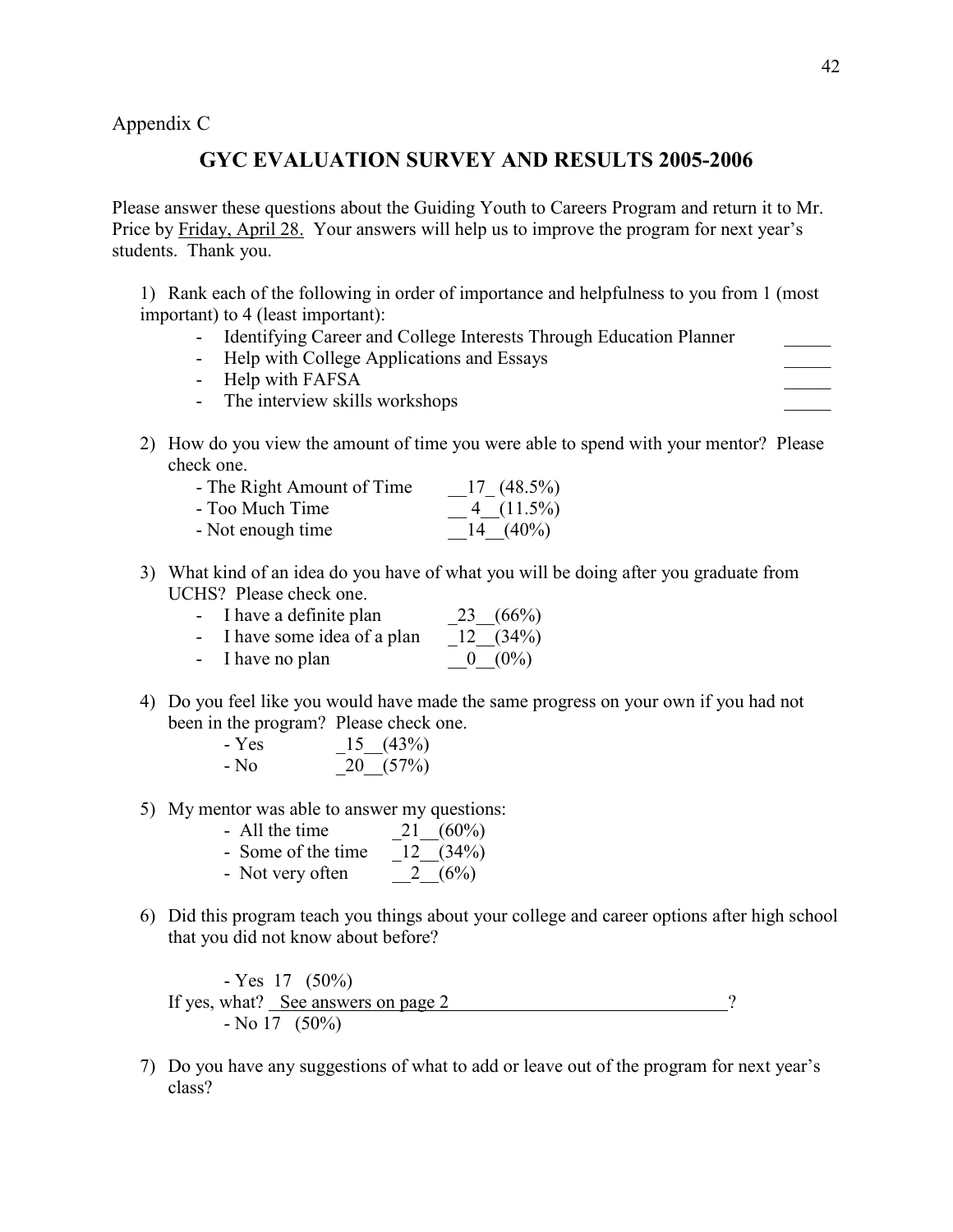See answers on page 2.

 $\mathcal{L}_\mathcal{L} = \mathcal{L}_\mathcal{L} = \mathcal{L}_\mathcal{L} = \mathcal{L}_\mathcal{L} = \mathcal{L}_\mathcal{L} = \mathcal{L}_\mathcal{L} = \mathcal{L}_\mathcal{L} = \mathcal{L}_\mathcal{L} = \mathcal{L}_\mathcal{L} = \mathcal{L}_\mathcal{L} = \mathcal{L}_\mathcal{L} = \mathcal{L}_\mathcal{L} = \mathcal{L}_\mathcal{L} = \mathcal{L}_\mathcal{L} = \mathcal{L}_\mathcal{L} = \mathcal{L}_\mathcal{L} = \mathcal{L}_\mathcal{L}$ 

Thank you.

## SURVEY RESULTS CONTINUED

Question 6 Responses:

- Trade schools and their training
- Options other than college
- Descriptions of different college majors
- Identifying college/career training (5)
- FAFSA
- Importance of College

Question 7 Responses:

- More information on colleges
- Meet 2 times per week
- More information on scholarships
- Trips to colleges with mentors
- 3 students to 1 mentor
- Have end of the year awards for everyone
- Don't waste time
- Get mentors to commit to the entire year
- Meet every other week
- 1 mentor for each student
- More time with mentors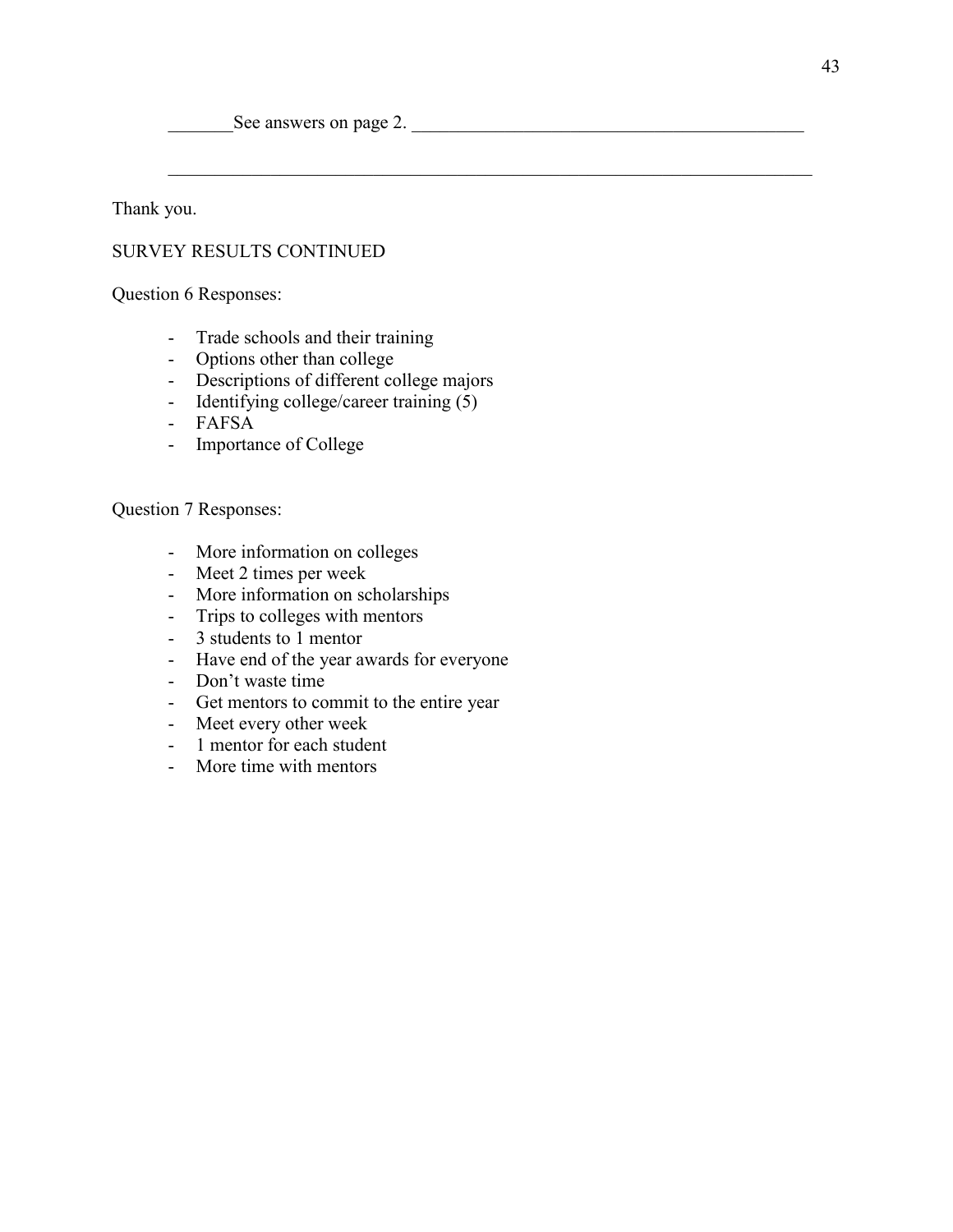#### **Bibliography**

#### **Books**

- Braden, Warren R. *Homies: Peer Mentoring Among African American Males*. Dekalb, Ill.: Leps Press, 1998.
- Cuyjet, Michael J., ed. *African American Men in College*. San Francisco: Jossey-Bass, 2006.
- Dortch, Thomas W., *The Miracles of Mentoring: The Joy of Investing in Our Future*. New York: Doubleday, 2000.
- Ellis, Julia, et. al. *Caring for Kids in Communities: Using Mentorship, Peer Support, & Student Leadership Programs in Schools*. New York: Peter Lang Publishing, Inc. 2001.

Goodlad, Sinclair, ed. *Students as Tutors and Mentors*. Philadelphia: Kogan Page Limited, 1995.

- Hall, Horace R. *Mentoring Young Men of Color: Meeting the Needs of African American and Latino Students*. Lanham, MD: Rowman & Littlefield Education, 2006.
- Newberg, Norman. *The Gift of Education: How a Tuition Guarantee Program Changed the Lives of Inner-City Youth*. Albany: State University of New York Press, 2006.
- Newburn, Tim. *Dealing with Disaffection: Young People, Mentoring, and Social Inclusion*. Portland, OR: Willan Pub., 2005.
- Rhodes, Jean E., ed. *A Critical View of Youth Mentoring*. San Francisco: Jossey-Bass, 2002.
- Rhodes, Jean E. *Stand By Me: The Risks and Rewards of Mentoring Today's Youth*. Cambridge, MA: Harvard UP, 2002.
- Rosenbaum, James E. *Beyond College for All: Career Paths for the Forgotten Half*. New York: Russell Sage Foundation, 2001.